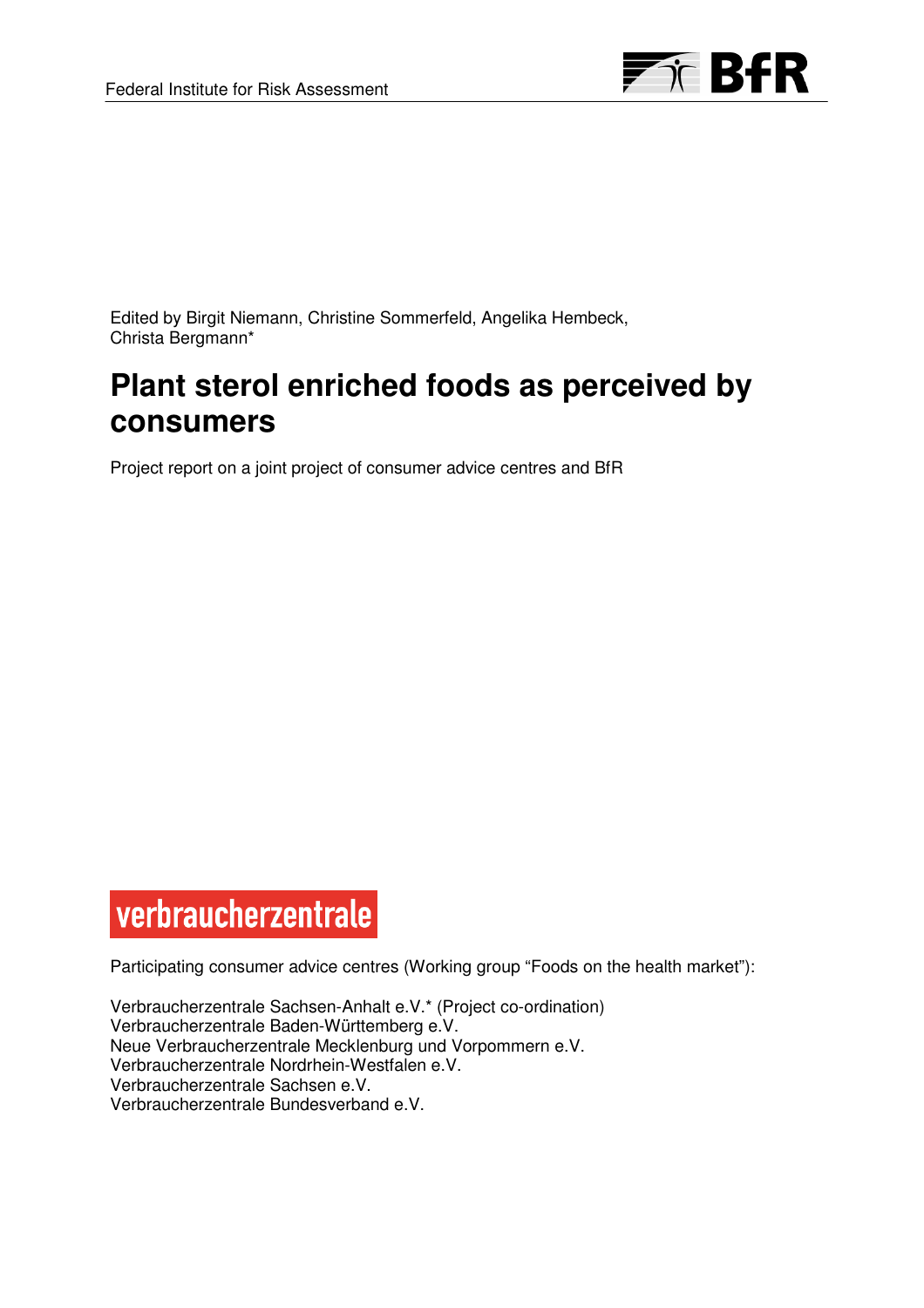Imprint

BfR Wissenschaft

Edited by Birgit Niemann, Christine Sommerfeld, Angelika Hembeck, Christa Bergmann

Plant sterol enriched foods as perceived by consumers

Federal Institute for Risk Assessment Press and Public Relations Office Thielallee 88-92 14195 Berlin

Berlin 2007 (BfR-Wissenschaft 05/2007) 62 pages, 12 figures, 10 tables € 5

Printing: Cover, contents and binding BfR-Hausdruckerei Dahlem

ISSN 1614-3795 ISBN 3-938163-30-5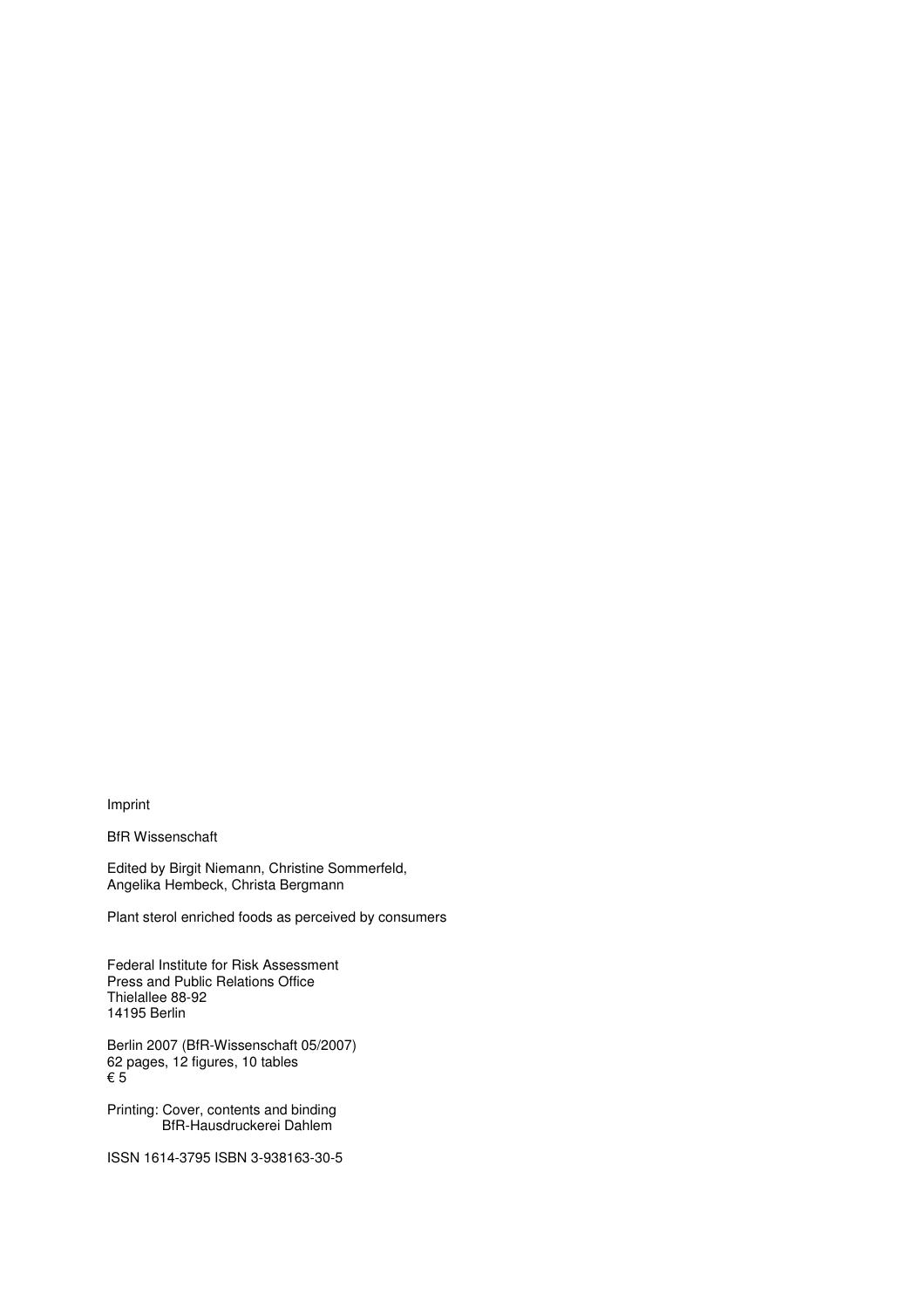# **Table of Contents**

| 1           | <b>Introduction</b>                                                                                                                        |                                                                                                                                                                                                                                                                                                                                                                                                                                                                                                                                                                                                   | 5                                                                                            |
|-------------|--------------------------------------------------------------------------------------------------------------------------------------------|---------------------------------------------------------------------------------------------------------------------------------------------------------------------------------------------------------------------------------------------------------------------------------------------------------------------------------------------------------------------------------------------------------------------------------------------------------------------------------------------------------------------------------------------------------------------------------------------------|----------------------------------------------------------------------------------------------|
|             | 1.1<br>1.2<br>1.3                                                                                                                          | Plant sterols as functional food ingredients<br>The responsible, informed consumer<br><b>Issue</b>                                                                                                                                                                                                                                                                                                                                                                                                                                                                                                | 5<br>6<br>$\overline{7}$                                                                     |
| $\mathbf 2$ | <b>Legal Foundations</b>                                                                                                                   |                                                                                                                                                                                                                                                                                                                                                                                                                                                                                                                                                                                                   | 9                                                                                            |
| 3           | <b>Market Situation</b>                                                                                                                    |                                                                                                                                                                                                                                                                                                                                                                                                                                                                                                                                                                                                   | 13                                                                                           |
| 4           |                                                                                                                                            | <b>The Consumer Survey</b>                                                                                                                                                                                                                                                                                                                                                                                                                                                                                                                                                                        | 15                                                                                           |
|             | 4.1<br>4.1.1<br>4.1.2<br>4.1.3<br>4.1.4<br>4.1.5<br>4.2<br>4.2.1<br>4.2.2<br>4.2.3<br>4.2.3.1<br>4.2.3.2<br>4.3<br>4.3.1<br>4.3.2<br>4.3.3 | <b>Methods</b><br>The questionnaire<br>Recording of data<br>Data processing<br>Identifying the users of plant sterol enriched foods<br>Data analysis<br><b>Results</b><br>Description of the shopper population interviewed<br>User pattern and reasons for consumption<br>The responsible, informed consumer<br>Awareness of the physiological situation<br>Perception of product labelling<br><b>Discussion</b><br>Reaching the target population and correct use<br>Perception of the special labelling of plant sterol enriched foods<br>The actual consumer and labelling as risk management | 15<br>15<br>15<br>16<br>17<br>18<br>18<br>18<br>20<br>27<br>27<br>29<br>34<br>34<br>36<br>38 |
| 5           | <b>Conclusions</b>                                                                                                                         |                                                                                                                                                                                                                                                                                                                                                                                                                                                                                                                                                                                                   | 41                                                                                           |
| 6           | <b>Summary</b>                                                                                                                             |                                                                                                                                                                                                                                                                                                                                                                                                                                                                                                                                                                                                   | 43                                                                                           |
| 7           | <b>References</b>                                                                                                                          |                                                                                                                                                                                                                                                                                                                                                                                                                                                                                                                                                                                                   | 45                                                                                           |
| 8           | <b>List of figures</b>                                                                                                                     |                                                                                                                                                                                                                                                                                                                                                                                                                                                                                                                                                                                                   | 47                                                                                           |
| 9           | <b>List of tables</b>                                                                                                                      |                                                                                                                                                                                                                                                                                                                                                                                                                                                                                                                                                                                                   | 49                                                                                           |
| 10          | <b>Annex</b>                                                                                                                               |                                                                                                                                                                                                                                                                                                                                                                                                                                                                                                                                                                                                   | 51                                                                                           |
|             | 10.1<br>10.2<br>10.3                                                                                                                       | <b>Multiple mentions possible</b><br><b>List of supermarkets</b><br>Notifications of plant sterol enriched foods in accordance<br>with Article 5 of Regulation 258/97/EC                                                                                                                                                                                                                                                                                                                                                                                                                          | 51<br>55<br>56                                                                               |
|             | 10.4                                                                                                                                       | Commission Regulation (EC) No 608/2004 of 31 March 2004<br>on the labelling of foods and food ingredients with added<br>phytosterols, phytosterolesters, phytostanols and/or<br>phytostanolesters                                                                                                                                                                                                                                                                                                                                                                                                 | 59                                                                                           |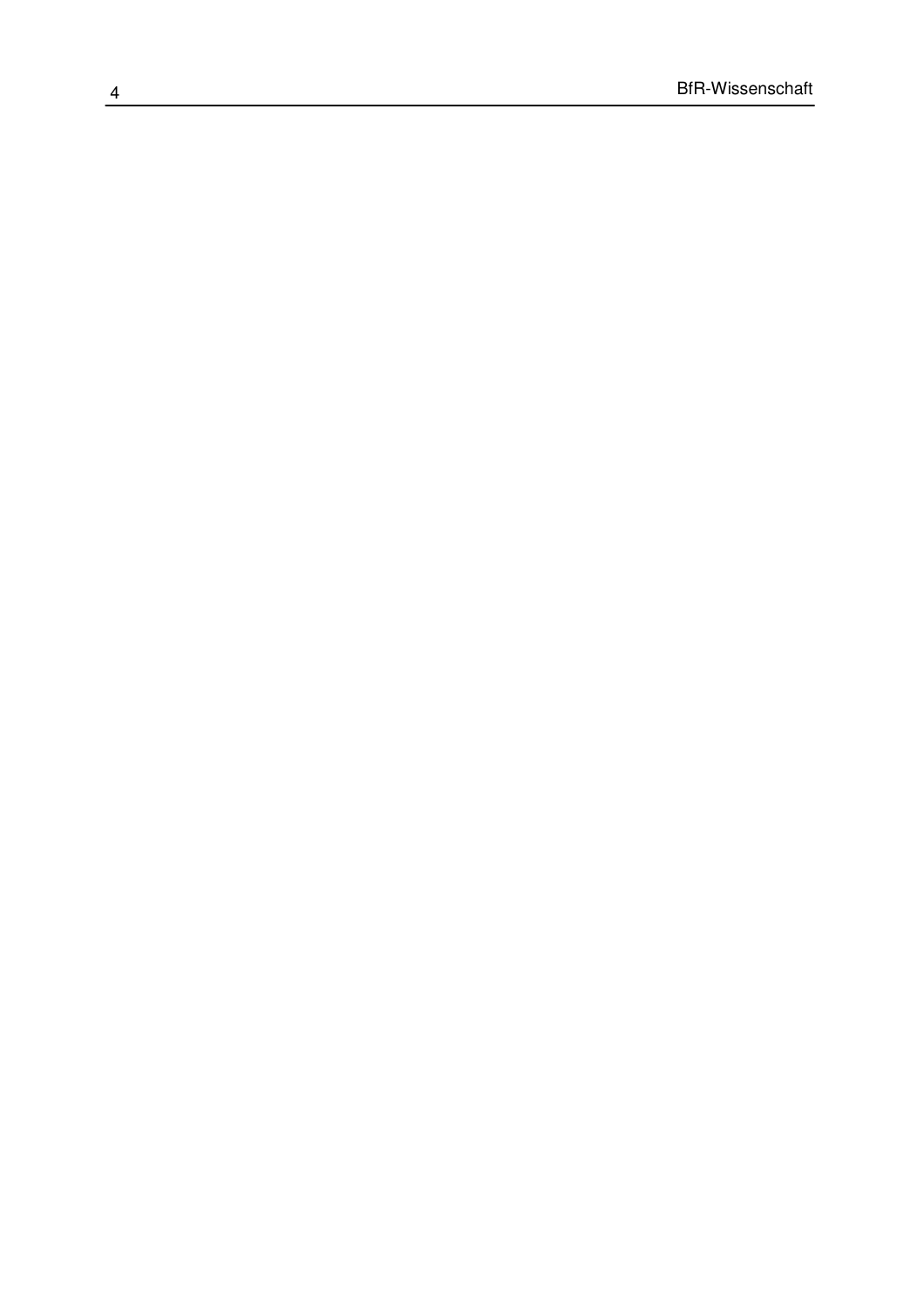#### **1 Introduction**

 $\overline{a}$ 

More and more foods are appearing on the market to which plant sterols<sup>\*</sup> have been added. Their consumption is said to reduce cholesterol and this is attributed to the addition of plant sterols. This means that in Germany, too, there are foods on the market to which effective amounts of a substance have been added because of its specific impact on a medically accepted risk factor. Plant sterols are, therefore, functional ingredients. The foods containing them as an ingredient are classified as functional foods. There are no legal provisions specifically for functional foods. These products can, therefore, be placed on the market as foods for general consumption or as foods intended for particular nutritional uses (dietary foods).

#### **1.1 Plant sterols as functional food ingredients**

Plant sterols are natural components of plant cells and have a similar structure to human cholesterol. In plants they occur as free sterols, esterified with fatty acids or phenolic acids or also coupled to sugar residues. All foods containing vegetable fats (e.g. oil, nuts, seed, cereals, beans etc. and products manufactured from them) also contain small amounts of plant sterols. Between 5 and 10% of plant sterols are absorbed from food in the intestines of healthy individuals whereas most of the rest is excreted in faeces. A European has an average daily intake from conventional foods of between 0.2 and 0.4 g plant sterols whereas vegetarians ingest roughly twice that amount [1].

Plant sterol preparations used in foods are normally concentrates of plant oils or they are extracted from tall oil, a wood processing by-product. They are either used as free sterols or as fatty acid esters. All sterols have a double bond in their basic structure. If this double bond is chemically broken up, then plant stanols are formed from the sterols which are found, for instance, in products of the Benecol® brand.

The regular consumption of foods enriched with plant sterols reduces the overall cholesterol level by up to 10% and the LDL cholesterol level by up to 15%. The effective dose is between 1 and 2 g daily. Higher doses do not increase this effect [1]. An effective dose per daily portion is added to most products. The size of the daily portion of a concrete product is normally based on the customary daily intake of the comparable conventional food. Some plant sterol enriched foods on the market complement each other (e.g. bread, spreads and cheese) which means that there is the possibility of unwitting consumption of several times the effective daily dose.

The simple effective dose corresponds on average to five times the normal consumption of plant sterols up to now. The parallel consumption of foods enriched with plant sterols can, in extreme cases, increase the daily consumption of these substances to levels of 10 g per day, i.e. approximately 30 times the normal intake [2-5]. So far, there have been no reports of serious damage to health from the consumption of plant sterols in toxicological studies, clinical trials or in food consumption studies in humans. The consumption of effective amounts of plant sterols, however, reduces the uptake of carotinoids and fat-soluble vitamins from foods. The largest reduction, a drop of up to 33% in the absorption of ß-carotene (also known as provitamin A), was observed following the daily consumption of 3 g plant sterols over a year. Up to now, no statements could be made about whether a reduction in carotinoid intake over an extended period of time can damage health. This cannot, however, be ruled out for people with a poor vitamin A status or elevated needs, like for instance pregnant and breastfeeding women. This adverse effect of plant sterols can, nonetheless, be compensated by the increased consumption of fruit and vegetables [1].

<sup>\*</sup> For the purposes of this document the term "plant sterols" includes both plant sterols and plant stanols.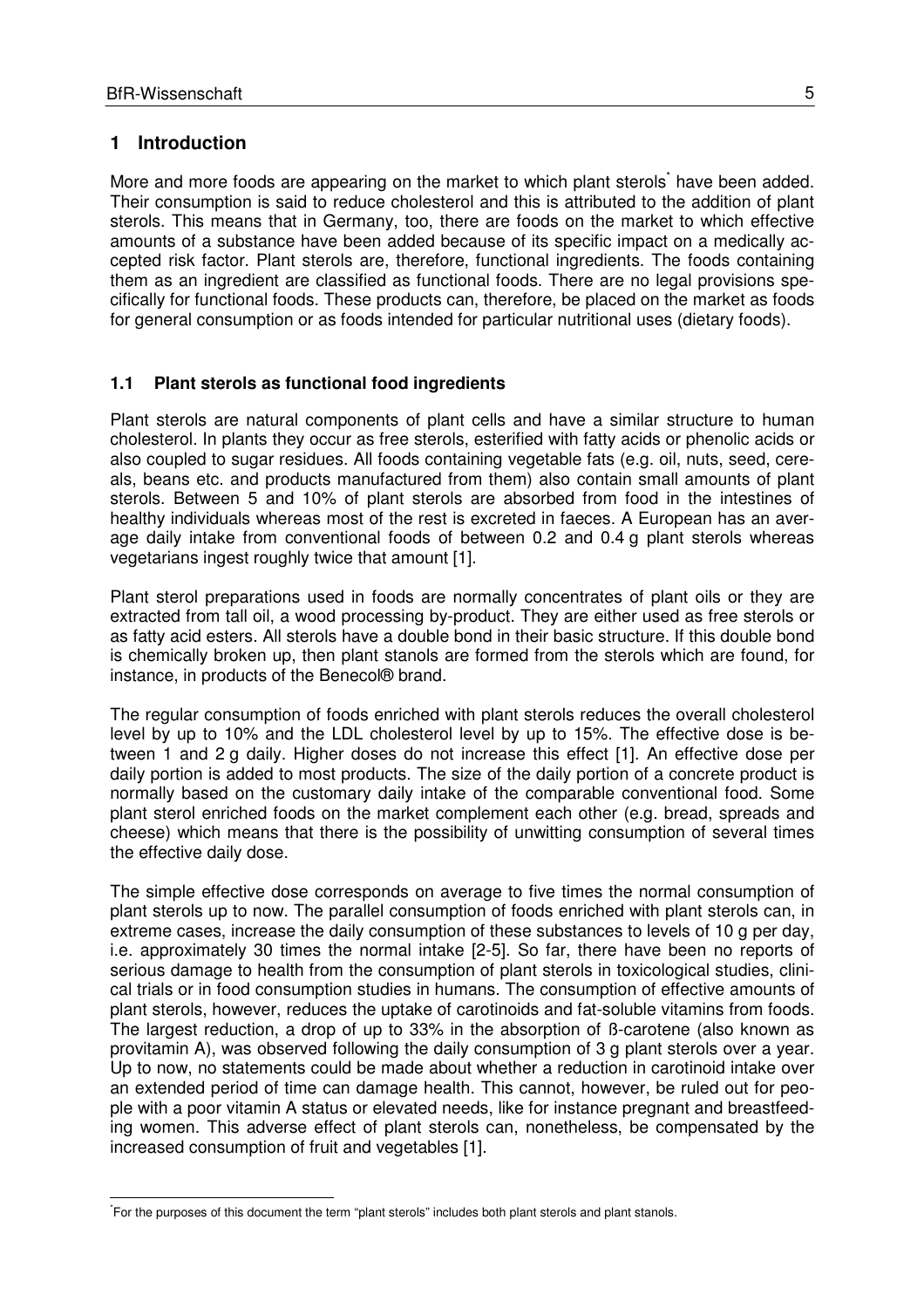Like cholesterol, plant sterols also have an atherogenic potential when they occur at high concentrations in the blood plasma of human beings. Healthy people have a blood plasma level under 1 mg/dl whereas the cholesterol level is around 200 mg/dl. There have, however, been reports of a congenital disruption of sterol intake (phytosterolaemia or βsitosterolaemia), which manifests in a highly elevated absorption of plant sterols from foods. The patients have a 10 to 100 times higher plant sterol level in their blood plasma and suffer in particular from benign tendon and skin nodules (xanthomatosis), a disrupted cholesterol metabolism and arteriosclerosis. Frequently, they develop premature coronary heart diseases [6]. Around the world less than 100 cases of this disease have been described.

Besides reducing the cholesterol level, the consumption of effective amounts of plant sterols leads to a slight, dose-dependent increase in the plant sterol level in blood plasma. The available studies were not sufficient in order to answer the question whether a slight increase in the plant sterol level must already be seen as a risk factor for the onset of arteriosclerosis. Further studies are needed [1;5]<sup>\*</sup>.

#### **1.2 The responsible, informed consumer**

The consumer model, on which the legal requirements of consumer protection and legislation in the European Union are based, draws on the so-called information model. According to this model, a shopper is placed in a position to make a rational decision in line with the market situation by having all the information required for his purchase at his disposal. The average consumer is deemed to be responsible, i.e. well-informed, critical, attentive and reasonable [7]. Hence in its judgements the European Court of Justice holds that, in the case of foods, the shopper must be given all the information required to assess the quality of food by means of EU-wide, uniform labelling provisions. In order to facilitate the correct use of foods enriched with plant sterols as well, the European Commission adopted Regulation 608/2004/EC that sets out these additional labelling provisions.

Foods containing effective amounts of plant sterols in a daily portion are solely intended for consumers wishing to lower the cholesterol level in their blood. This purpose is laid down as a mandatory component of additional labelling. Furthermore, the packaging of the products must also carry an intake recommendation and state that consumption of more than 3 g plant sterols per day is to be avoided. Attention must also be drawn to the fact that these products are not suitable for pregnant women, breastfeeding women or small children under the age of five. Furthermore, the label must include the suggestion of eating these products, if possible, as part of a diet that is rich in fruit and vegetables. Lastly, it should be pointed out that patients on cholesterol-lowering medication should only consume these foods under medical supervision. The reasons for the individual instructions on use do not have to be stated on the label. They are given in the expert safety assessment reports that have been published for the products for which an authorisation application has been submitted.

Using the model and the prescribed instructions on use, the behaviour of the well-informed and reasonable consumer of plant sterol enriched foods can be characterised as follows:

• He has consciously decided to lower his cholesterol level by eating plant sterol enriched foods. This decision is based on rational reflection including knowledge of his own cholesterol level and the ability to judge these parameters with regard to his own health. He is sure of his decision because he has benefited from expert medical diagnosis and advice.

j

<sup>\*</sup>Other questions examined during the course of the authorisation procedure had to do with the need for a detailed specification, the possibility of contamination with harmful substances from the sulphite lyes of the paper industry in sterols, the lack of toxicological data, the possible cumulative uptake of sterols from various foods, consumption by pregnant women and children, potential hormone effects and possible effects on the gallbladder, liver and kidneys.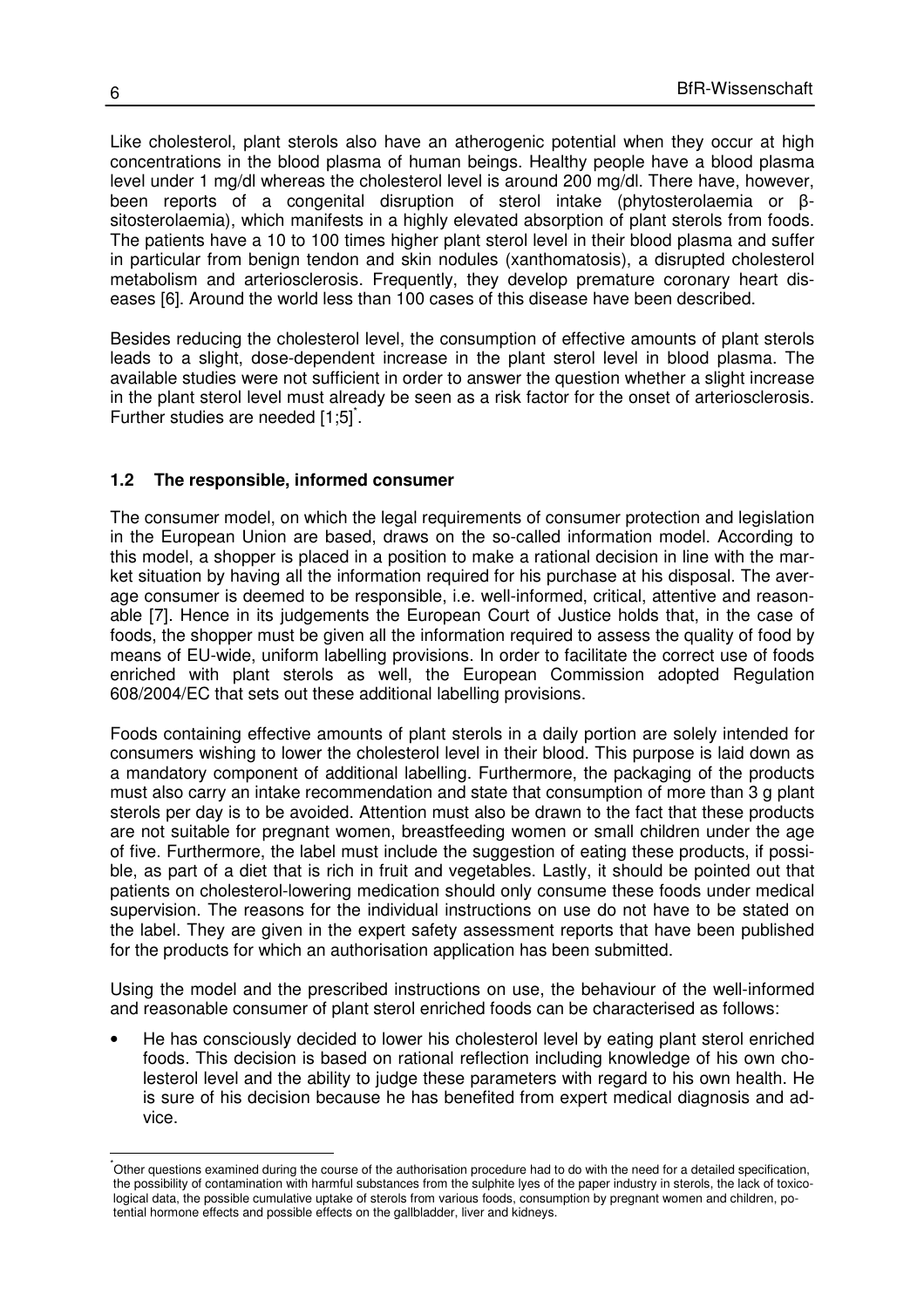- He is capable of understanding the additional instructions on use for plant sterol enriched foods as warning signals about use-related risks to which he exposes himself if he fails to comply with them.
- He has obtained comprehensive information about the type and scale of these userelated risks in order to form an opinion on whether he wishes to expose himself to them.
- He regulates his daily consumption of these products in such a way that it remains within the recommended maximum intake for plant sterols.
- If he lives in a family (particularly with children), he has taken steps to ensure that other members of his family use the products correctly, too. For instance, he may store the products separately from other, conventional foods.

#### **1.3 Issue**

According to Article 14 of the European Regulation laying down the general principles and requirements of food law, food may not be placed on the market if it can damage human health (Article 14, paras 1 and 2, Regulation 178/2002/EC). Hence this means that, in terms of the law, the European consumer can rely almost blindly on the safety of products placed legally on the food shelves. According to para 3 (b) of Article 14 however "the information provided to the consumer including information on the label or other information generally available to the consumer concerning the avoidance of specific adverse health effects from a particular food or category of foods" is to be included in this legally guaranteed safety. In other words, the legislator only assumes responsibility for the safety of products within the framework of their correct use. This constraint takes on unprecedented importance in the field of nutrition when it comes to foods to which uncommon amounts of substances with a dose-dependent effect have been added up to now. The responsibility of the consumer manifests itself here less in his right to information and more in the information obligation imposed on him.

The goal of this project is to characterise the actual consumer of these products and to analyse the legal situation and market situation of foods enriched with plant sterols in Germany. The focus of interest is on whether the actual consumers were members of the target population, on establishing what consumers know about these products, on assessing correct use as well as on determining the scale of incorrect use of these foods through their consumption by people who were not members of the target population or through the exceeding of the recommended daily intake. This project aims to determine the extent to which actual consumers really match the consumer model profile and whether further measures are needed to protect the health of consumers of these products.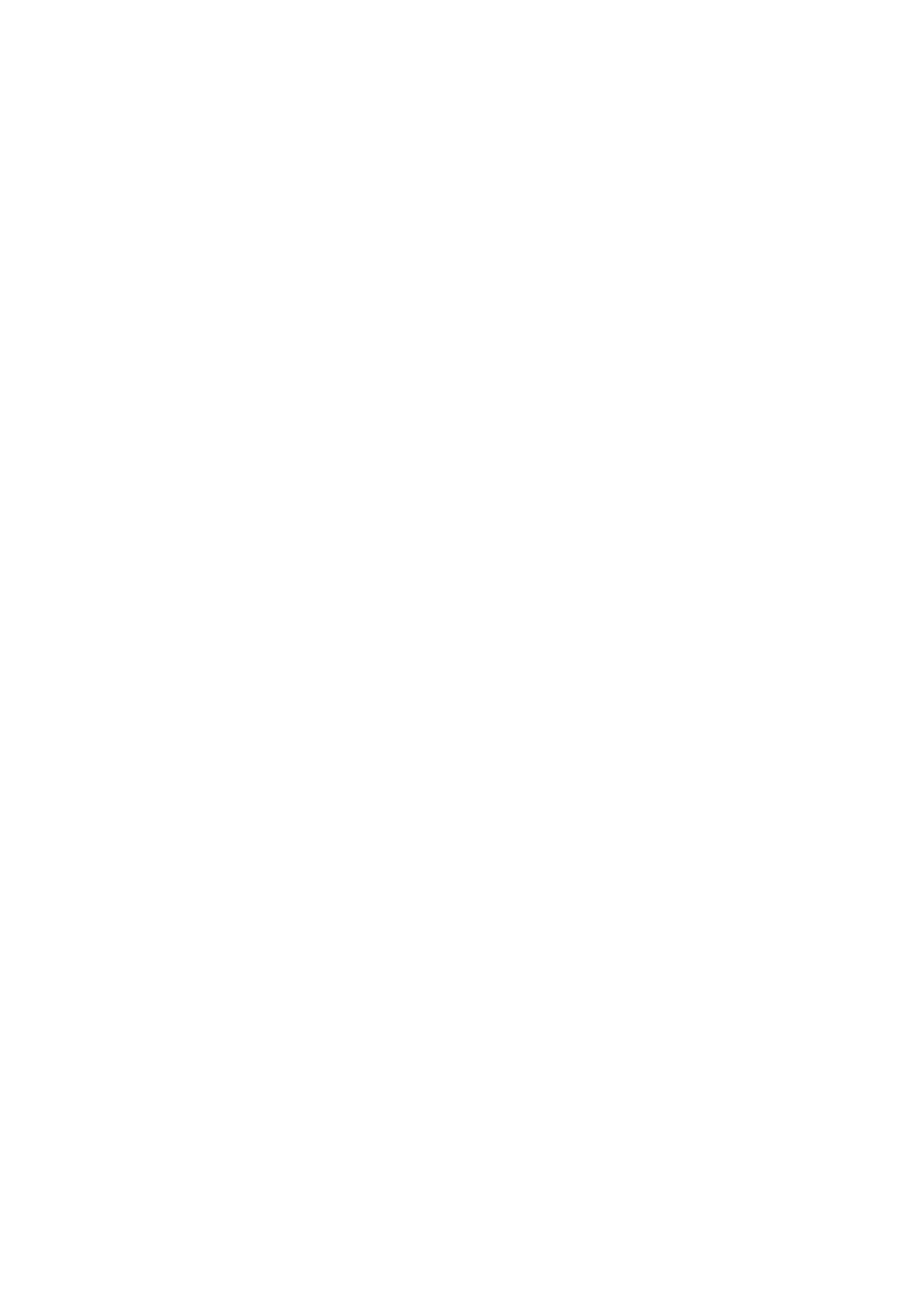### **2 Legal Foundations**

Foods enriched with plant sterols to reduce cholesterol were not sold in the European Union prior to 15 May 1997. These products are, therefore, novel foods and their marketing comes under Regulation 258/97/EC (Novel Foods Regulation). The Regulation envisages two possible procedures for the marketing of novel foods and food ingredients: an authorisation procedure in accordance with Article 4 and a notification procedure in accordance with Article 5. The main component of the authorisation procedure according to Article 4 is the scientific safety assessment of the food or food ingredient for which an application for marketing authorisation has been submitted by a manufacturer or distributor. The safety assessment is done on a case-by-case basis and the responsible food safety agencies of all EU Member States are involved. In controversial cases the competent European Food Safety Authority, EFSA, is asked for its evaluation. The European Commission takes the authorisation decision on the basis of the results of the scientific safety assessment and publishes them as a legal act in the Official Journal of the European Communities. Each decision may contain binding requirements for the labelling of the respective food and also stipulate that the applicant must observe and report on certain consequences of the market launch of the product. For instance Unilever was required to monitor the use of its product after the market launch of the margarine "becel pro-activ" and to report back one year later whether the margarine reaches and is correctly used by the target population and whether consumption of the product produces the expected effects (Article 3 of Decision 2000/500/EC).

Each authorisation decision pursuant to Article 4 only entitles the applicant to place the product on the market for which the application has been made. This decision cannot be transferred to other products or other manufacturers. Other manufacturers who wish to add a plant sterol product that has already undergone assessment to a food, for whose use an authorisation decision is already available, must notify their product on market launch to the European Commission in accordance with the simplified procedure set out in Article 5. This notification must be accompanied by a scientific report from a recognised institution confirming the so called "Substantial Equivalence" of the notified food with an already tested product.

The first plant sterol enriched novel food approved for placing on the market by the European Commission on 24 July 2007 was the Unilever margarine "becel pro-activ". Up to the end of 2006 the companies listed in Table 1 submitted further applications for the addition of various plant sterol products to dairy products, bakery products, sausage products, dressings and sauces, rice drinks, soya drinks and fruit juices. So far eight authorisation decisions have been taken. The decisions were still pending for the applications concerning the addition of plant sterols to sausage products, fruit juice drinks, rice drinks and oil. So far around 70 manufacturers have notified substantial equivalent products pursuant to Article 5 of the Regulation within the EU (see Annex 10.3).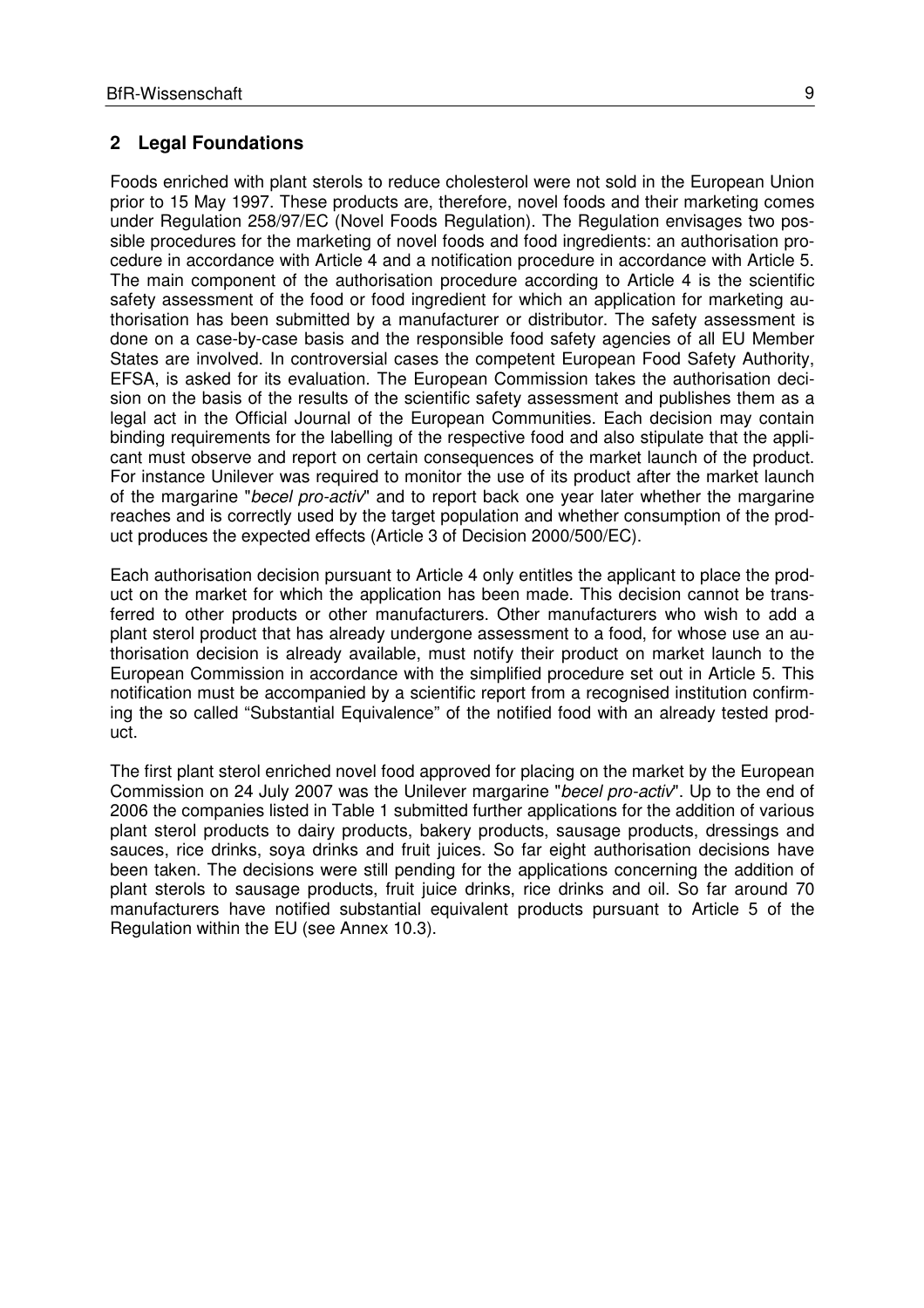| No.               | Application date, Company          | Product group                       | EU decision    |
|-------------------|------------------------------------|-------------------------------------|----------------|
| 1.                | 28.05.1998                         | Yellow fat spreads                  | 24.07.2000     |
|                   | Unilever, London                   | with plant sterols                  | 2000/500/EC    |
| 2.                | 30.03.2000                         | Sausage products                    | unadjusted     |
|                   | Pouttu, Helsinki                   | with plant sterols                  |                |
| 3.                | 29.08.2000                         | <b>Rye bread</b>                    | 24.01.2006     |
|                   | Oy Karl Fazer, Helsinki            | with plant sterols                  | 2006/59/EC     |
| $\overline{4}$ .  | 07.09.2000                         | Milk-based drinks with plant        | 12.11.2004     |
|                   | Novartis-Consumer Health, Brussels | sterols                             | 2004/845/EC    |
| 5.                | 15.05.2001                         | Yellow fat spreads,                 | 31.03.2004     |
|                   | Teriaka Ltd, Helsinki              | milk-based fruit drinks,            | 2004/336/EC    |
|                   |                                    | yoghurt products,                   |                |
|                   |                                    | cheese products                     |                |
|                   |                                    | with plant sterols                  |                |
| 6.                | 24.09.2001                         | Rye bread with plant sterols        | 24.01.2006     |
|                   | Pharmaconsult Oy Ltd., Espoo       |                                     | 2006/58/EC     |
| 7.                | 08.10.2001                         | Spreads,                            | 31.03.2004     |
|                   | Pharmaconsult Oy Ltd., Espoo       | seasoned sauces,                    | 2004/334/EC    |
|                   |                                    | dairy products,                     |                |
|                   |                                    | yoghurt products                    |                |
|                   |                                    | with plant sterols                  |                |
| $\overline{8}$ .  | 02.11.2001                         | Spreads,                            | 31.03.2004     |
|                   | <b>Archer Daniels Midland</b>      | dressings,                          | 2004/333/EC    |
|                   | Company                            | dairy products,                     |                |
|                   |                                    | fermented dairy products,           |                |
|                   |                                    | soya drinks,                        |                |
|                   |                                    | cheese products                     |                |
|                   |                                    | with plant sterols                  |                |
| $\overline{9}$ .  | 07.08.2002                         | Dairy products,                     | 31.03.2004     |
|                   | Unilever, Essex                    | yoghurt products                    | 2004/335/EC    |
|                   | 12.10.2004                         | with plant sterols                  |                |
| 10.               |                                    | Rice drink with plant sterols       | unadjusted     |
|                   | Teriakia Ltd., Vantaa              |                                     | (EFSA opinion  |
| 11.               | 28.10.2004                         |                                     | on 15.02.2006) |
|                   |                                    | Fruit juices and nectars with plant | unadjusted     |
|                   | Coca Cola, Brussels                | sterols<br>Multoil:                 |                |
| $\overline{12}$ . | 04.05.2005                         |                                     | 15.05.2007     |
|                   | Enzymotech Ltd.                    | Oil with plant sterols              | 2007/343/EC    |
|                   | Migdal Ha Emeq                     |                                     |                |

#### **Table 1: Applications pursuant to Article 4 of Regulation (EC) No 258/97 (Novel Foods Regulation)**

As per: 15.05.2007

Not all plant sterol enriched foods are governed by the provisions of the Novel Foods Regulation. One exception is the ingredient in the brand Benecol® of the Finnish company, Raisio. This product contains plant stanols that were already used as a food ingredient in margarine in 1995, i.e. prior to the entry into force of the Novel Foods Regulation. What is, therefore, required in Germany for the manufacture and import of a Benecol® product is either an exemption pursuant to § 68 LFGB – Food and Feed Code (formerly § 37 LMBG – Foods and Other Commodities Act) or a general order pursuant to § 54 LFGB (formerly § 47a LMBG) which must be obtained from the Federal Office of Consumer Protection and Food Safety (BVL). Up to now, national marketing approvals of this kind have only been issued by BVL for Benecol® products comparable to a food containing plant sterols which has been assessed and authorised pursuant to Article 4 of the Novel Foods Regulation.

Within the framework of the safety assessment of novel food applications pursuant to Article 5 of the Regulation, the former Scientific Committee on Food<sup>\*</sup> (SCF) in Europe has assessed various plant sterol products (http://ec.europa.eu/food/fs/sc/scf/outcome\_en.html). It has also

 \*EFSA was founded in 2002 in the course of the restructuring of European food legislation. The tasks of all scientific committees of the European Commission, which dealt with food and feed safety, have been reassigned to EFSA.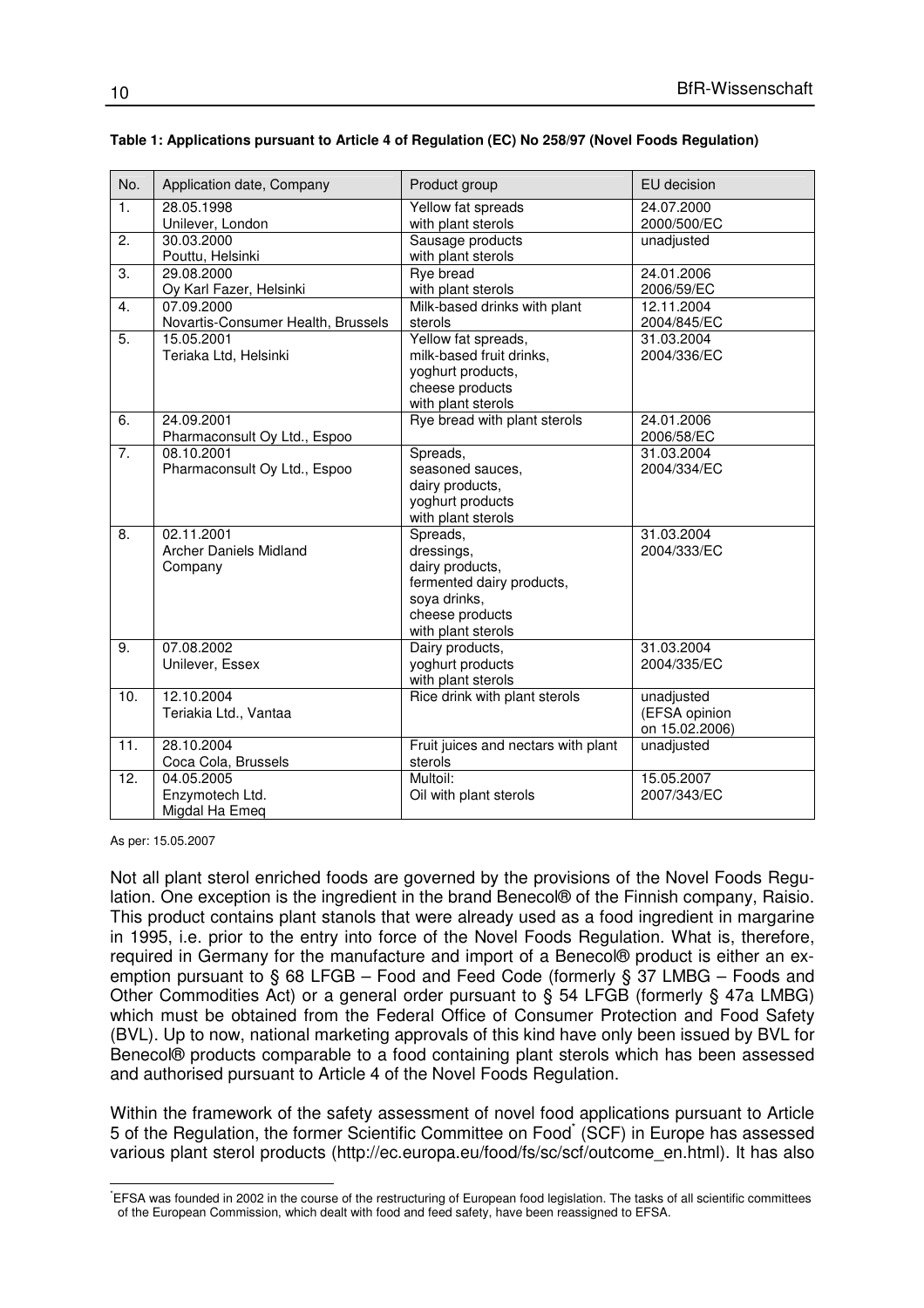published a general opinion on the multiple consumption of foods of this kind [1]. In this report a recommendation was formulated – based on the dose-response relationship, the recognised risk potential and uncertainties – that daily consumption of more than 3 g plant sterols should be avoided. In its opinion on multiple consumption SCF stressed that the existence of various foods, each with an effective dose per daily intake, made additional management steps necessary to ensure that these products are consumed by the target population and to counteract the excessive intake of these substances by consumers. The European Commission's response to these assessments was its adoption of Regulation No 608/2004/EC on 31 March 2004. It lays down the above-mentioned additional labelling provisions for foods enriched with plant sterols (see Annex 10.4). This Regulation entered into force on 20 April 2004.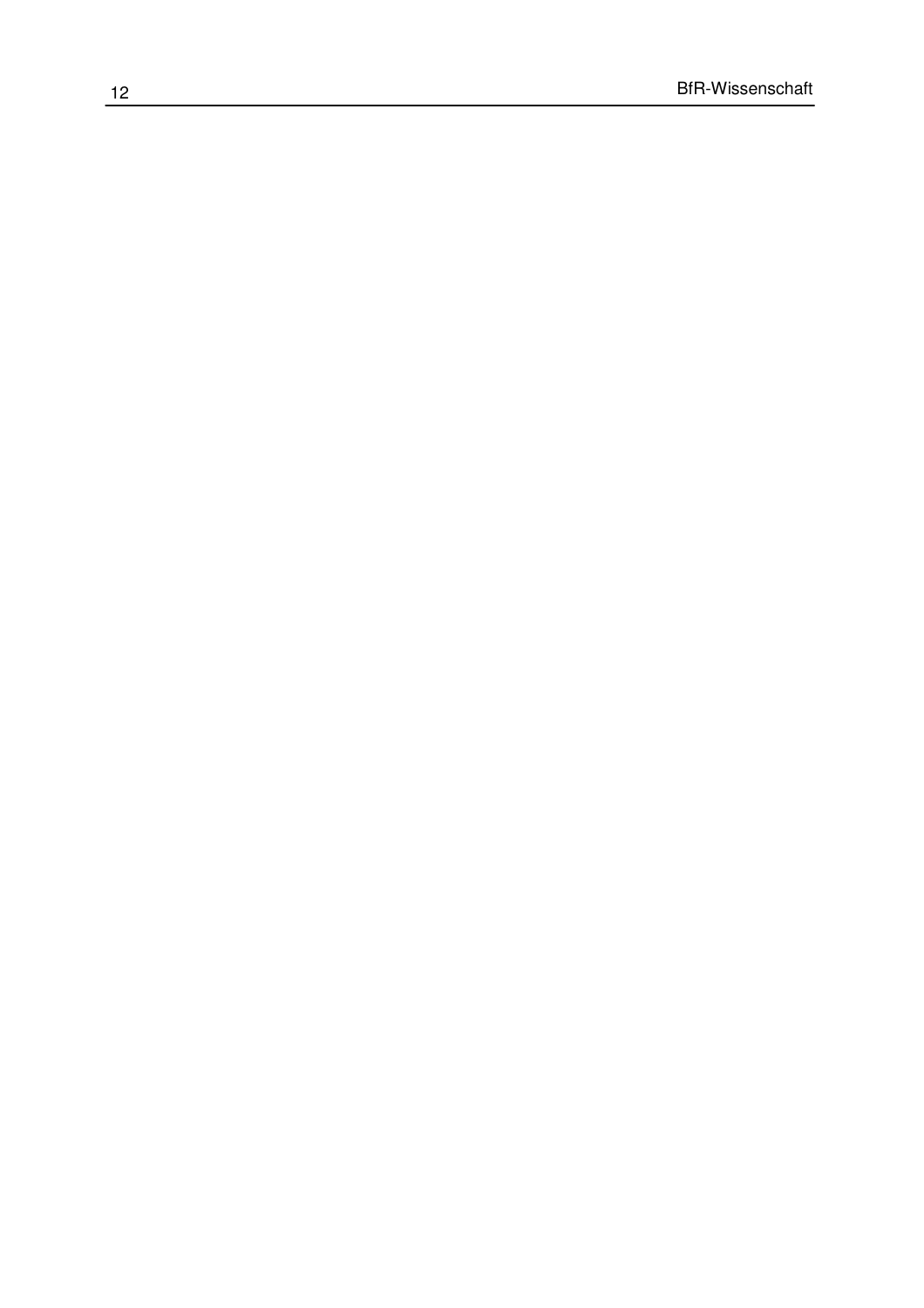# **3 Market Situation**

The general market for foods in Europe can be described as a largely saturated mass market with a diverse product offering and considerable predatory competition leading to low profit margins [9]. In this context the emergence of functional foods is linked to the specialised niche markets for groups of people with special dietary needs covered by the segment of dietary foods. According to the provisions of the German Ordinance for Dietary Foods, people with digestive, absorption or congenital metabolic disorders, people in special physiological circumstances like for instance pregnancy and lactation as well as infants and small children are recognised as groups of individuals with special nutrition requirements (Ordinance for dietary foods §1 para 1). Given the purpose of dietary foods, their labels must carry information about the target population and the type of suitability of the food for the target population. Hence, until recently, dietary products were the only foods for which defined exemptions had been granted from the ban on disease risk reduction claims for foods<sup>\*</sup>. As the Ordinance for Dietary Foods also contains relatively comprehensive provisions on composition and, where appropriate, on the suitability of dietary foods too, this market segment is relatively clearly demarcated and has more or less retained its niche character.

Although some plant sterol enriched foods were sold as dietary foods in Germany, these foods go beyond the provisions of the Ordinance for Dietary Foods when it comes to the following point: the claimed effect "for consumers wishing to lower their cholesterol level" targets the subjective state of mind of potential shoppers which is in no way tied per se to the actual existence of an elevated cholesterol level. Hence, there is no objective criterion on the basis of which a group of consumers within the intendment of the Ordinance can be determined and distinguished from the population at large. Products containing plant sterols, therefore, have the niche trait of a "food with a claimed indication" and open up the fundamental possibility of tapping the capacity of the general food market.

In Europe plant sterol enriched foods to reduce cholesterol have been around as a product category for about six years (the Finnish Benecol® margarine for 11 years but only in Finland). They occupy a corner of the relatively young multi-niche market of functional foods. The major market research institutions have described it as a future-centric market with high growth rates and high profit margins. In October 2006 the trend navigator "Functional Food" by the ACNielsen Company indicated a stable market share of around 2% of sales volume for cholesterol-lowering margarines between 2004-2006 in Germany. This would account for around 10% of the sales revenue volume in the margarine segment. The price analysis for this period confirms that cholesterol-lowering margarines could be sold for on average five times the price of conventional spreads

(http://www.acnielsen.de/pubs/documents/ACNielsen\_TrendNavigator\_FunctionalFood\_final. pdf).

A similar development is clearly expected for other plant sterol enriched foods. Hence, an increase in the number of products containing plant sterols on the German food market is to be expected over the next few years. This will probably affect product categories and plant sterol products for which authorised pioneer products already exist. The simple reason lies in the fact that the start-up costs (research, development and safety assessment) for these "copycat" products are lower than for original innovations.

The growing number of products on the market is obvious from the frequency of notifications pursuant to Article 5 of the Novel Foods Regulation (see Fig. 1). Furthermore, the efforts of manufacturers to extent the product range can be seen from the number of applications in accordance with Article 4 of the above Regulation (see Table 1).

 \*In enacting Regulation (EC) No 1924/2006 in December 2006 the European Commission created the preconditions for health claims on foods for general consumption.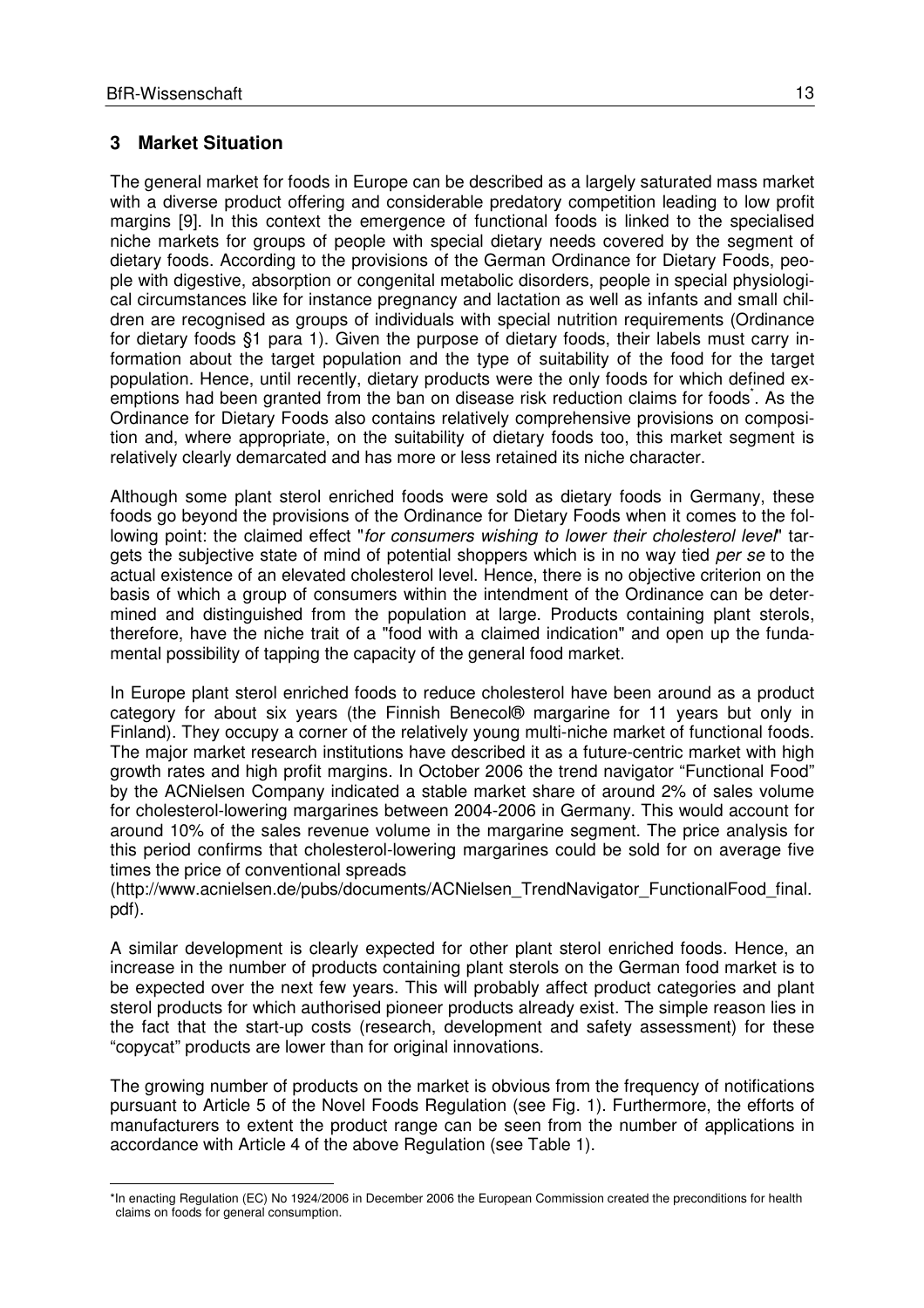

#### **Fig. 1: Number of plant sterol enriched products authorised pursuant to Article 4 of Regulation 258/97/EC or notified pursuant to Article 5 to the European Commission up to 31 December 2006**

At the end of 2006 a total of seven products with plant sterols were on the food shelves in Germany (see Table 2). They included two margarines, two yoghurt drinks, one milk, one sliced cheese and one sunflower seed bread. At the beginning of 2007 the introduction of another yoghurt drink and a drink on a soya milk basis was announced.

| Product                                 | Company           | Launched<br>on    | Package<br>unit  | Recommended<br>portion  | Plant sterols/food                  |
|-----------------------------------------|-------------------|-------------------|------------------|-------------------------|-------------------------------------|
| becel pro-active<br>diet margarine      | Unilever          | August<br>2000    | 250 <sub>q</sub> | 10 <sub>q</sub>         | 7.5 a/100 a                         |
| deli activ<br>reform margarine          | <b>Walter Rau</b> | October<br>2003   | 250 <sub>g</sub> | 25 <sub>g</sub>         | 2 g/25 g                            |
| becel pro-active diet<br>milk           | Unilever          | April<br>2004     | 1 <sub>1</sub>   | 250 ml                  | $0.3$ g/100 ml                      |
| becel pro-active<br>diet yoghurt drink  | Unilever          | June<br>2004      | $100$ ml         | $100$ ml                | 2 g/100 ml                          |
| <b>Benecol®</b><br>voghurt drink        | Emmi              | November<br>2003  | 65 ml            | 65 ml                   | 2 q/65 ml                           |
| ColActif<br>sliced cheese               | Westland          | September<br>2006 | 125 <sub>g</sub> | 3 slices                | 2.2 $g/100 g$<br>$0.7$ g/slice-30 g |
| Keimling active<br>sunflower seed bread | Kampffmeyer       | October<br>2006   | 750 g            | 4 slices<br>(each 60 q) | $0.5$ g/60 g                        |

As per: December 2006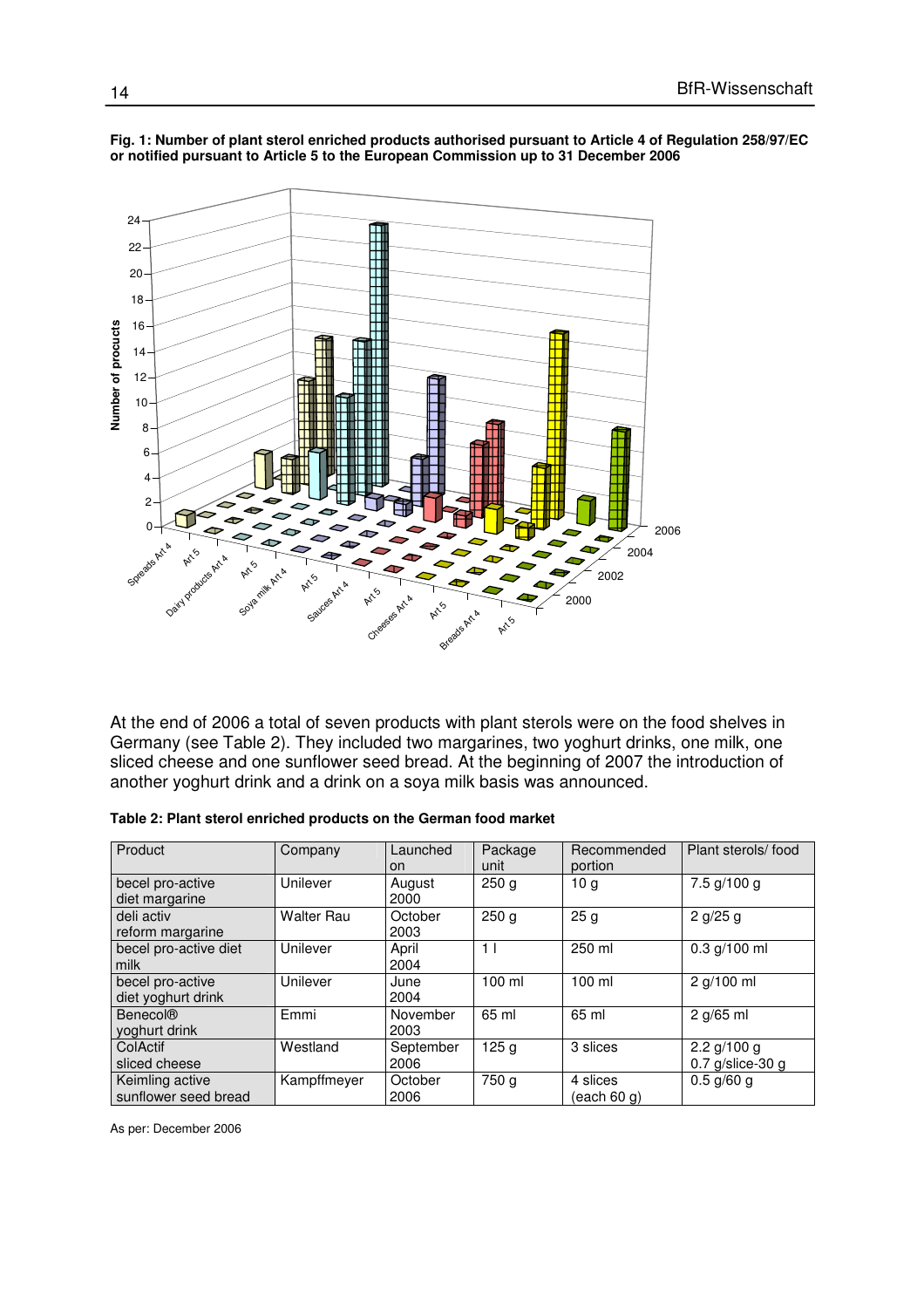# **4 The Consumer Survey**

# **4.1 Methods**

#### 4.1.1 The questionnaire

A questionnaire was developed to record consumption motivation, perception of labelling and handling of the product (see Annex 10.1). The questionnaire was designed for a 10 minute interview with purchasers of the product at the point of sale (POS) with written recording of the answers on paper. It contains a total of 19 questions broken down into the following groups:

- I) Target population accuracy and consumption motivation (8 questions)
	- Who consumes the products?
	- Which products were consumed how frequently?
	- Why were the products consumed?
	- Who recommended the products?
- II) Do the shoppers/users take an informed decision (7 questions)
	- a) about their own physiological situation
		- Is the user familiar with his/her cholesterol level?
		- Has the user been diagnosed as having a cardiovascular illness?
		- Is the user on medication?
		- Is consumption under medical supervision?

and

- b) about the products they eat
	- How do the plant sterols reach the foods?
	- Awareness of the target populations, non-target populations and maximum intakes
	- Reasons for the reference about eating fruit and vegetables
	- Storage of the products
- III) Socio-demographic details (4 questions)
	- Age, gender, family structure and education

Almost all the questions were designed as open questions. Only the question about the type and frequency of normally consumed products was supported by diagrams. For most of the questions only one answer was permitted. However, several answers were possible for a few questions. The length of the interview and understandability of the questionnaire were tested on 27 September 2006 by one interviewer in two different EDEKA supermarkets in Hanover. The shoppers showed an interest and did not have any problems understanding the questionnaire.

#### 4.1.2 Recording of data

The Institut für Markt-und-Gesellschaft e.V. (imug e.V.) was commissioned to draw up the interview schedule and to carry out the interviews. The method it chose was a survey of shoppers at the point of sale although, with this method, the group of respondents was not completely identical with the group of product users. The alternative method of telephone interviews with representatively distributed households was rejected as it was not possible to estimate what proportion of the German population eats plant sterol enriched foods. It seemed questionable whether sufficient users of the products could be reached in this way.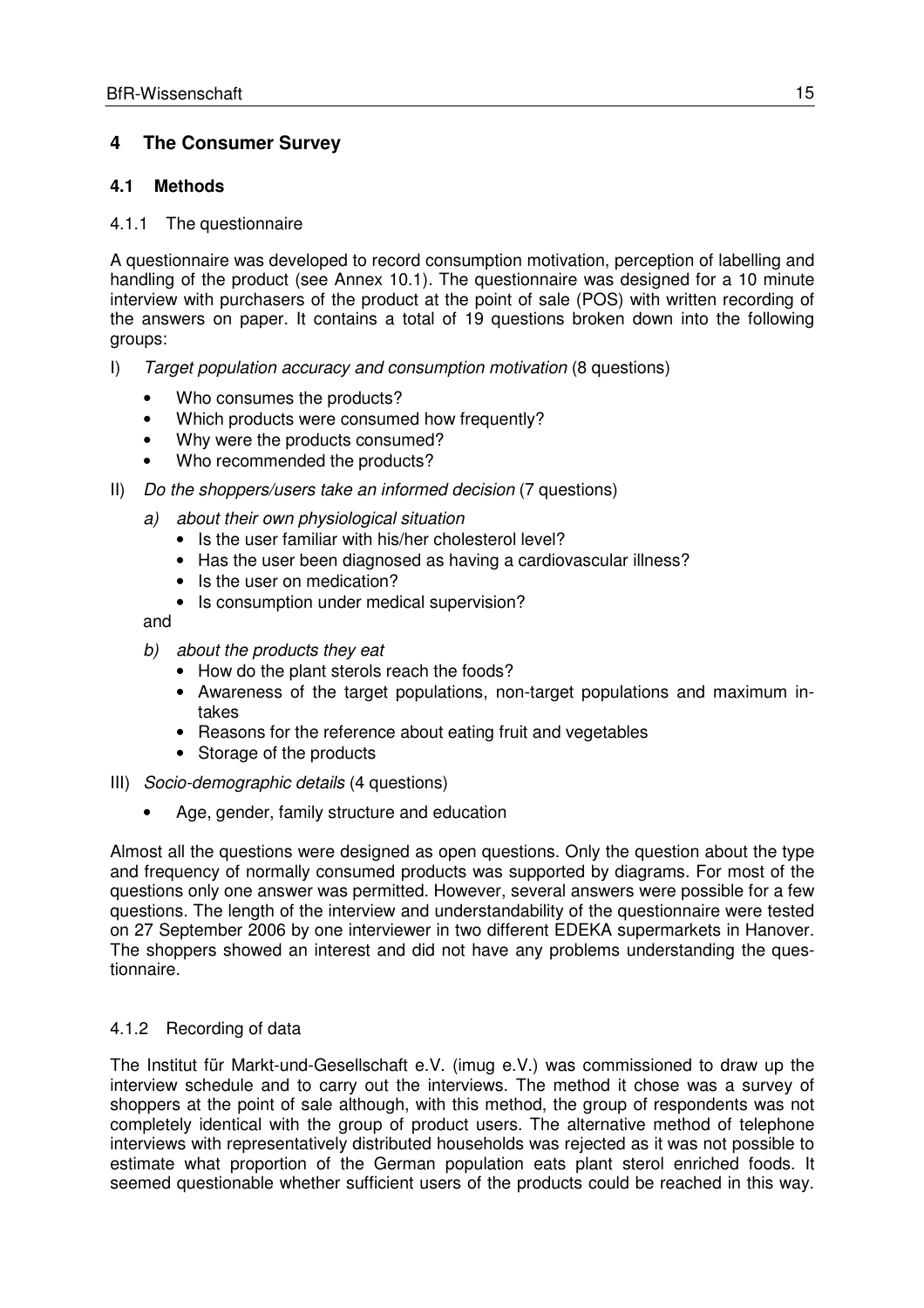For the interviews supermarket customers who had at least one of the products from Table 2 in their shopping basket were approached directly.

This survey aims to provide reliable and representative information on the typical purchaser and user groups of plant sterol enriched foods. The representativeness of the statements was to be secured by means of:

- A sufficiently large total number of shoppers questioned  $n = 1,002$ .
- Sufficient scattering of the selected supermarkets of the chains Toom, EDEKA and Real. In total, shoppers in 33 different supermarkets were interviewed that were located in areas with differing social structures (see Annex 10.2).
- Significant geographical distribution of the survey sites in Germany (see Fig. 2). Around 250 interviews were conducted in each of the four regions North, West, East and South Germany.
- A sufficient distribution of the interviews conducted throughout the opening hours of the respective supermarkets (normally between 9 am and 7 pm) on the survey days Thursday, Friday and Saturday.

The survey was conducted on the above-mentioned days in five consecutive weeks between 9 October and 18 November 2006. The interviewers informed the participants that the survey was anonymous.

### 4.1.3 Data processing

As part of the preparations for the evaluation, the recorded data were saved in a corresponding file. New variables were established to compare the groups and characterise the users. They are listed below:

- Age groups:  $<$  45 and  $\ge$  45 years of age
- Number of people in the household:  $1, 2, > 2$  persons
- Households with/without children under the age of 5
- Households with/without children aged between 5-17
- Households with/without children
- **Education level:** 
	- low (special school, lower secondary)
	- medium (intermediate secondary, polytechnic secondary school)
	- high (final school-leaving certificate, university of the applied sciences, university)
- Number of users in the household
- Age group of the users:  $<$  5 years of age, 5-17 years of age, 18-45 years of age,  $>$  45 years of age
- Target population classification:
	- Target population (when a high cholesterol level was given as the reason for consumption)
	- Other consumers (when other consumption reasons were given or unreflected consumption during the family meals was indicated)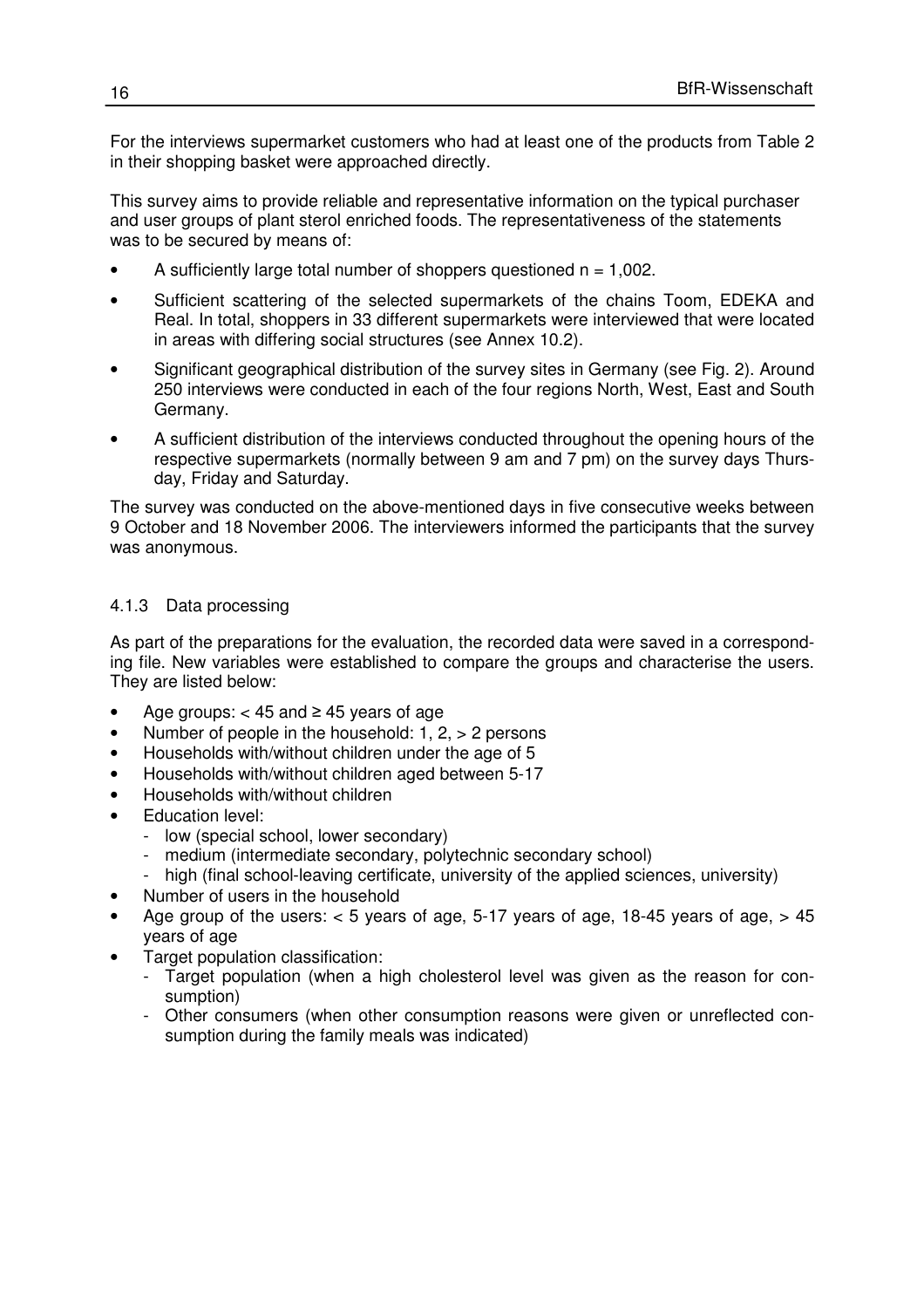### 4.1.4 Identifying the users of plant sterol enriched foods

The respondent group consisted of purchasers of the products whose personal details about age and gender were recorded, too. However, in their households the shoppers were not always or were not the only users of plant sterol enriched foods. From the combined answers to questions 1 (Who eats the products in your household?) and question 18 (Size of household and age structure), the users of the plant sterol enriched foods were identified. By combining the information from questions 1, 17 and 18 the age structure of the users could be determined.

**Fig. 2: Regional distribution of the supermarkets of the chains Toom, EDEKA and Real in which the purchasers of plant sterol enriched foods were interviewed** 

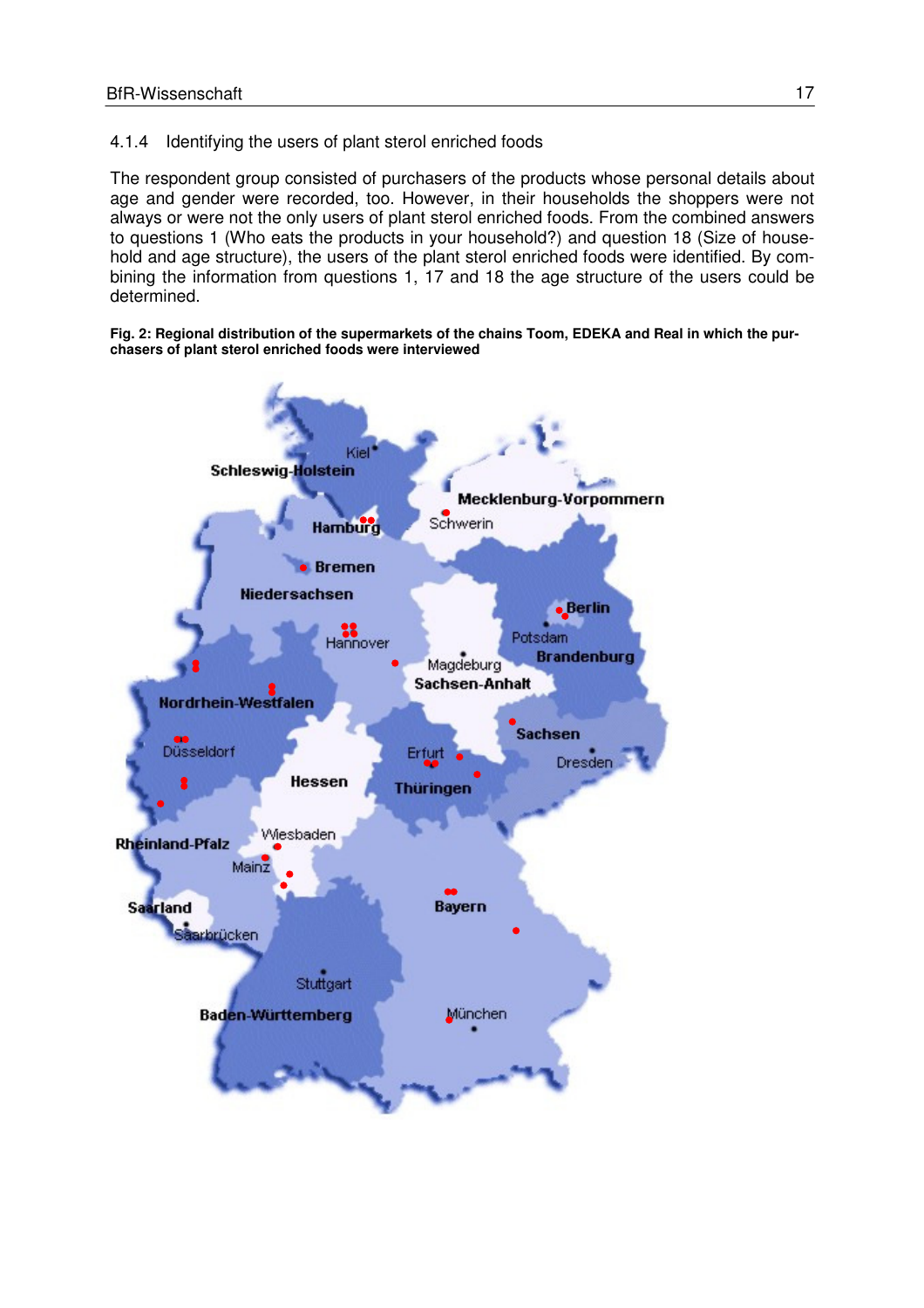#### 4.1.5 Data analysis

The data were analysed using SPSS 12.0.2 for Windows. In order to obtain information about the entire random sample, descriptive statistics were used. The chi square test was used to compare the groups. A significance level of  $\alpha$  = 0.05 was assumed for all statistical tests. Overall it was evaluated whether the response behaviour differed in terms of age, gender, number of persons in the household, children in the household, education, region or market. Furthermore, it was tested whether behaviour differed between users who belonged to the target population for these foods and other users. To this end, some answer categories were combined. Test results were only mentioned in the section on results if they showed significant differences.

#### **4.2 Results**

#### 4.2.1 Description of the shopper population interviewed

During the survey 1,002 adults were interviewed from the population at large who had purchased at least one of the products from Table 2 in one of the 33 supermarkets. Around 75- 80% of the people approached were willing to take part. One person from the group of respondents was excluded from the random sample because the "edible oil enriched with plant sterols" indicated by her was not for sale on the German market. This may have been a misclassification of the product "becel Omega3 edible oil", which was also advertised with the claim "cholesterol-aware diet".

#### **Sociodemography**

Fig. 3 gives the age and gender structure of the shoppers interviewed. Two-thirds of the respondents (63% or 631 individuals) were female and one-third (37% or 370 individuals) male. The average age of the purchasers of plant sterol enriched foods was 58.5 (SD  $=$ 13.97). The largest proportion of the shoppers (48.2% or 482 individuals) consisted of older adults (45-65 years of age) followed by the group of old-age pensioners (34.3% or 343 individuals). Very young adults (< 25 years of age) accounted for a small (2.3% or 23 individuals) proportion of the random sample whereas the age group of potential parents of minors (25- 44 years of age) accounted for 136 individuals or 13.6% of the respondents. The youngest person at the time of the survey was 17 and the oldest 93.



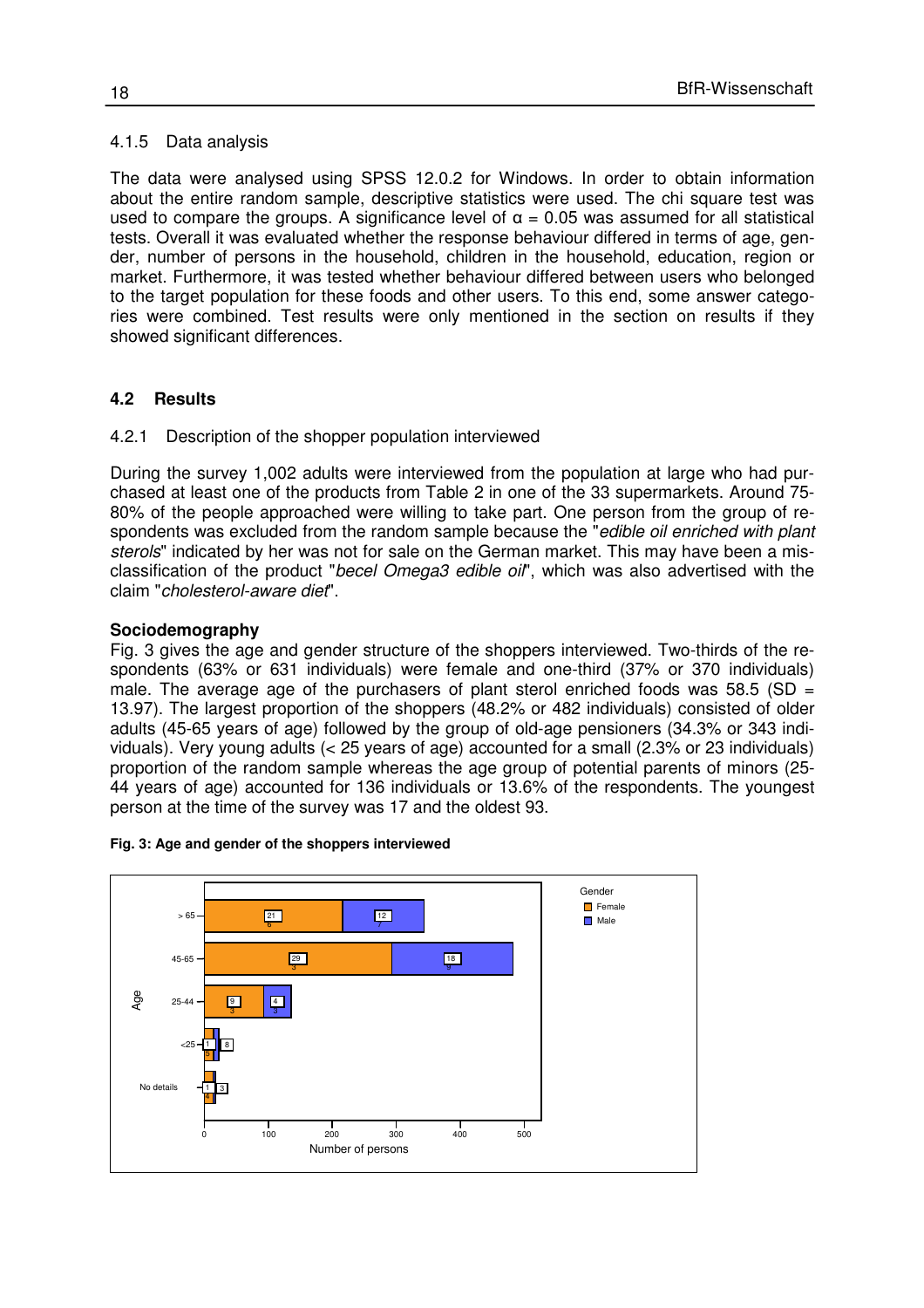The education level of the shoppers interviewed is presented in Fig. 4. According to that onethird of the respondents had completed university or a university of the applied sciences; one-quarter had an intermediate school-leaving certificate and almost 40% had a lower school-leaving certificate.



#### **Fig. 4: Education level of the shoppers interviewed**

The size and age pattern of households are given in Figure 5 and Table 3. Around threequarters of the households were one or two person households whereas three to six people lived in one-quarter of the households. 149 children lived in 11% of the households; 35 of them were under the age of 5.



#### **Fig. 5: Size of households**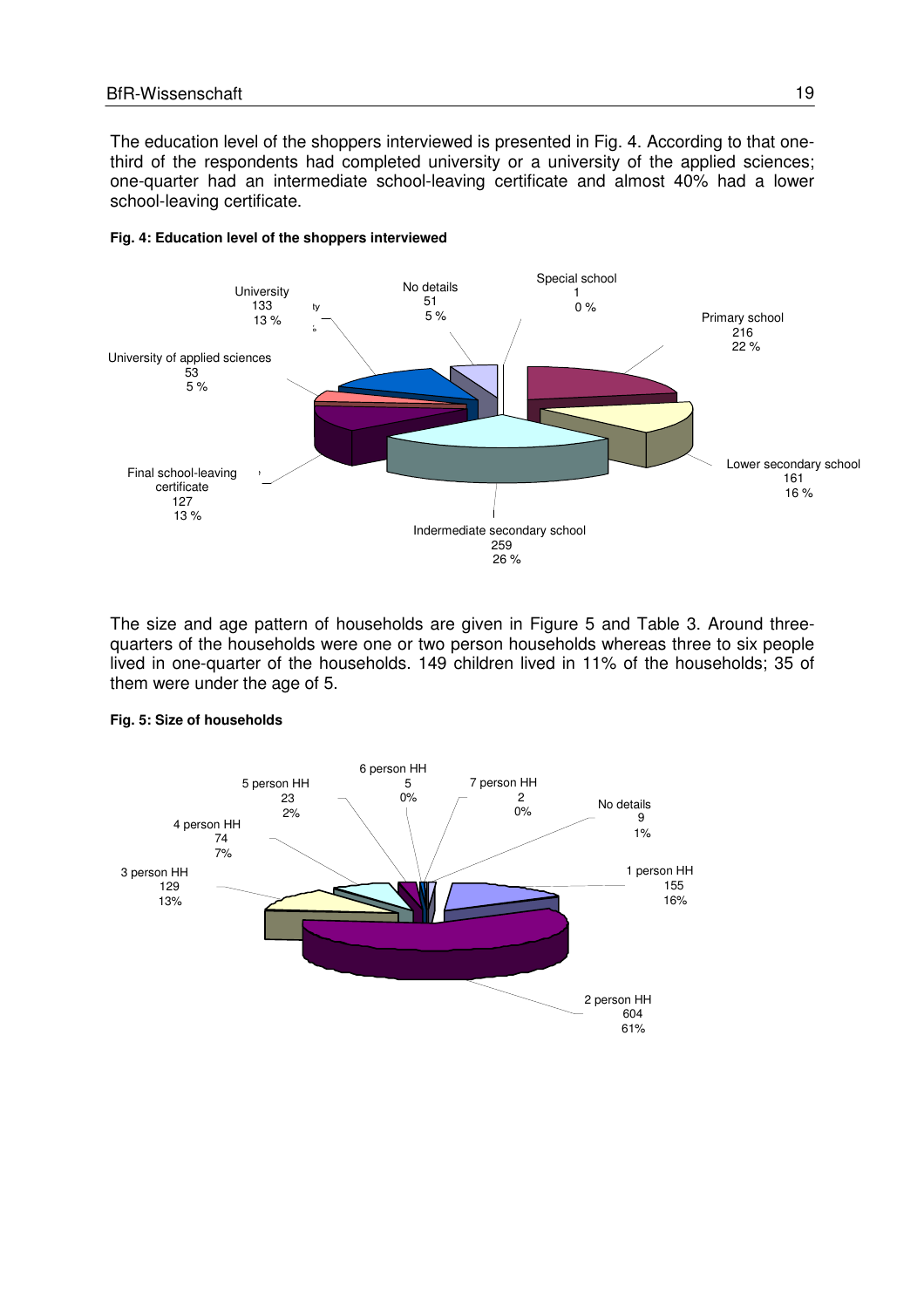In the one and two person households around 90% of the household members were over the age of 45 whereas 10% were up to age 45. In these households there were a total of four children over the age of five. In the multi-person households the share of over 45s was between 26 and 49%; the share of other adults was between 21 and 66%, the share of infants between 3 and 8% and the share of other children and adolescents between 9 and 30%. Nine of the persons interviewed did not provide any details about size of household or structure.

| Persons in      |            |       | Children       | Adults |        |       |        |           |
|-----------------|------------|-------|----------------|--------|--------|-------|--------|-----------|
| the house-      | Number of  | < 5   | $5 - 17$       | 18-45  | > 45   |       |        | Errors    |
| hold            | households | years | years          | vears  | years  | $N1*$ | $N2**$ | $(N1-N2)$ |
| No details      | 9          |       |                |        |        |       |        |           |
| Total           | 992        | 35    | 116            | 463    | 570. ا | 2,205 | 2,184  | 21        |
|                 | 155        | 0     | 0              | 17     | 135    | 155   | 52     | ົ         |
| $\overline{2}$  | 604        | 0     | 4              | 13     | 088, ا | ,208  | 1,205  | 3         |
| 3               | 129        | 16    | 36             | 158    | 174    | 387   | 384    | 3         |
| $\overline{4}$  | 74         | 11    | 46             | 12     | 120    | 296   | 289    |           |
| $\overline{5}$  | 23         | 6     | 22             | 46     | 36     | 115   | 110    | 5         |
| $6\phantom{1}6$ | 5          |       | $\overline{4}$ | 14     | 11     | 30    | 30     |           |
| $\overline{7}$  | 2          |       | 4              | 3      | 6      | 14    | 14     |           |

#### **Table 3: Age pattern in the households**

N1 is calculated by multiplying the number of households by the number of people in the household.

N2 is the sum of all persons in the households assigned to the age groups in question 18.

In the case of full recording of the data N1 must = N2. The differences observed result from the fact that seven people indicated the size of household but did not allocate the household members to the age groups. In addition, two people did not allocate all household members to age groups.

The survey sites were more ore less evenly spread across the regions North, South, East and West. Around two-thirds of the interviews (67%) were conducted in Real supermarkets, around one-third (29%) in Toom supermarkets and 4% in EDEKA supermarkets.

#### 4.2.2 User pattern and reasons for consumption

#### Which people in the household consumed the product(s) containing plant sterols?

Tables 4 and 5 give an overview of the people who consumed the plant sterol enriched foods in the households. The data from both tables were used to characterise the users. In around one-half of households (55%) one defined person, either the purchaser, the partner of the purchaser or another adult, consumed the food(s) with plant sterols. In just over a third of the households (38%) the products were eaten by both partners. This third contains all cases of the user group "my partner and  $\Gamma$ . 17 cases of household size 2 from the user groups "the entire family" and "whoever who wants to", as well as 5 cases from the user group "Other" in which the respondents indicated user couples (e.g. grandparents or parents-in-law) as other users. In 6.5% of the multi-person households the plant sterol enriched foods were eaten by between 3 and 6 people. In the consumption groups "the entire family" and "whoever wants to" there was a total of 13 children under the age of five as well as 40 other minors.

In the two cases in the consumption group "only my children" this was a household with four grown up children and one household with one minor (5-17 years of age) and one already grown up child. Since neither of the two respondents indicated any other constraints, all six "children" were considered to be users.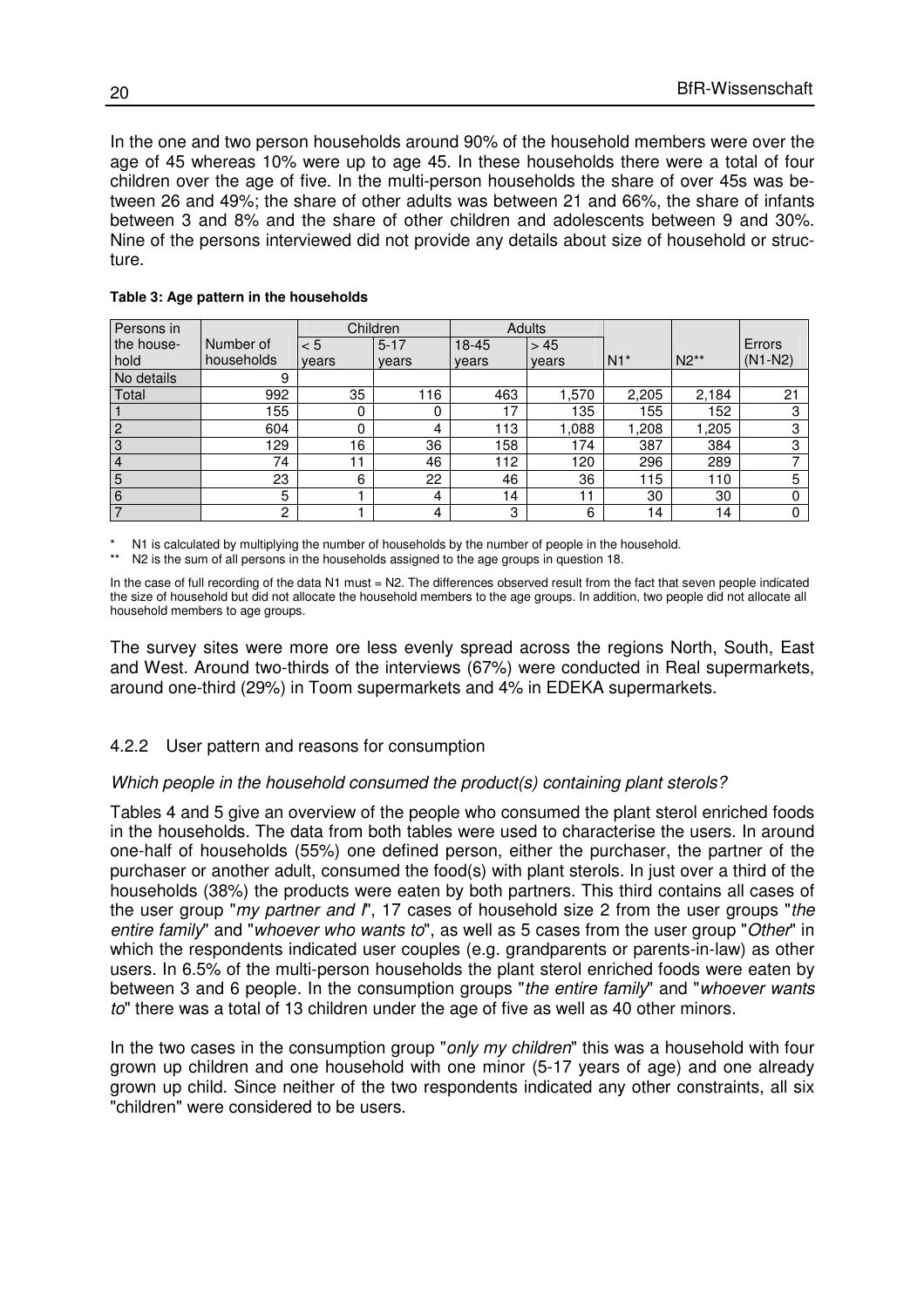| Who eats the products      |                   |         | My part-  | Only my | Only my  | The entire | Whoever  |       |
|----------------------------|-------------------|---------|-----------|---------|----------|------------|----------|-------|
| (as %)                     |                   | Just me | ner and I | partner | children | family     | wants to | Other |
| Total                      |                   | 41      | 36        | 10      | 0        | ⇁          |          | 5     |
| Age of shop-               | < 45              | 28      | 20        | 13      |          | 18         |          | 19    |
| pers                       | $>= 45$           | 43      | 39        | 9       | 0        | 5          |          | З     |
| Gender of                  | Female            | 37      | 35        | 12      | 8        | 8          |          |       |
| shoppers                   | Male              | 47      | 37        | 5       | 0        | ⇁          |          | n     |
|                            |                   | 88      | 3         | 4       | 0        | 0          | 0        | 5     |
| People in the<br>household |                   | 33      | 52        | 11      | ი        | 2          |          |       |
|                            | > 2               | 28      | 17        | 10      |          | 26         |          | 16    |
|                            | Total             | 22      | 14        | 17      |          | 29         |          | 16    |
| <b>Households</b>          | $< 5$ years       | 29      | 10        | 6       | 0        | 35         | 0        | 19    |
| with children              | $5 - 17$<br>vears | 21      | 13        | 18      |          | 29         |          | 16    |

#### **Table 4: Consumption within the households interviewed (as %)**

The other people who consumed the products in 5% of the households were mainly grandparents, parents-in-law or parents and/or fathers or mothers. In a few cases more distant relatives, neighbours, friends, and, in one case, the friend of children, were indicated. All 55 respondents, who indicated "others" as users also indicated the other people as the sole users. The user groups "only my partner" and "other" differ from the other groups in that none of the shoppers interviewed was also a user of the products. In all evaluations attention should, therefore, focus on whether the shoppers interviewed or the users of the products were the subject matter of the evaluation.

No significant differences in the distribution of the consumer groups could be identified between the regions and the three supermarket chains. The level of education of the shoppers interviewed did not have any significant impact on the user pattern of the households either. In total based on the information on size of household and age structure (question 18) 1,559 users of plant sterol enriched foods were identified amongst the 2,205 household members of the 1,001 respondents. The 54 children amongst the users corresponded to a share of 3.5% whereby 0.8% were under the age of five (see Table 5).

|                  | Number of                   |                |                |           |          |          | Age structure of the users |          |                |  |
|------------------|-----------------------------|----------------|----------------|-----------|----------|----------|----------------------------|----------|----------------|--|
|                  | persons <sup>*</sup> in the |                |                | Users per |          |          |                            |          | No.            |  |
| User group       | household                   | Cases          | <b>Users</b>   | group     | < 5      | $5 - 17$ | $18 - 45$                  | > 45     | details        |  |
| Total            |                             |                |                | 1559      | 13       | 41       | 240                        | 1213     | 52             |  |
| Only me          |                             | 409            | 409            | 409       | $\Omega$ | 0        | 41                         | 360      | 8              |  |
| My partner and I |                             | 357            | 714            | 714       | $\Omega$ | $\Omega$ | 67                         | 635      | 12             |  |
| Only my partner  |                             | 96             | 96             | 96        | 0        | 0        | 17                         | 70       | 9              |  |
| Only my          | $\overline{4}$              |                | $\overline{c}$ | 6         | $\Omega$ |          | 5                          | $\Omega$ | $\Omega$       |  |
| children**       | 6                           |                | 4              |           |          |          |                            |          |                |  |
|                  | $\overline{2}$              | 13             | 26             |           |          |          |                            |          |                |  |
| The entire       | 3                           | 28             | 84             |           |          |          |                            |          |                |  |
| family           | 4                           | 28             | 108            | 253       | 13       | 39       | 102                        | 97       | $\overline{c}$ |  |
|                  | 5                           | 5              | 25             |           |          |          |                            |          |                |  |
|                  | 6                           |                | 6              |           |          |          |                            |          |                |  |
| Whoever          | $\overline{2}$              | 4              | 8              |           |          |          |                            |          |                |  |
| wants to***      | 3                           |                | 3              | 19        | $\Omega$ |          | 6                          | 12       | $\Omega$       |  |
|                  | $\overline{4}$              | $\overline{c}$ | 8              |           |          |          |                            |          |                |  |
|                  |                             | 48             | 48             |           |          |          |                            |          |                |  |
|                  | $\overline{2}$              | 5              | 10             | 62        | 0        | 0        | $\overline{2}$             | 39       | 21             |  |
| Other*           | 3                           |                | 3              |           |          |          |                            |          |                |  |
|                  | No details                  |                |                |           |          |          |                            |          |                |  |

#### **Table 5: Number and age structure of users in the consumption groups**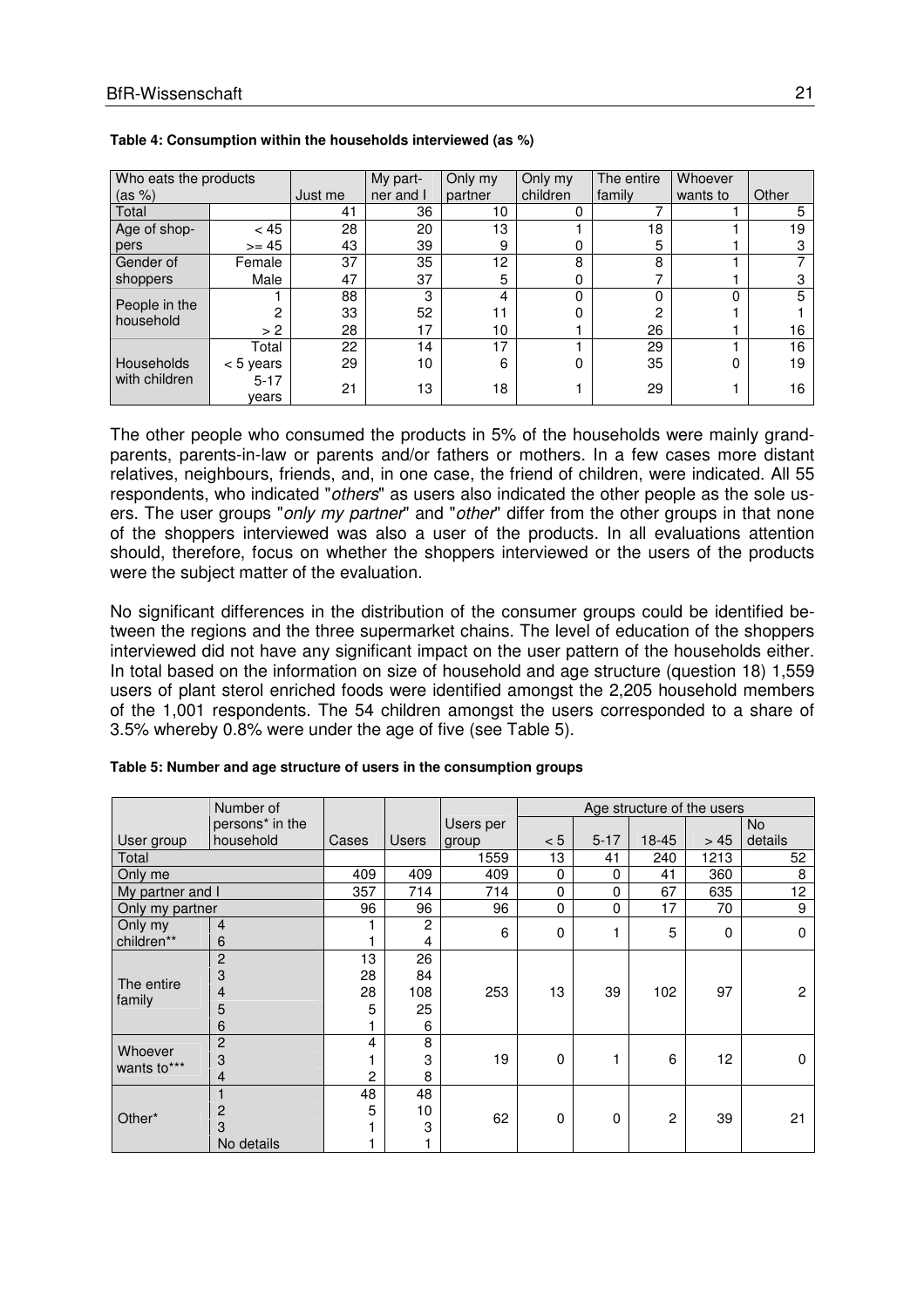- In the user group "other" this information does not describe the number of people in the household but the number of users in the household. This is 1 if the other person is clearly named (e.g. father-in-law or neighbour). In five cases it is 2, as the other persons were indicated as a couple (e.g. grandparents or parents-in-law) and in one case a shared flat is given with three people as users. In one case no further details were given about the other user.
- \*\* Two respondents indicated that "only the children" were the users of the products. Of them one lives in a four-person household and one in a six-person household. Only one of the children in this group was a minor (5-17 years of age); the other "children" were already grown up.
- \*\*\* In the user group "whoever wants to" the maximum possible number of users corresponds to the number of people in the household.

#### Which products containing plant sterols were purchased and how frequently were the products eaten?

The most frequently sold product by far was the margarine "becel pro-activ", which was used by 85% of the respondents. Here there was an age effect. Older users bought this margarine significantly more frequently (86% compared with 79%; p<0.05). Most users of this product ate this margarine daily (84%) or frequently (7%). The other products were chosen by between 5 and 23% of shoppers and eaten daily on a lower scale (see Table 6). "Becel proactiv" yoghurt drink was purchased significantly more frequently by younger people (30% to 21%; p<0.05). The distribution of product use did not differ either regionally or between the age groups. Household size and level of education did not have any effect on product choice either. Overall people with the consumption reason "elevated cholesterol level" tended more towards daily consumption of at least one of the plant sterol enriched foods than other users (87% versus 70%).

|                    | Consumtion | Daily/       | Frequently | Rarely | For the    | No details     |
|--------------------|------------|--------------|------------|--------|------------|----------------|
|                    | ves        | almost daily |            |        | first time |                |
| Becel pro-activ    |            |              |            |        |            |                |
| diet margarine     | 85         | of which: 84 |            | 5      | 3          |                |
| Deli activ         |            |              |            |        |            |                |
| margarine          | 17         | of which: 54 | 13         | 21     | 11         |                |
| Becel pro-activ    |            |              |            |        |            |                |
| diet yoghurt drink | 23         | of which: 36 | 29         | 28     | 5          | $\overline{2}$ |
| Emmi Benecol       |            |              |            |        |            |                |
| yoghurt drink      | 9          | of which: 40 | 20         | 29     | 6          | 5              |
| Becel pro-activ    |            |              |            |        |            |                |
| diet milk          | 11         | of which: 28 | 32         | 31     | 6          | 3              |
| Col actif          |            |              |            |        |            |                |
| sliced cheese      | 5          | of which: 13 | 30         | 47     | 8          | $\mathbf{2}$   |

#### **Table 6: Consumption frequency of products (as %)**

The use of several plant sterol enriched foods in the household is presented in Table 7 without any consideration of consumption frequencies for the individual products. Around twothirds of shoppers (66%) only used one plant sterol enriched food. Two products were more or less regularly consumed by 25%, three products by 6% and four products by 2% of the households. Eight people indicated the use of more than four plant sterol enriched products. No regional differences or impact of age, education or household size could be identified either concerning the multiple use of plant sterol enriched foods.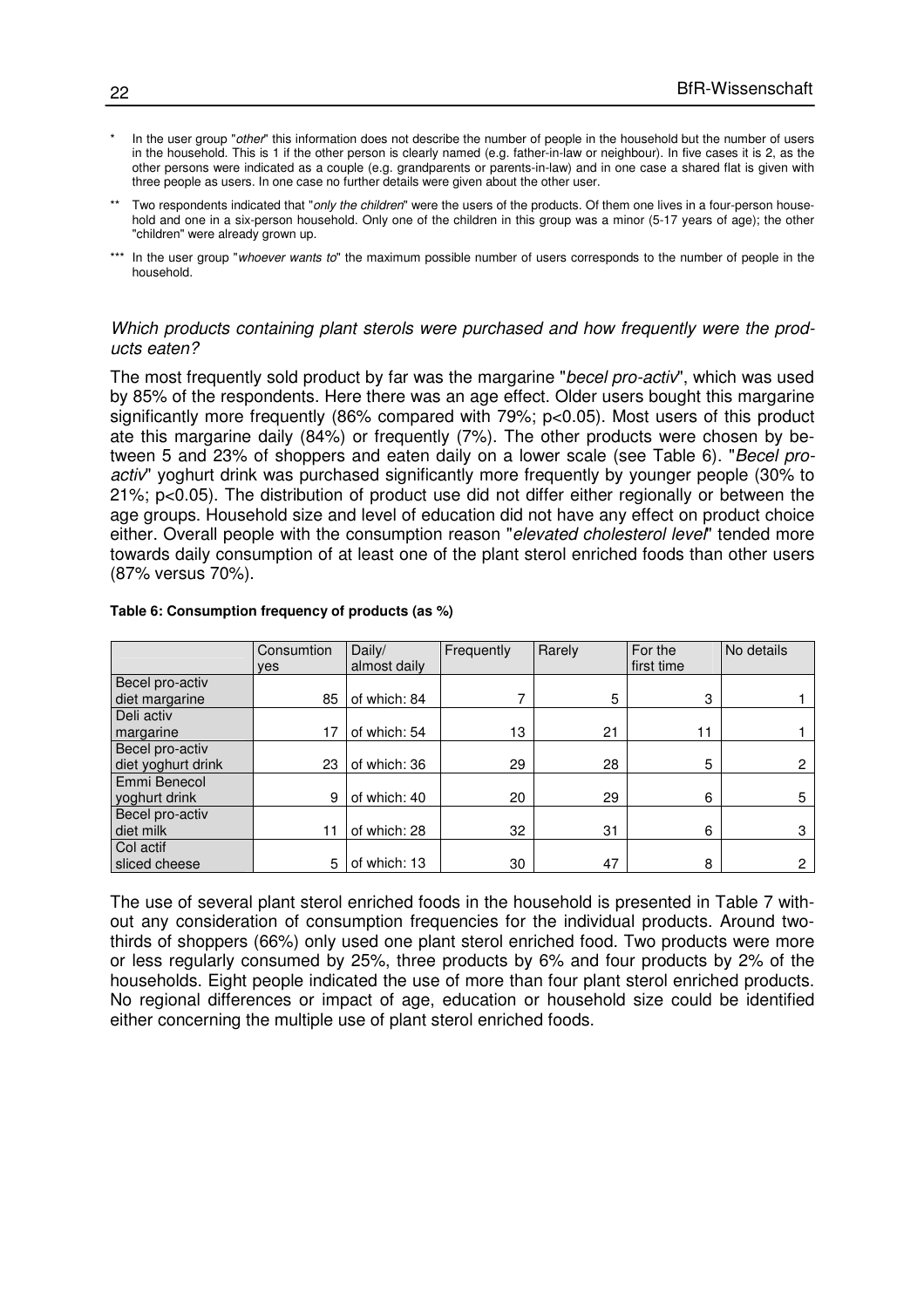|                     |      |     |      |     |      | Number of products |               |    |      |   |      |                |
|---------------------|------|-----|------|-----|------|--------------------|---------------|----|------|---|------|----------------|
|                     |      |     |      | 2   |      | 3                  |               | 4  |      | 5 | 6    |                |
|                     | $\%$ | n   | $\%$ | n   | $\%$ | n                  | $\frac{9}{6}$ | n. | $\%$ | n | $\%$ | n              |
| Total               | 66   | 656 | 25   | 247 | 6    | 64                 | 2             | 24 |      | 6 | 0    | $\overline{2}$ |
| Age                 | 65   | 114 | 24   | 43  | 7    | 13                 | 2             | 4  |      |   | 0    | $\Omega$       |
| $\leq 45$ years     | 66   | 532 | 25   | 200 | 6    | 49                 | 3             | 20 |      | 5 | 0    | $\overline{2}$ |
| People in the       |      |     |      |     |      |                    |               |    |      |   |      |                |
| household           | 68   | 106 | 25   | 39  | 4    | 6                  | 2             | 3  | 0    | 0 | 0    |                |
| 2                   | 65   | 390 | 25   | 152 | 7    | 39                 | 3             | 17 |      | 4 |      |                |
| > 2                 | 66   | 152 | 24   | 55  | 8    | 18                 | 2             | 4  |      | 2 | 0    |                |
| Households with     |      |     |      |     |      |                    |               |    |      |   |      |                |
| children            | 59   | 63  | 29   | 31  | 8    | 9                  | 2             | 2  |      |   |      |                |
| of whom<br>< 5      | 55   | 17  | 26   | 8   | 13   | 4                  | 6             | っ  |      | ი |      |                |
| $5 - 17$<br>of whom | 61   | 54  | 29   | 26  | 8    |                    |               | 0  |      |   |      |                |

**Table 7: Multiple consumption without considering consumption frequency** 

Furthermore, the daily consumption of several products containing plant sterols was considered. In 9% or 90 households two plant sterol enriched foods were consumed daily, in 1% or 14 of the households three products daily, in two households four products daily and in one household even five products daily. In 72% or 723 households only one product was consumed daily. In 94% of cases this was one of the two margarines, in 5% of the cases one of the two yoghurt drinks and in 1% the "becel pro-activ" milk. Cheese was the only product that was not consumed daily on its own. It was a second or third product for the six people who ate it daily. In households with children in which the products were eaten by the entire family, several plant sterol enriched foods were consumed daily.

Consumption data were not recorded in the interviews and that's why the scale of plant sterol intake above 3 g daily could not really be ascertained. However, with the help of the data in Table 2 (amount of plant sterol per portion food and recommended intake), the theoretical intake of plant sterols was calculated for multiple users. Out of the 107 people who consumed more than one product daily (question 8 in Annex 10.1), 22% would have a daily intake of more than 3 g plant sterols if they consumed the recommended portions of the products.

#### Why do users eat plant sterol enriched foods?

In Table 8 the reasons for the consumption of plant sterol enriched foods for all age groups, which result from the answers to question 1 ("Who eats plant sterol enriched foods in your household?"), were evaluated separately. In the groups "just me", "only my partner", "only my children" and "other" the reasons given clearly referred to the product users summed up in the respective group. In the groups "my partner and  $\Gamma$ " the consumption reasons were recorded for the "I" (question 2) and also the consumption reasons for the "*partner of I*" (question 1b) and then evaluated. In the groups "the entire family" and "whoever who wants to" the reasons given were only linked to the respondents. In these cases no statement can be made about the consumption reasons of the other users in the household. Some of the respondents gave several reasons for eating these foods. Table 8, however, only lists the reasons mentioned first.

In all groups comprising defined users per household ("*just me*", "*only my partner*", "*other*"), between 73 and 84% of the users indicated that they used the products because of their elevated cholesterol level. In the two cases "*only my children*" an elevated cholesterol level was also given as the reason for consumption. Between 5 and 17% of the respondents in these groups indicated the wish "to protect my health" as a reason for motivation. Between 1 % and 5% gave as reasons "compensation for an unhealthy lifestyle", "lose weight/pay attention to my figure", "because it tastes good" or "other". In the groups "my partner and I" and "the entire family" the reason "elevated cholesterol level" was only given, by contrast, by 53% and 45% of the respondents respectively. Overall the different reasons for consumption in these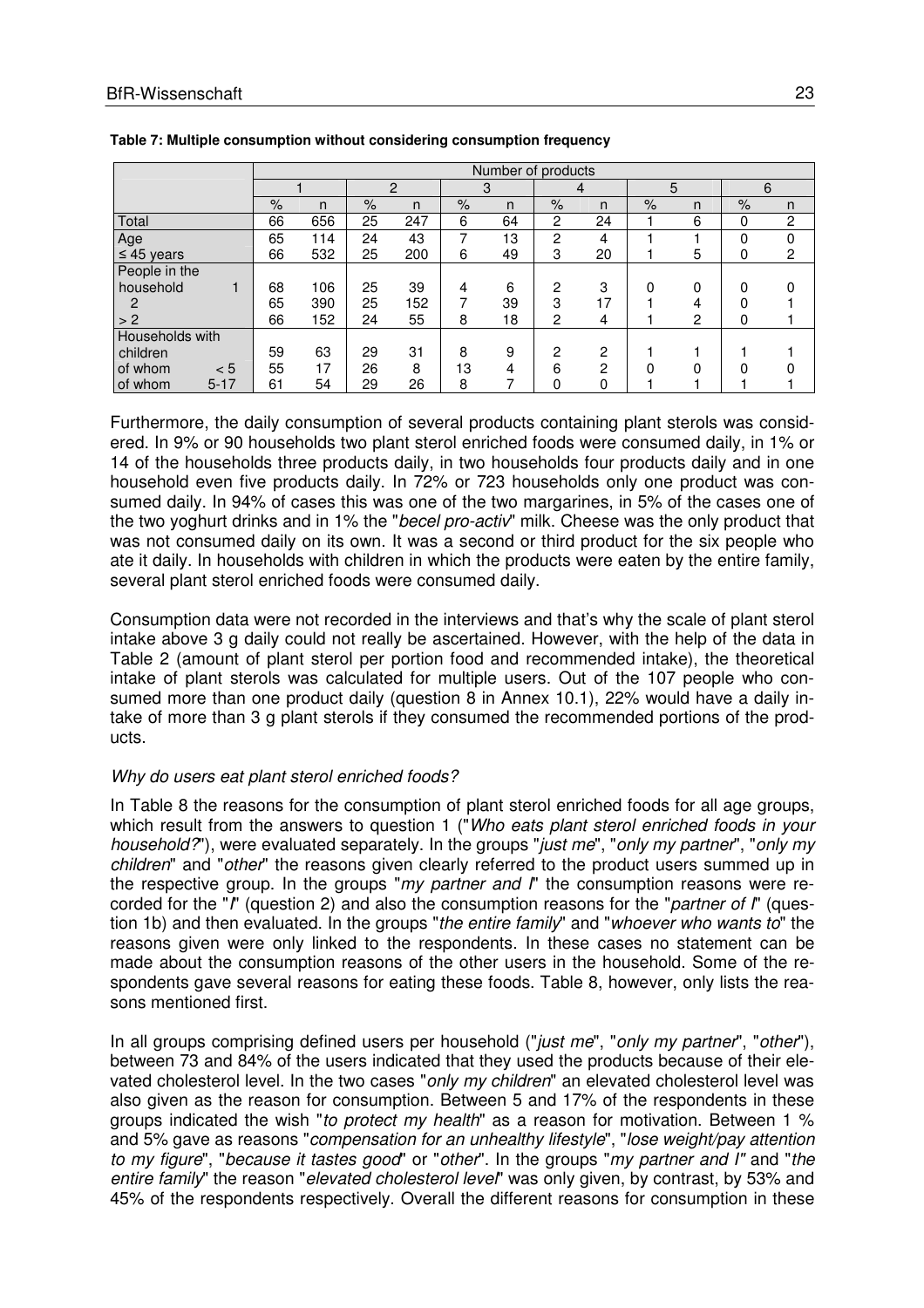two groups were more widely distributed whereby for 17 to 34% the wish "to protect their health" was the second most frequently given reason. More than half of the respondents (59%), who did not give an elevated cholesterol level as the reason for consumption, mentioned "protecting my health" as the first reason whereas 7% indicated compensation for an unhealthy lifestyle and 19% no health-related reason. In these households the products were eaten in 16% of the cases by the entire family whereas that only applied to 5% of the people who indicated their reason for consumption as being "elevated cholesterol level".

Out of the 113 people who gave several reasons for the consumption of these products, the reasons "to protect my health", "lose weight/pay attention to my figure" and "because it tastes good" were given with a relatively similar degree of frequency as the second reason. The other reasons for use of these foods could be divided between health reasons and general reasons. The latter included existing cardiovascular problems, diabetic metabolism, sclerosis of the liver, cow milk allergies and digestive problems. The general reasons included solidarity with their partner, the fact that only this margarine was on the table, the low fat composition and easy spreadability of the margarine but also curiosity and belief in the generally healthy character of the products.

The consumption reason "elevated cholesterol level" was indicated significantly more frequently by older than by younger shoppers ( $> 45$  years of age: 74% and  $\leq 45$  years of age: 52%; p<0.001). People with minors in their households indicated by contrast, less frequently than people without children in the household "elevated cholesterol level" as the reason for consumption (58% compared with 71%; p<0.01). 72% (38 out of 53) of the children who consumed the products during family meals?, therefore, live in households of shoppers who indicated other consumption reasons. The level of education had no impact on consumption motivation.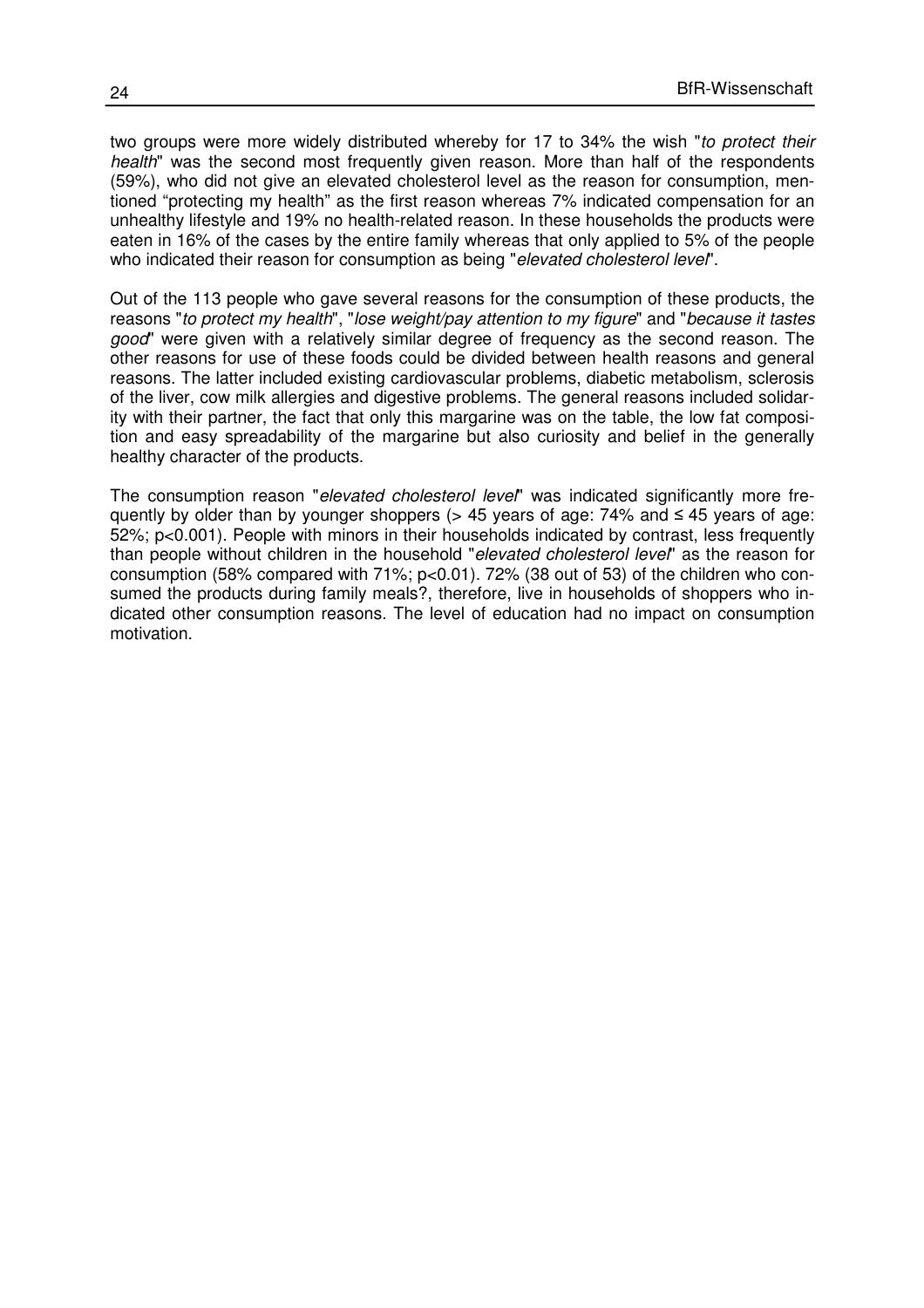|                        |      |         |      |            |      |                           | Only my |    |      | Only my  |        | The entire |      | Whoever  |      |        |      |       |
|------------------------|------|---------|------|------------|------|---------------------------|---------|----|------|----------|--------|------------|------|----------|------|--------|------|-------|
|                        |      | Just me |      | My partner |      | $\ldots$ and $\mathsf{l}$ | partner |    |      | children | family |            |      | wants to |      | Other  |      | Total |
| Reasons for consump-   | $\%$ | n.      | $\%$ | n.         | $\%$ |                           | $\%$    | n. | $\%$ | n        | $\%$   | n          | $\%$ | n.       | $\%$ | n      | $\%$ |       |
| tion                   |      |         |      |            |      |                           |         |    |      |          |        |            |      |          |      |        |      |       |
| Total                  | 100  | 49      | 100  | 357        | 100  | 357                       | 100     | 96 | 100  | 2        | 100    | 75         | 100  |          | 100  | 55     | 100  | ,358  |
| Elevated cholesterol   |      |         |      |            |      |                           |         |    |      |          |        |            |      |          |      |        |      |       |
| level                  | 73   | 299     | 53   | 188*       | 53   | 190*                      | 84      | 80 | 100  | $2**$    | 45     | 34         | 72   |          | 81   | $45**$ | 62   | 843*  |
| Compensation for an    |      |         |      |            |      |                           |         |    |      |          |        |            |      |          |      |        |      |       |
| unhealthy lifestyle    | 2    | 8       | 2    | 6          | c    |                           |         |    |      |          |        | 5          |      |          | 2    |        |      | 28    |
| Protect my health      | 17   | 67      | 17   | 61         | 20   | 72                        |         |    |      |          | 34     | 25         | 14   |          |      | 4      |      | 235   |
| To lose weight/pay     |      |         |      |            |      |                           |         |    |      |          |        |            |      |          |      |        |      |       |
| attention to my figure | 2    | 9       | っ    | 6          |      |                           |         | 2  |      |          | 4      | 3          |      |          | 4    | 2      |      | 27    |
| Because it tastes good | 3    | 13      | З    | 13         |      | 14                        |         | 3  |      |          | 5      | 4          | 14   |          |      | 0      |      | 48    |
| Other                  | 3    | 13      |      | 20         |      |                           |         |    |      |          | 4      | 3          |      |          |      | っ      |      | 53    |
| No details             | 0    |         | 18   | 63         | 16   | 58                        |         |    |      |          |        |            |      |          | റ    |        |      | 124   |

**Table 8: Reasons given for consumption by the users of plant sterol enriched foods** 

\* In the consumption group "my partner and I" 357 people indicated a consumption reason both for themselves and their partners. 105 people mentioned an "elevated cholesterol level" for themselves and their partners. 83 people indicated an "*elevated cholesterol level*" only for themselves and not for their partners and 85 people chose a different reason for themselves and an "elevated cholesterol level" for their partners.

n stands for the number of respondents (= number of cases). In the consumption group "only my children" there were six product users in the two cases with the consumption reason "elevated cholesterol level" encompassed 49 level" as the consumption reason for 851 product users.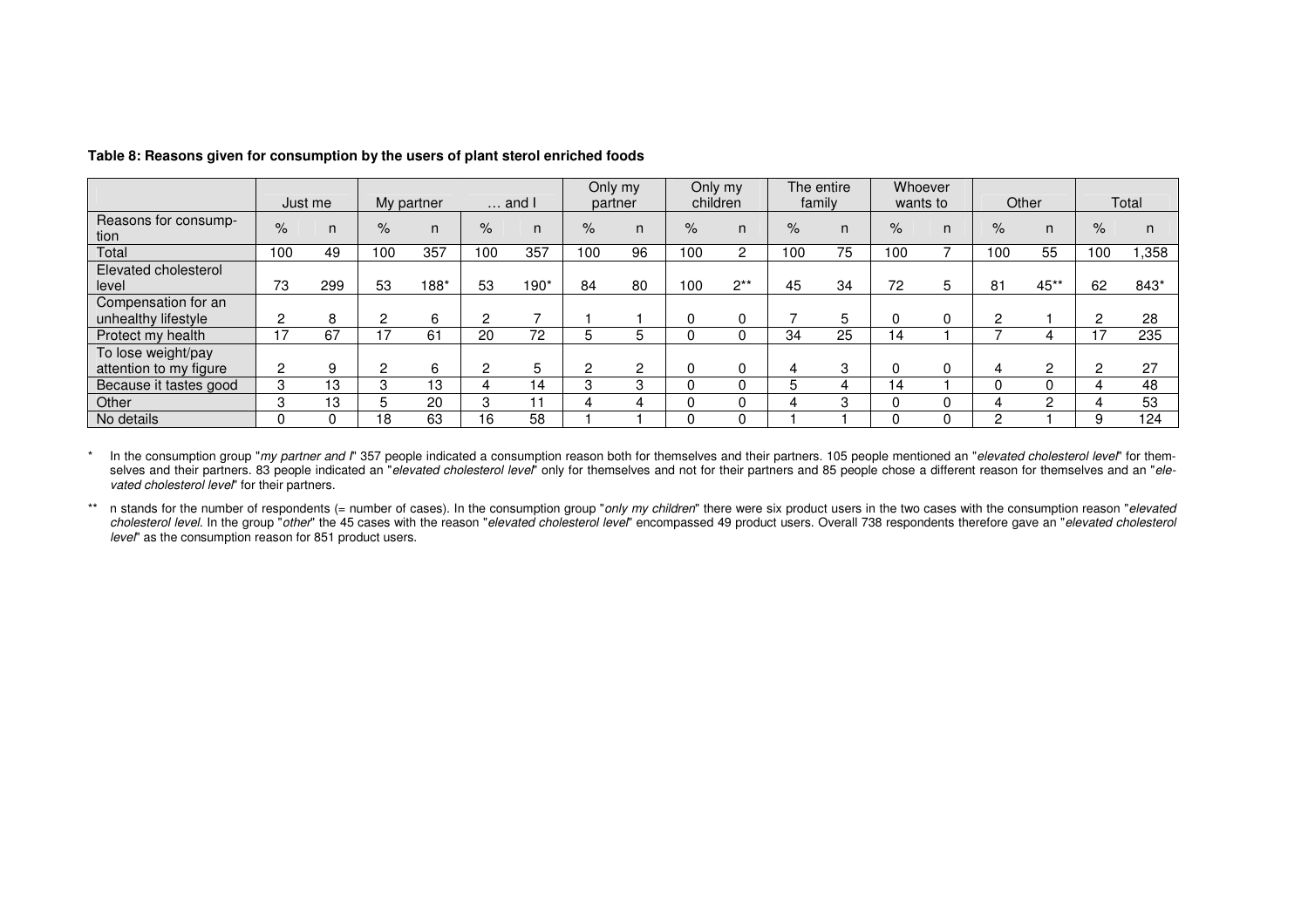#### Who recommended the consumption of plant sterol enriched foods?

Almost half the purchasers (46%) of plant sterol enriched foods decided to purchase these products without any specific purchase recommendation and 9% were made aware of these products by comments from relatives or friends (see Fig. 6). 13% of the shoppers were advised by their doctors to use these products and 2% followed the advice of pharmacists or nutritionists. 24% reacted to product promotion in the media and 1% of shoppers reacted to active displays in the supermarkets. The majority of persons and institutions under "other", who recommended the purchase of the product, can be summed up under advertising in the media (Internet, newspapers, Galileo, media reports) and shops (special offers, health food stores) and medical advice (hospitals, health insurance funds). Furthermore, mention was made of one lecture, gut feeling and the habit of always choosing *Becel* products. A few people (23) indicated several product recommendations. Fig. 6 gives the distribution of the 1,027 answers.

#### No recommendation 471 45 % **Other** 26 3 % Don't know  $\mathcal{D}$  0 % Sales staff Product display n the supermarket 11  $1 %$ Manufacturers/advertising 246  $24%$ Pharmacist 6 1 % Relatives/friends 91 9 % Nutritionist 15  $1 %$ Doctor 132 13 % No details 27 3 %

#### **Fig. 6: Product recommendation**

A separate evaluation of product recommendations by people who gave an elevated cholesterol level as the reason for consumption and other users shows that consumers in the target population used plant sterol enriched foods after receiving professional advice (doctors, pharmacists, nutritionists) four times more frequently than other users (19.2% versus 4.6%).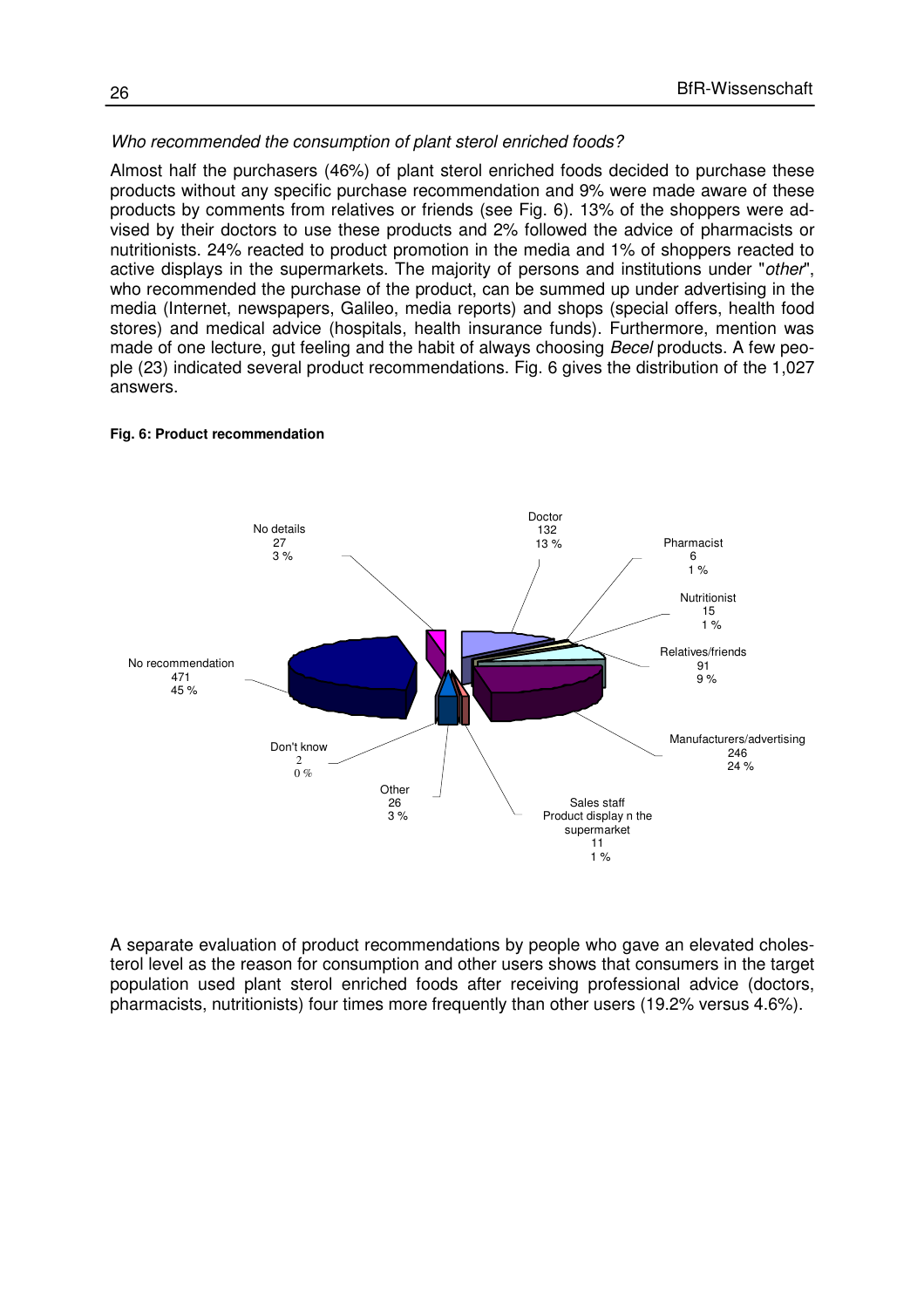$\overline{a}$ 

### 4.2.3 The responsible, informed consumer

### 4.2.3.1 Awareness of the physiological situation

#### Had the cholesterol level been measured in the users of the products who indicated an elevated cholesterol level as the reason for consumption?

Out of the shoppers, 738 people for 851 product users indicated an elevated cholesterol level as the reason for consumption (see Table 8). Furthermore, they were asked whether this statement was based on the actual measurement of the cholesterol level. This question was evaluated using consumption motivation in question 1 and the results are presented in Table 9. In the group "my partner and I" the answers were evaluated separately for questions 2 and 1b and in the consumption groups "only my children" and "other" the number of product users was determined in the relevant cases. 89% of the people who gave an elevated cholesterol level as the reason for consumption were based on a measurement; in 8% it was not based on a measurement and 3% didn't know whether a measurement had been taken. The elevated cholesterol level had been measured in the case of the children who were indicated in two households as the sole users of the plant sterol enriched foods.

It had also been measured in 93% (me in the group "just me") and in 96% (me in the group "my partner and I") of the respondents who used the products themselves and in 83% (partner in the group "only my partner") and 87% (partner in the group "my partner and I) of the respective partners. Ignorance about a measurement of the cholesterol level was highest in the user group "other" (31%) and second highest in the statements about partners (3% and 4%). In the consumption group "the entire family" the proportion of people who indicated an elevated cholesterol level as the reason for consumption but did not confirm this by having their cholesterol level measured was 24%. This was three times higher than in the total respondents (8%).

#### Are the users of the products also on cholesterol-lowering medication and, if so, what kind?

41% of the users with the consumption reason "*elevated cholesterol level*" indicated that they also took medication (see Table 10). The share of people on medication was lowest in the groups "the entire family" and "whoever wants to" with 18% and 20% and highest in the group "other" with 62%. The group "other" mainly encompassed grandparents, parents and parents-in-law which led to a very high proportion of already very old users which could perhaps explain the higher proportion of people on medication. Furthermore, the level of education seemed to have a significant effect (p<0.05). 48% of respondents with a low and 44% with a medium compared with 26% of respondents with a high level of education also took medication to reduce their cholesterol level.

79 of the relevant people for this question could also describe their medicinal product. 36 different medicinal products were indicated: in 62 cases lipid reducers (56 x statins, 3 x fibrates, 2 x Ezetimibe® and 1 x omega 3 fatty acids), in 10 cases cardiovascular medicine (7 x beta blockers, 2 x ACE inhibiters and 1 Ca antagonist) and in six cases other medication (3 x antidiabetic agents, 2 x analgesics and 1 hepaticum).

The 851 product users with the consumption reason "elevated cholesterol level" result from Table 8 taking into account the fact that the two cases of the consumer group "only my children" stand for six product users and the 45 cases in the group "other" stand for 49 product users.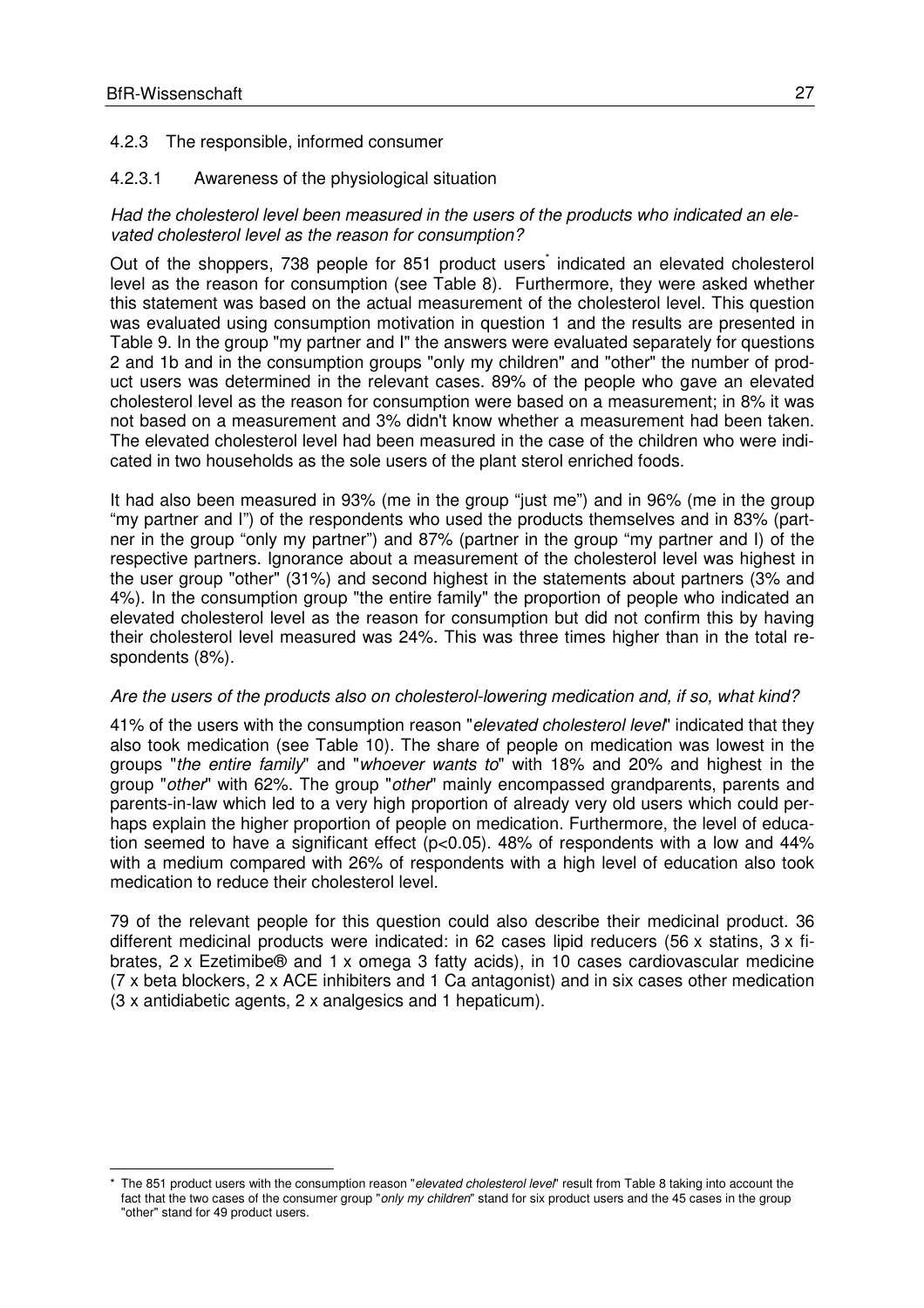#### **Table 9: Measurement of an elevated cholesterol level (number of cases)**

| Measurement | Just me |     |      | My partner | $\ldots$ and I |      | Only my<br>partner |    | Only my chil-<br>dren |       | The entire<br>family |          | Whoever<br>wants to |  | Other           |      | Total |      |
|-------------|---------|-----|------|------------|----------------|------|--------------------|----|-----------------------|-------|----------------------|----------|---------------------|--|-----------------|------|-------|------|
|             |         |     |      |            |                |      |                    |    |                       |       |                      |          |                     |  |                 |      |       |      |
|             |         |     | $\%$ |            | $\%$           |      | $\%$               | n  | ℅                     |       | $\%$                 |          |                     |  | $\%$            |      | $\%$  |      |
| Total       | 100     | 299 | 100  | 188        | 00             | 190  | 100                | 80 | 100                   |       | 100                  | 34       | 100                 |  | 100             | 45   | 100   | 843  |
| Yes         | 93      | 278 | 87   | 164*       | 96             | 183* | 83                 | 66 | 100                   | $x^*$ |                      | っに<br>رے | 80                  |  | 58              | 26** | 89    | 748* |
| No          |         | 20  | 10   | 19         |                |      |                    |    |                       |       | 24                   |          |                     |  |                 |      |       | 69   |
| Don't know  |         |     |      |            |                |      |                    |    |                       |       |                      |          |                     |  | $^{\circ}$<br>ັ | ▵    |       | 23   |
| No details  |         |     |      |            |                |      |                    |    |                       |       |                      |          | 20                  |  |                 |      |       |      |

\*In the consumption group "my partner and I" 273 people indicated for themselves and/or for their partners an elevated cholesterol level as the reason for consumption (105 for both, 83 only for themselves and 85 only for their partners). Of them 244 people confirmed that their elevated cholesterol level had been measured (103 for both, 80 only for themselves and 61 only for their partners).

\*\*In the consumption group "only my children" the details were referred to all six product users and in the group "other" the 26 cases encompass 28 product users. Overall, therefore, 645 respondents for 754 product users indicated that an elevated cholesterol level had been measured.

#### **Table 10: Taking of cholesterol-lowering medication**

| Medication | Just me |     |      | My partner | $\ldots$ and I |     | Only my part-<br>ner |            | Only my chil-<br>dren |  | The entire<br>family |    | Whoever<br>wants to |  | Other |    | Total    |     |
|------------|---------|-----|------|------------|----------------|-----|----------------------|------------|-----------------------|--|----------------------|----|---------------------|--|-------|----|----------|-----|
|            | $\%$    |     | %    |            |                |     | $\%$                 |            | ℅                     |  | %                    |    |                     |  | $\%$  |    | $\%$     |     |
|            |         | . . |      |            |                |     |                      |            |                       |  |                      |    |                     |  |       | n  |          |     |
| Total      | 100     | 299 | l 00 | 188        | 100            | 190 | 100                  | 80         | 100                   |  | 100                  | 34 | 100                 |  | 100   | 45 | 100      | 843 |
| Yes        | 39      | 116 | 40   | 76         | 44             | 83  | 48                   | 38         |                       |  | 8                    |    | 20                  |  | 62    | 28 |          | 348 |
| <b>No</b>  | 60      | 78  | 45   | 106        | 54             | 103 | -51                  | . .<br>-4. | 100                   |  | 76                   | 26 | 60                  |  | IЗ    |    | 55<br>ບບ | 465 |
| Don't know |         |     |      |            |                |     |                      |            |                       |  |                      |    |                     |  | 24    |    |          | 25  |
| No details |         |     |      |            |                |     |                      |            |                       |  |                      |    | 20                  |  |       |    |          |     |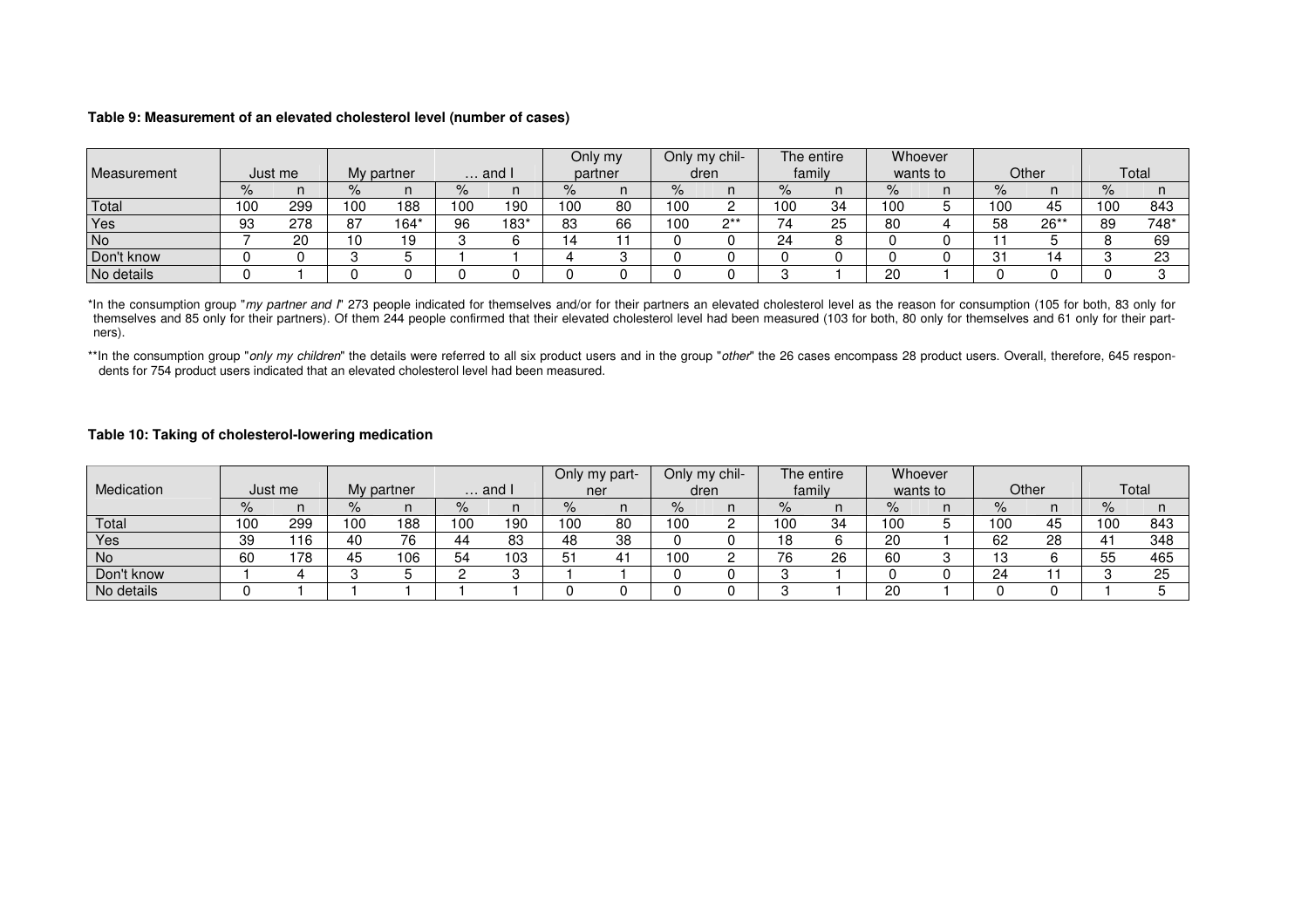#### Was a cardiovascular disease diagnosed for the users of the products?

Of the respondents 28% or 284 people indicated that the user of the product already had a cardiovascular disease. This was far less pronounced amongst respondents under the age of 45 (12% with a cardiovascular disease) than amongst older ones (34% with a cardiovascular disease; p<0.001). Besides education (39% low, 24% medium, 26% high; p<0.001), membership of the target population (33% for target persons, 16% for other consumers; p<0.001) had a significant effect. Both factors were linked to age in that overall the younger people had a higher level of education and gave "elevated cholesterol level" less frequently as a reason for consumption.

#### Were the products taken after consulting a doctor?

People who take cholesterol-lowering medication should only consume plant sterol enriched foods under medical supervision. It was, therefore, examined whether this warning was heeded. One-third of the people (36%), who indicated that they were on medication, also stated that they had discussed their use of these products with a doctor. More than half (53%) indicated that they hadn't discussed this with a doctor and 11% didn't know or did not give any details. Aside from the people who said they were taking medication, a further 101 respondents indicated that they had discussed the use of these products with their doctor. Irrespective of medication a total of 21% of the respondents or 212 people indicated using the products after consulting a doctor. This was done significantly more frequently by the older respondents (25%) than by the younger respondents (12%; p<0.001) and by target persons (27%) than by other consumers (5 %; p<0.001).

### 4.2.3.2 Perception of product labelling

The additional labelling provisions for plant sterol enriched foods aim to inform consumers about the correct use of the products. From the angle of consumer protection this additional information also serves to avoid incorrect use, the long-term health effects of which are unknown. A series of questions, therefore, sought to ascertain the degree to which the information provided in the instructions reaches consumers and is taken on board by them. All evaluations of these questions refer in principle to the shoppers interviewed, of whom 85% were product users.

#### Where do the plant sterols contained in the products come from?

The answers to this question are presented in Fig. 7. Only 8% of the respondents knew that the plant sterols were added to the products whereas 7% thought they were naturally ingredients. By far the largest share of respondents (84%) did not know where the substances in the products came from and 1% did not give any details. No differences in respect of age, gender or region were observed in the distribution of this knowledge. Of the respondents with a high level of education, however, 11% knew that plant sterols had been added to the products whereas only 6% and 7% respectively of respondents with a low or medium level of education were aware of this  $(p<0.05)$ .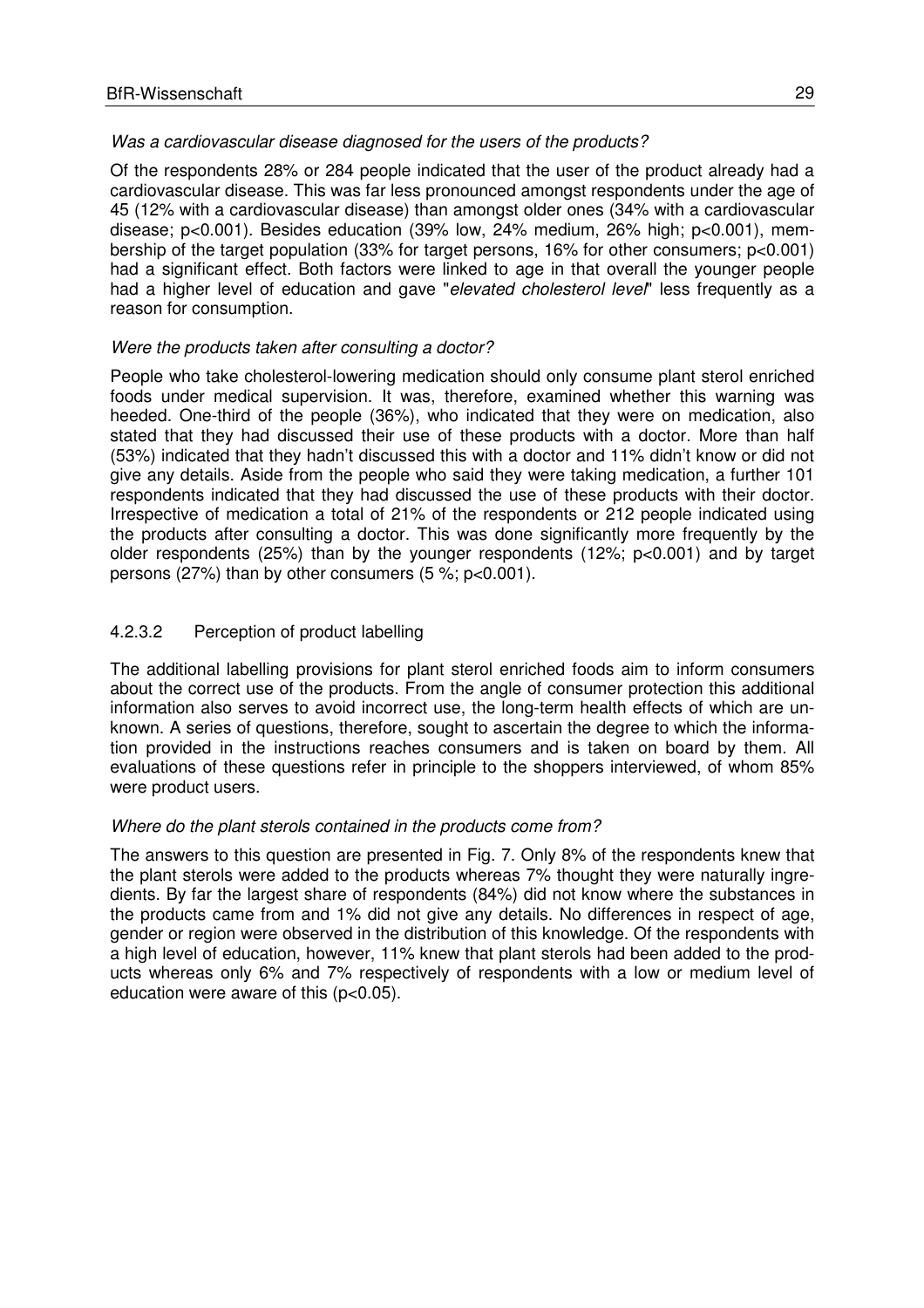

#### **Fig. 7: Origin of plant sterols in the products**

#### Can the same amounts of plant sterol enriched foods be consumed as the corresponding "normal" foods?

Around half of the respondents (49%) were of the opinion that products containing plant sterols could be consumed on the same level as the corresponding "normal" products. 21% of the respondents thought that this was not the case and 29% didn't know. Only 1% of respondents did not supply any details. The responses to this question showed that older respondents (51%) equated the consumption of these products with conventional products significantly more frequently than younger respondents (38%; p<0.05). Slightly fewer people with a high level of education than people with a low level of education thought that the products could be consumed in the same way (46% versus 51%). More people with a high level of education thought this was not the case than people with a low level of education (27% versus 18%). However, this effect was not significant. Also in the case of people from households with children, there is a similar trend compared to households without children (35% compared with 50% same level of consumption and 31% versus 20% not the same consumption;  $p<0.01$ ).

#### What levels of plant sterols should not be exceeded daily?

When answering this question the respondents were given the correct recommendation of a maximum intake of 3 g plant sterols per day sandwiched between two incorrect amounts of 1 g and 5 g per day. Furthermore, they had the possibility of indicating other amounts in grams of plant sterols or as a portion of the food (see Fig. 9).

Overall only 4% of the respondents knew that the recommended maximum daily intake of plant sterols was 3 g per day (5% with a higher level of education, 4% with a medium level of education and 3% with a low level of education). 84% of the respondents were not familiar with the recommendation and 1% believed that 5 g plant sterols per day was the recommended maximum intake whereas two of the respondents selected a recommended maximum intake of 1 g per day.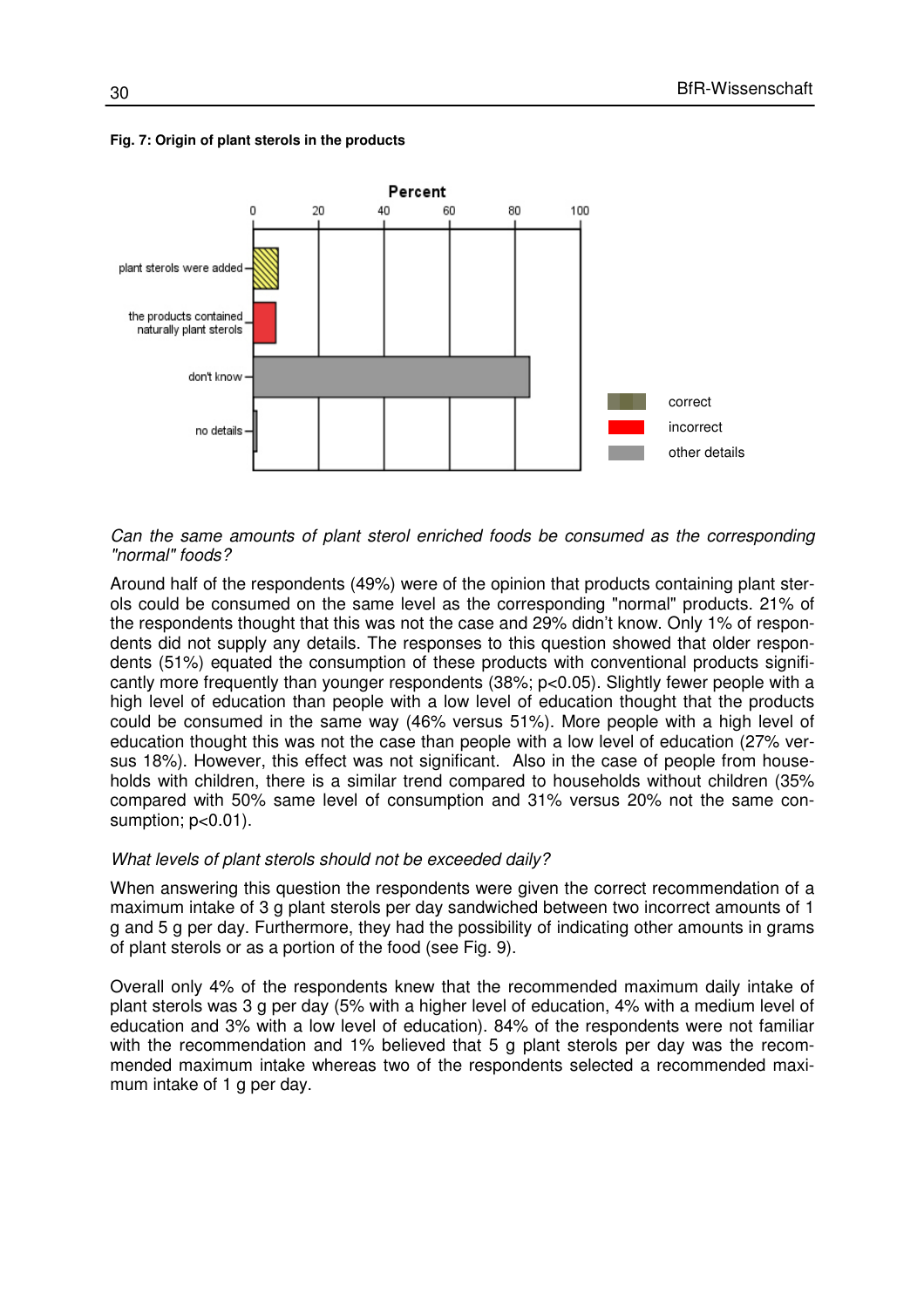

#### **Fig. 8: Recommendation for the maximum daily intake of plant sterols**

45 people indicated other amounts of plant sterols as the maximum daily intake. The range of opinions extended from 1.2-2 g per day (3x) over 10-50 g per day (39x) up to 100 g per day (3x). Another 51 people expressed their views on the recommended maximum intake in portion sizes of the corresponding foods or in consumption frequencies. The amounts expressed were largely in the range of the actual consumption recommendations for these foods.

#### Are the products containing plant sterols suitable for all consumers?

More than half the respondents (56%) believed that the products were suitable for all consumers. 27% of the respondents did not believe this; 16% didn't know and 1% did not answer this question. The answers to this question differed significantly (p<0.01) depending on the education level of the respondents. Only 50% of people with a high level of education believed that these products were suitable for all consumers compared with 60% of people with a low education level and 63% with a medium level of education. Two-person and more households answered less frequently "don't know" (14 and 15%) compared with one-person households (25%; p<0.05).

#### For which consumer groups were the products not suited?

This question was only answered by 27% or 267 people who felt that the products were not suitable for general consumption. They were given the choice of the groups listed in Fig. 9. The table lists all groups mentioned on the label (infants, pregnant and breastfeeding women, people on lipid-reducing medication) and other arbitrarily combined groups. Furthermore, additional groups could be named. As multiple answers could be given to this question, the percentages given in Fig. 9 refer to the total of 325 responses given by 267 respondents.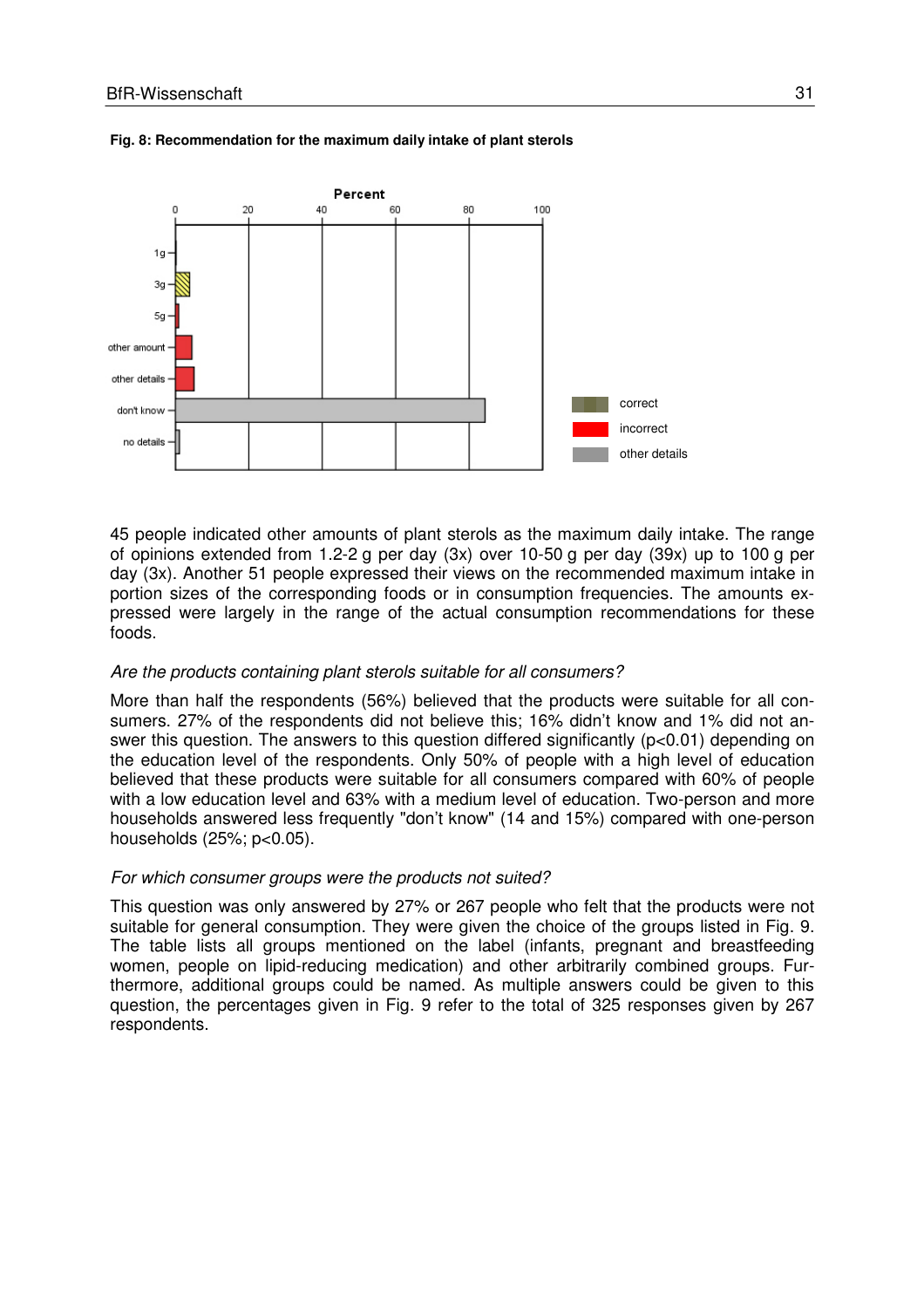

#### **Fig. 9: Consumer groups listed for whom the products are not suited**

With regard to the consumer groups for whom the non-suitability of the products was clear, small children were mentioned most frequently (38%), followed by pregnant women (5%) and people on cholesterol-reducing medication (5%). Breastfeeding women were only selected in 2% of cases. The share of erroneously included consumer groups was 8% for allergy sufferers and 2% for sportsmen/women and old people. Some of the 267 people interviewed (89) indicated other groups of individuals for whom the products were not suitable in the column others. Most of the respondents (58x) indicated above all "people who don't need to take the product (because they were healthy or do not have an elevated cholesterol level)". Others assumed that in particular people who were on medication and suffered from other diseases should not take the products.

#### Why should people who ate products containing plant sterols also regularly eat fruit and vegetables?

This question sought to determine to what extent consumers were aware of the fact that regular consumption of plant sterol enriched foods reduces the uptake of carotinoids and fatsoluble vitamins. This reason was presented to the respondents together with three other reasons. As multiple answers could be given here too, the evaluation in Fig. 10 again refers to the number of answers (1,020) and not to the number of respondents (1,001).

Only 4% of the answers to the question about the reasons for the recommended intake of fruit and vegetables when taking products containing plant sterols selected the actual reason for the inclusion of this instruction in the additional mandatory labelling. Around half of the respondents (52%) believed that the generally healthy image of fruit and vegetables was the reason for the recommendation and 38% did not know why this indication was explicitly given. Out of the 15 people who indicated other reasons, three also indicated additional vitamin intake.

#### Where were the products stored?

The vast majority (94% of the respondents) kept the plant sterol enriched foods with other foods in the fridge whereas 3% of the respondents kept the products in a separate compartment in the fridge. 2.5% did not respond and three people kept the products in the basement, in a cupboard or in a larder. In the households with children under the age of five, 7% of the respondents kept the products in a separate fridge compartment.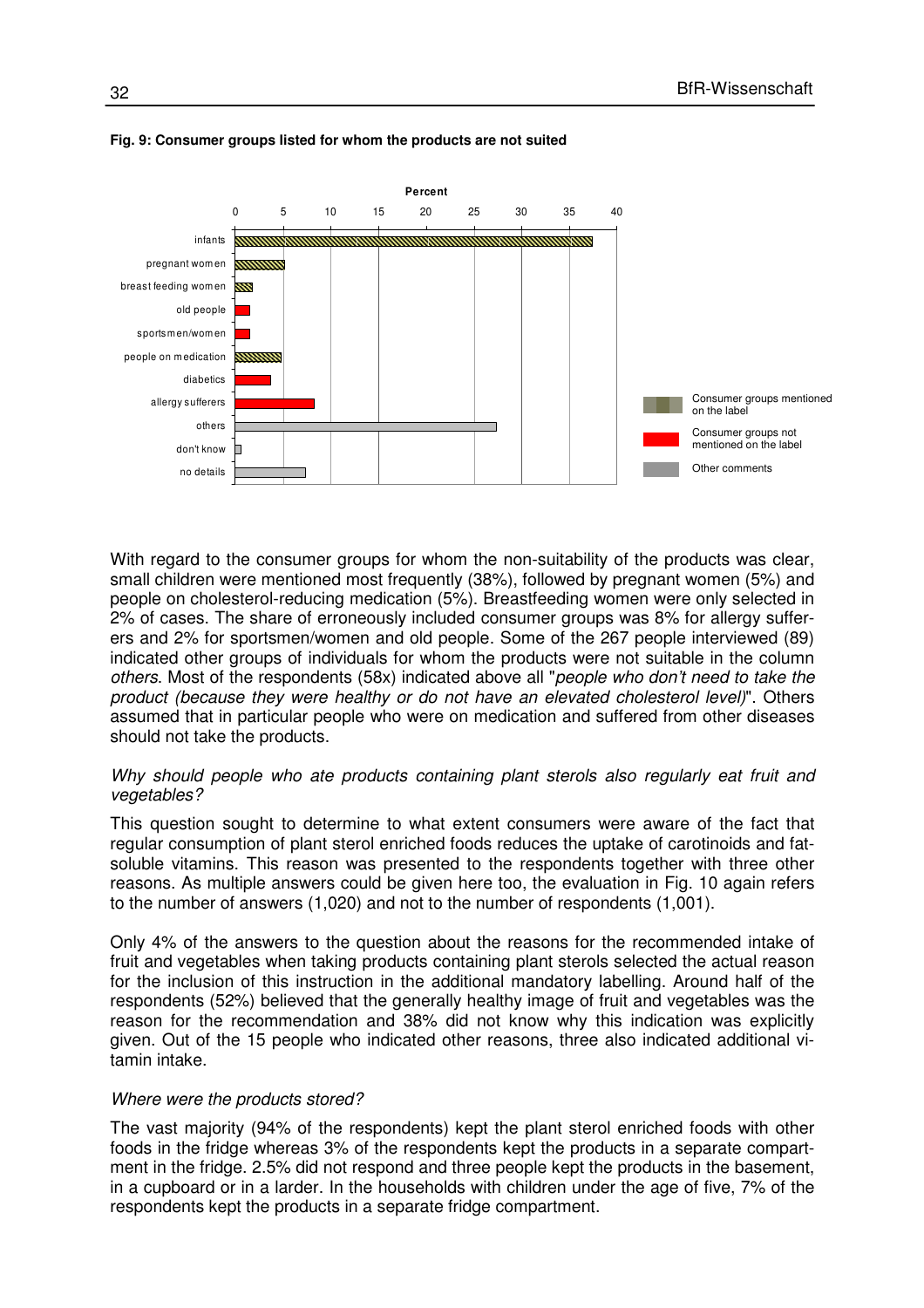

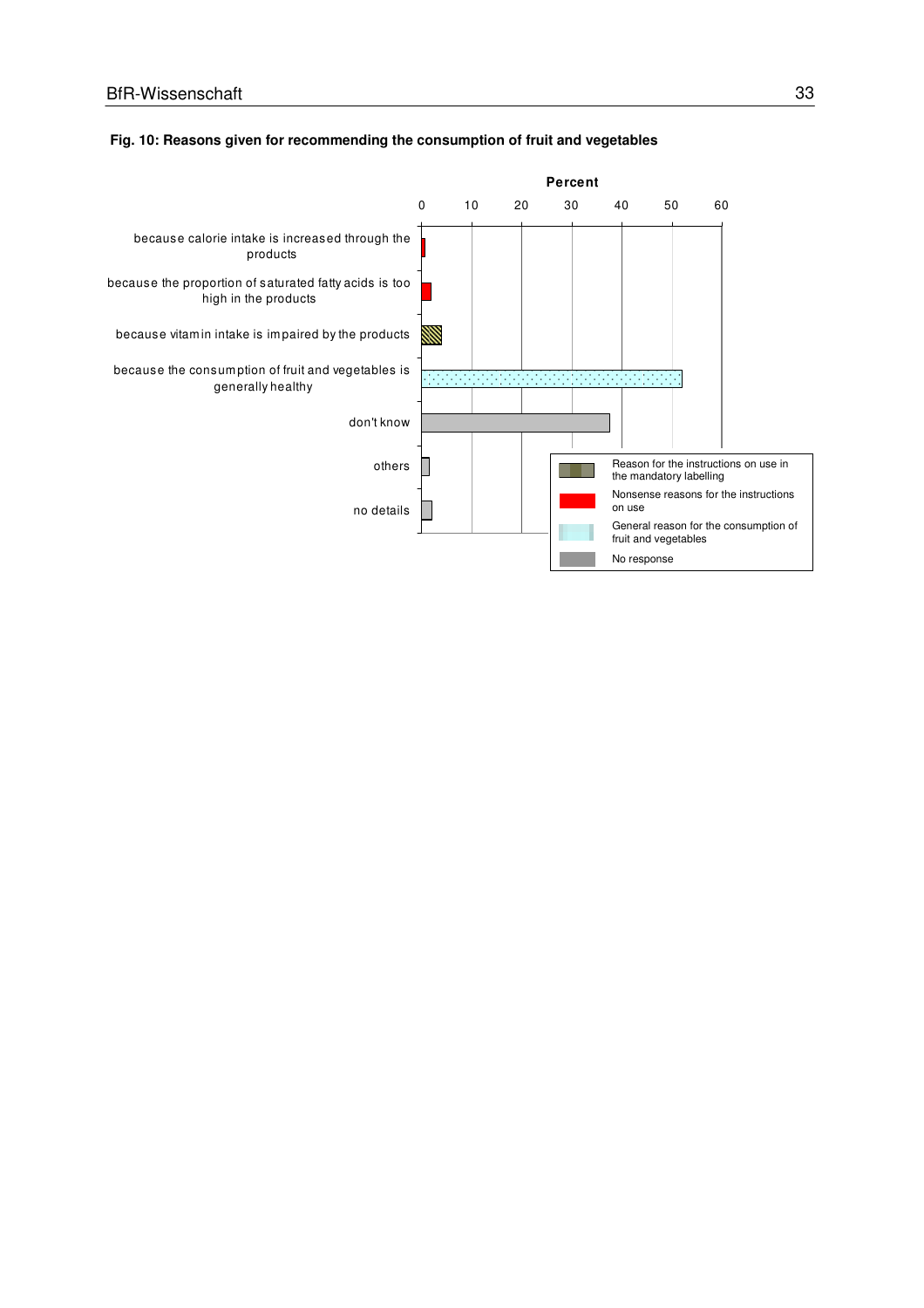#### **4.3 Discussion**

Foods, to which effective amounts of plant sterols have been added, reduce the cholesterol level in the blood plasma of the people who regularly eat them. They are, therefore, intended for people wishing to reduce their cholesterol level. The expectation is that this group of consumers mainly includes older people who suffer more frequently than the general population from cardiovascular diseases. Furthermore, it is expected that these consumers eat these products instead of their conventional counterparts. However, the regular consumption of effective amounts of plant sterols also reduces the uptake of carotinoids and some fatsoluble vitamins from food and increases the amount of plant sterols circulating in the consumers' bodies. At the present time it is not possible to predict whether the consumption of effective amounts of plant sterols could result in adverse health effects in the long-term. Given the added uncertainty about whether the plant sterols circulating in the body are to be deemed an independent risk factor for the onset of arteriosclerosis, precautionary health protection measures are needed to avoid the consumption of these products by children and healthy non-target persons [5;8].

#### 4.3.1 Reaching the target population and correct use

The main criterion for separating the target population from the public at large is an elevated cholesterol level which can only be recognised through measurement. Out of the respondents, 738 shoppers for 851 product users indicated an elevated cholesterol level as the reason for their consumption. Out of them, 645 shoppers for 754 users also confirmed that this statement was based on measurements. Referred to 1,559 total users identified in the households for the 1,001 respondents, between 48% and 55% of the product users matched the target population for these foods. Just under half of the consumers (45%) did not correspond to the target population. These other consumers were either people who had decided to take the products for reasons other than an elevated cholesterol level or people who simply ate the product because their families or partners did. The latter group included 13 infants and 40 other minors. Together with one child, for whom an elevated cholesterol level was given as the reason for consumption in the consumption group "only my children", there were a total of 3.5% minors amongst the product users (0.8% < 5 years of age and 2.7% between 5 and 17 years of age).

Out of the shoppers who gave reasons for their consumption of plant sterol enriched foods other than an elevated cholesterol level, 59% indicated the wish to protect their health and 7% expressed the intention of compensating for an unhealthy lifestyle as the primary reason for consumption. Roughly one in five or 19% of these shoppers (this corresponded to 8% of the total number of respondents) did not indicate any special health reason for the consumption of these foods. The vast majority of shoppers, therefore, expected to derive a health benefit from the consumption of these products and this expectation was not generally tied to an elevated cholesterol level. A large proportion of shoppers clearly saw the purpose of these products as being more a quality statement about a "healthy lifestyle" than a product liked to a "physiological indication". It must be assumed that this perception was passed over to children and was accepted by these users, who simply consume these products because they were there.

Amongst the product users the target population corresponded more to the expected consumer type than other users. Table 5 revealed that 78% of all consumers were over the age of 45; however differentiation by membership of the target population revealed major differences. In the target population 84% of people were over 45 compared with 64% of the other users. Furthermore, almost all minors amongst the product users were amongst other consumers. The composition of other users was far closer to the overall German population which had a share of 45% of people over the age of 45 (see Fig. 11).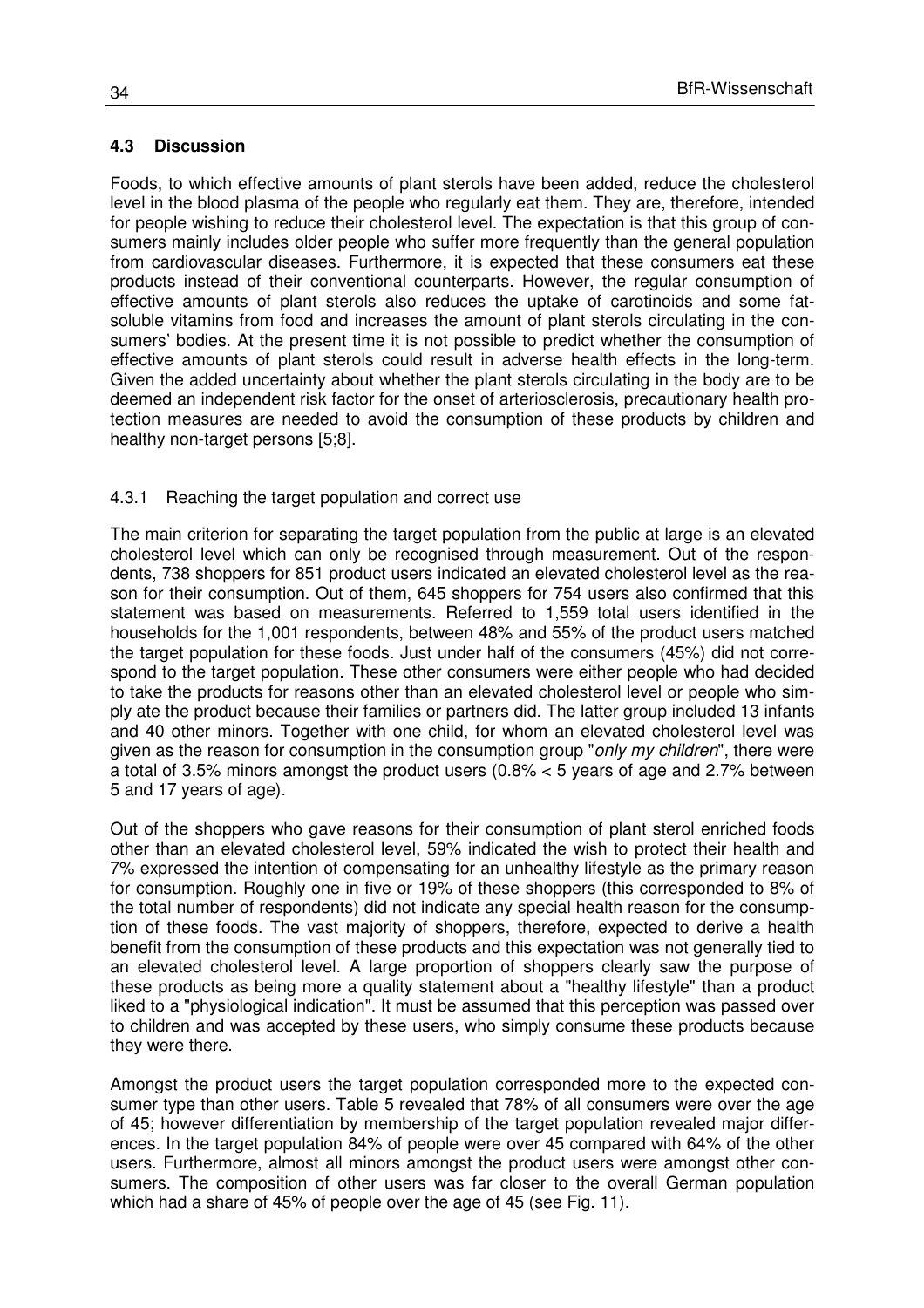

**Fig. 11: Age pattern of product users compared with the overall population** 

\* These data for the German population come from "Fachserie 1 Reihe 1.3 – 2005" of the Federal Statistical Office

Also the proportion of people who already suffered from cardiovascular diseases was two times higher in the target population 33% compared with 16% and consumption was based four times more frequently on a doctor's recommendation than for other users (19% versus 5%). A major proportion of the target population (41%) was also on medication for an elevated cholesterol level. Only around one-third of them had, however, discussed consumption of these products with their doctor. Both the product users who belonged to the target population and the other consumers were distributed over all consumption groups. However, in the households of the shoppers who gave reasons other than an elevated cholesterol level for consumption, the products were consumed three times more frequently (16%) by the entire family than in the households of shoppers who were part of the target population (5%). Most of the minors (38 out of 53 or 72%) who simply consume these products because they were available, lived in the households of shoppers who did not belong to the target population. In the households of other product shoppers, these products were used less frequently every day compared to the shoppers in the target population however (70% versus 87%).

At the time of this survey (November 2006) two margarines, two yoghurt drinks, one milk and one sliced cheese product containing plant sterols were available on the German food market. Another product, a sunflower seed loaf, had just been launched. During the evaluation phase of the study two other products were launched, a yoghurt drink and a fruit juice containing drink on a soya protein basis. All products contained an effective dose of plant sterols in a normal portion of the respective food which basically means that there was a possibility of excessive dietary intake of plant sterols. No concrete consumption data could be recorded during the interviews; however the frequency of consumption of products was recorded in each case. It became clear that in 11% of the purchaser households two or more products were consumed daily. In 6% or six of these households the products were eaten by the entire family and in two of these households there were three minors. A realistic estimate of plant sterol intake therefore, requires the recording of intake amounts. Based on the available data it can merely be said that 21.5% of daily multiple users (equivalent to 2.3% of the total respondents) would ingest more than 3 g plant sterols per day if they ate the recommended portions for all the products indicated.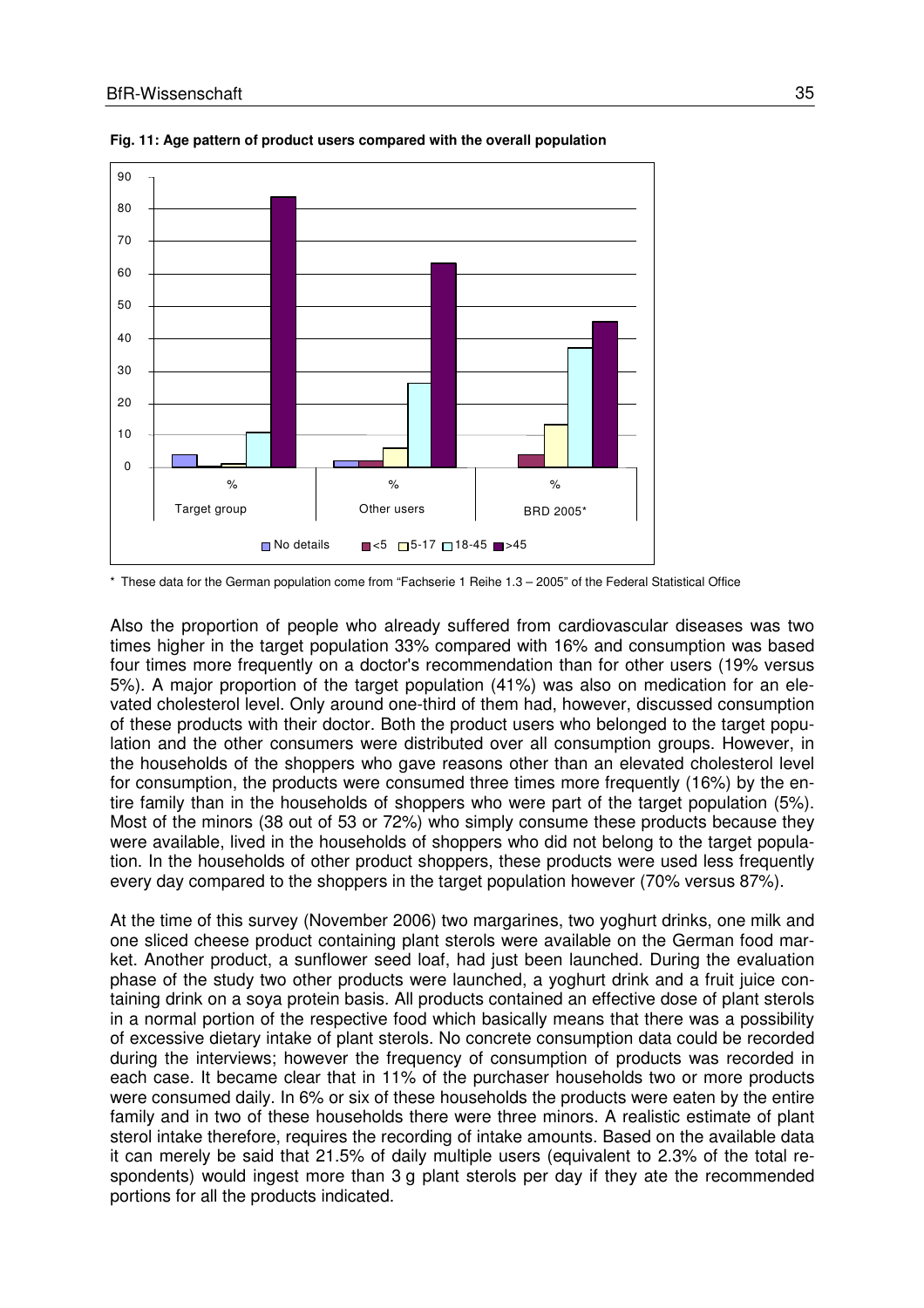Given that after its launch in 2000 the margarine "becel pro-activ" was the only product containing plant sterols on the German market for three years and given that the dairy products were launched at the end of 2003 and in 2004 and cheese shortly before the commencement of this survey in September 2006, it comes as no surprise that the consumption of plant sterols is mainly in the form of margarine. The results for multiple users can, therefore, only be seen as an initial snapshot at the beginning of an expanding range of foods with effective amounts of plant sterols. They provide indications of possible development trends, which can only be confirmed over the next few years. Fig. 12 shows that the food "margarine fortified with plant sterols" was eaten within the population interviewed by an almost equal proportion of people as the food "margarine" within the older population at large (depicted using a study cohort from the first National Food Consumption Survey (NVS) from 1985-89). In the case of the other plant sterol enriched foods, the proportion of shoppers amongst the respondents compared to the share of consumers of conventional products in the older population at large was lower, the shorter the period the respective food had been on the market. This situation indicated that product shoppers did indeed use the margarine instead of conventional margarine and that other products containing plant sterols were initially and largely noticed and purchased by people who were already familiar with the prototype of these foods.

**Fig. 12: Consumption of plant sterol enriched foods compared with the consumption of conventional foods by the older German population (over the age of 49)** 



<sup>\*</sup> From Kuhlmann et al., 2005

 $\overline{1}$ 

#### 4.3.2 Perception of the special labelling of plant sterol enriched foods

Besides the claim "for consumers wishing to lower their cholesterol level", which is supplemented and reinforced on all products by the claim "proven to reduce the cholesterol level", the other important pieces of information when it comes to avoiding foreseeable misuse were: the recommended portion of the respective product, the recommended maximum daily intake of 3 g plant sterols and reference to the product's unsuitability for pregnant women, breastfeeding women and infants. Whereas the claimed purpose seems to effectively convey the special property of the products both to the target population and to consumers with a general desire for a healthy diet, the constraints on use were only noticed by very few consumers on the whole. A total of only 11 people or 1% of the respondents knew that attention

<sup>\*</sup> In October 2003 the margarine "Deli-Reform Active" enriched with a plant stanol was launched onto the market.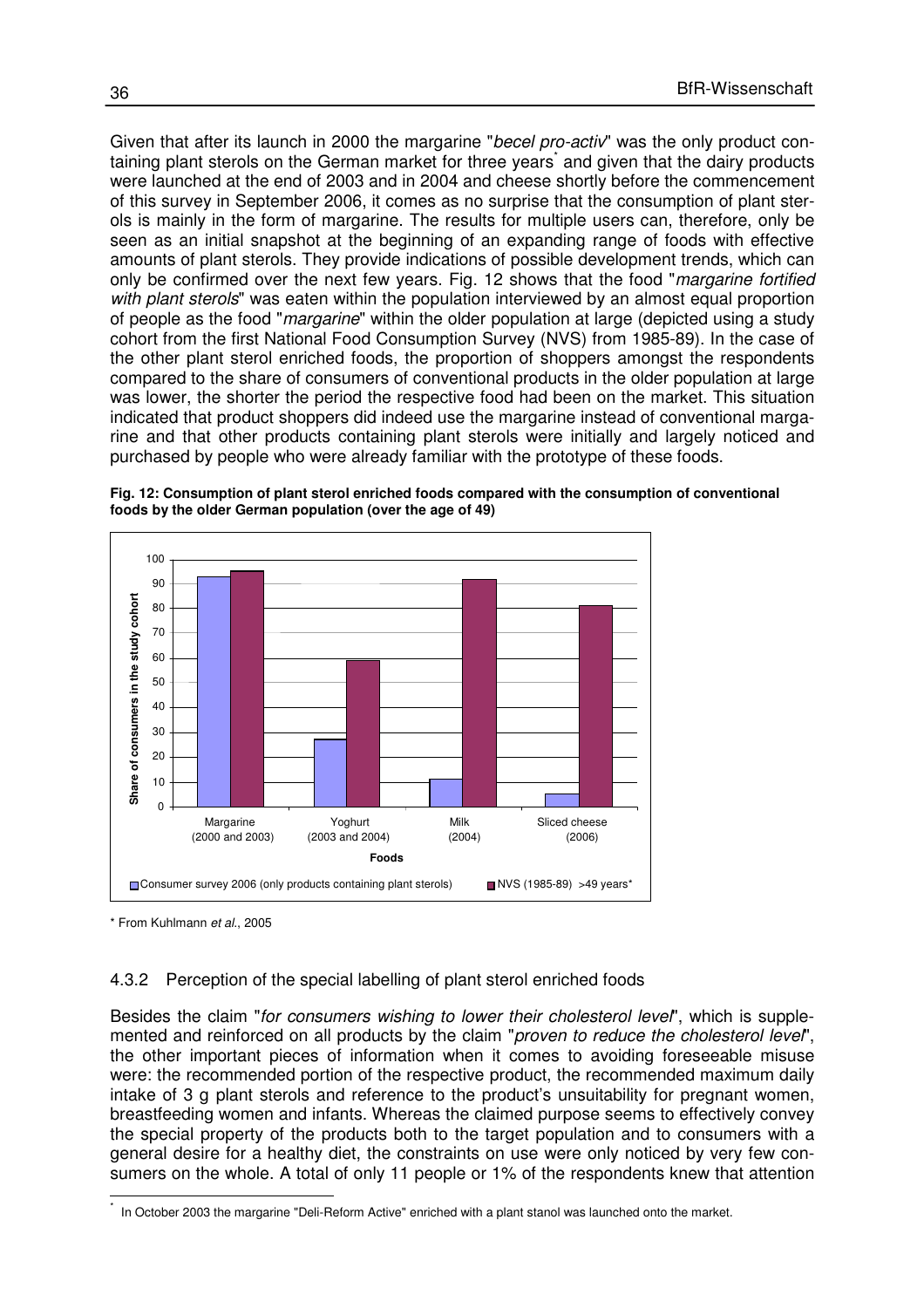should be paid to the intake amount of the products, that the consumption of plant sterols should not exceed 3 g per day and that the products were not suitable for all consumer groups. Of those who were aware that the products were not intended for the population at large, only one-third mentioned infants and only 5% pregnant and lactating women as the groups who should not consume these products. If the responses to the question about the reason for the special recommendation to eat the products in conjunction with plenty of fruit and vegetables were included, then only five people answered all four questions correctly. The lack of knowledge, however, varied for each individual question. For instance one in five people knew that attention should be paid to the intakes of the products (21%) and one in four people (27%) knew that the products were not suitable for all consumers but only one in 25 people knew about the recommended maximum intake of 3 g plant sterols (4%) and one in 25 people was aware of the reason for the recommendation for fruit and vegetable consumption (4%). There were no significant differences in knowledge of the instructions on use between the various consumption groups. Level of education doesn't seem to have scarcely any impact at all. Only amongst the other shoppers who knew that attention should be paid to the amount of product consumed, were there significantly more respondents with a high level of education. The low level of familiarity with labelling and the distribution of the few correct responses within the consumer groups did not point to a significant impact of labelling on the actual consumption of these foods.

The low recall rates of the contents of the instructions on use amongst product shoppers contrasted with the attention which consumers generally paid, according to their own statements, to the labelling of foods. In the study "What consumers want to know" between 52% and 54% of consumers indicated that they almost always or frequently heeded the list of ingredients, the nutrition information or the information on additives to foods [10]. Also A. Engelage, who evaluated numerous consumer surveys on the perception of quality traits of foods in her dissertation "Quality perception of foods – The consumer image in case law and science" reports that 65% of consumers indicated that they frequently used the statutory labelling elements of foods. She discovered that individual labelling elements were, however, weighted differently and that the most frequently read piece of information was shelf life. Lists of ingredients and nutrition information were deemed to be useful by two-thirds of consumers but it was mainly health-conscious consumers who consciously read them. However, this information was only partially correctly understood by consumers and only classified as particularly important by between 20-30% [7]. In this context the low recall rates of information displayed on plant sterol enriched foods seemed to correspond to the typical perception patterns of labelling elements depicting complex situations.

The product trait "*proven to lower the cholesterol level*" was heeded far more by the product users interviewed than constraints on use. Also the very subjective nature of the purpose "for consumers wishing to lower their cholesterol level" seemed to raise general health awareness amongst some product users rather than prompt a rational examination of the concrete physiological need to consume these products. This type of perception correlated with the results of Hagemann and Scholderer who compared intellectual models of the risks and benefits of novel foods from experts and consumers using three examples (a genetically modified potato and a conventionally grown rice both with reduced toxin content as well as plant sterol enriched foods). Based on all three examples the authors established that most of the comments by consumers on biological processes in conjunction with the risks and benefits were very abstract; they scarcely ever drew on causal relationships and only rarely did they extend beyond simple statements like "cholesterol is unhealthy" or "toxins were unhealthy". Furthermore, a tendency was observed amongst consumers for excessive generalisation of the individual positive or negative properties of specific products. Based on the frequency of associations between terms, they quantified the spontaneous perception of plant sterols by consumers as a very simple association pattern in which health aspects were clearly predominant. In this context plant sterols were associated four to five times more fre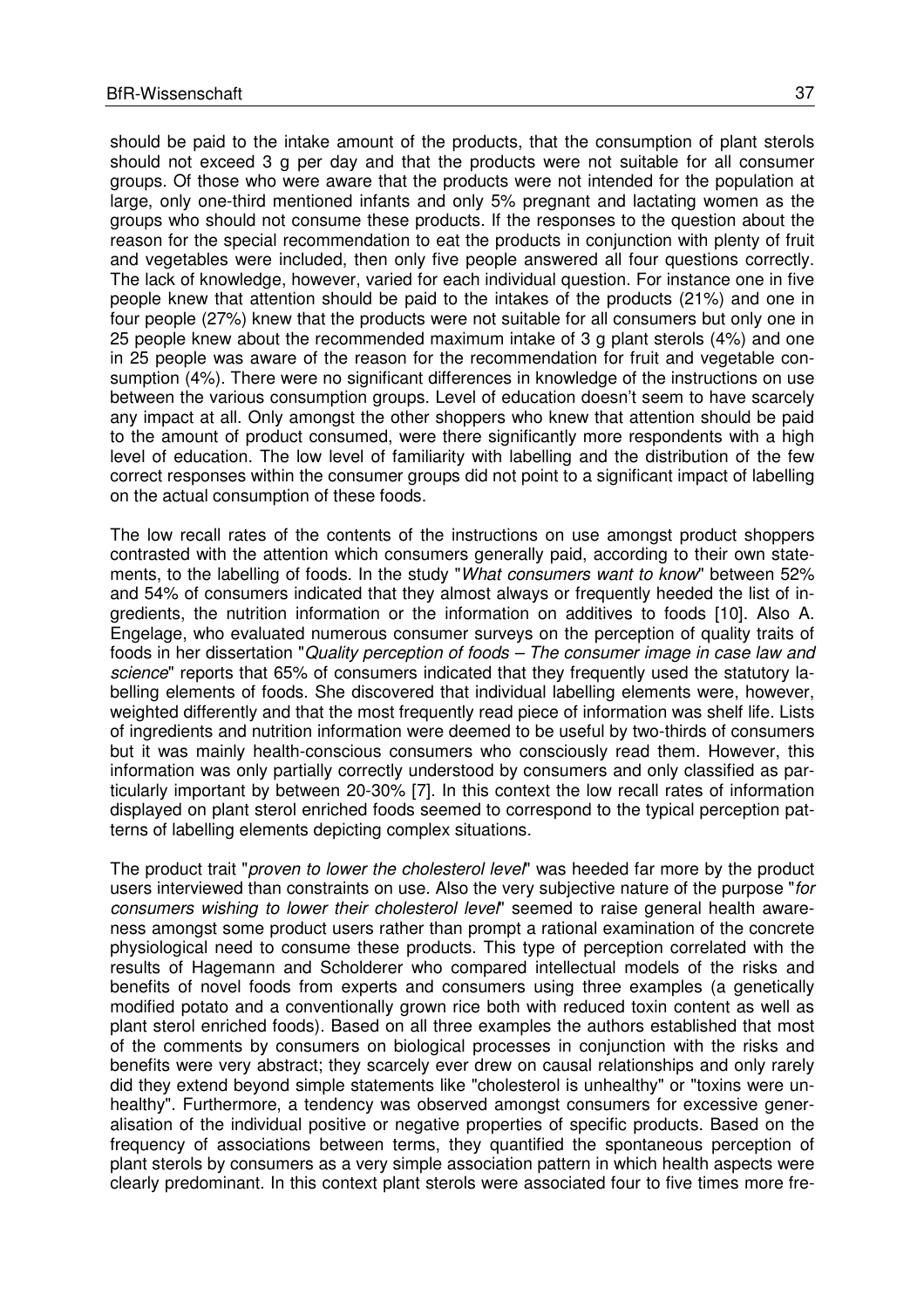quently with health benefits than with health risks. 53 Danish consumers were involved in the study who were not necessarily purchases of the reference foods [11].

#### 4.3.3 The actual consumer and labelling as risk management

By way of summary the model of the comprehensively informed, in touch and attentive consumer of plant sterol enriched foods can be set against the following image of the actual consumer based on the results obtained:

- 80% of consumers decided to eat the products and 20% simply ate the products in a family or partner context. In 55% of cases the reason for consumption was an elevated cholesterol level about which 48% were sure. 25% had other reasons which were mainly health related but could not be objectified.
- 21% of consumers, who consciously decided to eat these products, had consulted a doctor.
- 0.5% of consumers were able to correctly list the additional instructions on use and 1% the three most important ones. 27% of consumers knew that these foods should not be eaten by everyone and 21% that attention should be paid to the recommended intake. Furthermore, 8% knew that the plant sterols had been added to foods, 4% were familiar with the recommended maximum intake of plant sterols and 4% knew that consumption of these products reduced the intake of carotinoids and fat-soluble vitamins.
- 83% were regular consumers who ate at least one product daily and 11% tended to eat several products daily. 2.3% currently had the potential to exceed the recommended maximum intake level of plant sterols through multiple consumption.
- 94% of consumers with children in their households stored the products with other conventional foods in the fridge and 29% of them ate them with the entire family.

The consumer of plant sterol enriched foods identified in this study only appeared to match a few aspects of the model of a well-informed and attentive consumer. Both the ability to quote back the contents of the instructions on use as well as consumption behaviour indicated that the information provided on labelling was very incomplete and selectively digested by consumers. These results correlated with general findings on consumer product perception and the factors that influenced purchase decisions. Alvensleben assumed particularly in the case of foods (and other articles of daily use) that purchase decisions were taken on the basis of habit with little cognitive involvement. In this context, product perception depended rather on key emotional information and the frequency of repetition of the claims rather than on the cognitive grasping of the accompanying information. In a situation where consumers with limited information processing capacity were constantly bombarded with a growing flood of information, its uptake and processing were necessarily selective and preference was given to information which was relevant, pleasant and easy to understand. The risk perception of lay people was, therefore, subject to systematic distortions which were influenced by specific risk characteristics (e.g. voluntary – involuntary, caused by humans – occurring naturally, controllability etc.) [12].

From these findings the conclusion can be drawn that people who should not eat these products were not sufficiently protected against consumption of these products by their labels. The same applies to avoiding elevated intakes of plant sterols through multiple consumption. It is true that the potential for exceeding the recommended intakes was relatively low overall amongst users of the products but there were signs that new products with plant sterols were particularly popular with people who already ate other products of this kind. Furthermore, some people ate three to five of these products daily. For instance the sliced cheese, the sixth product on the German market, was already purchased by 5% of respondents in the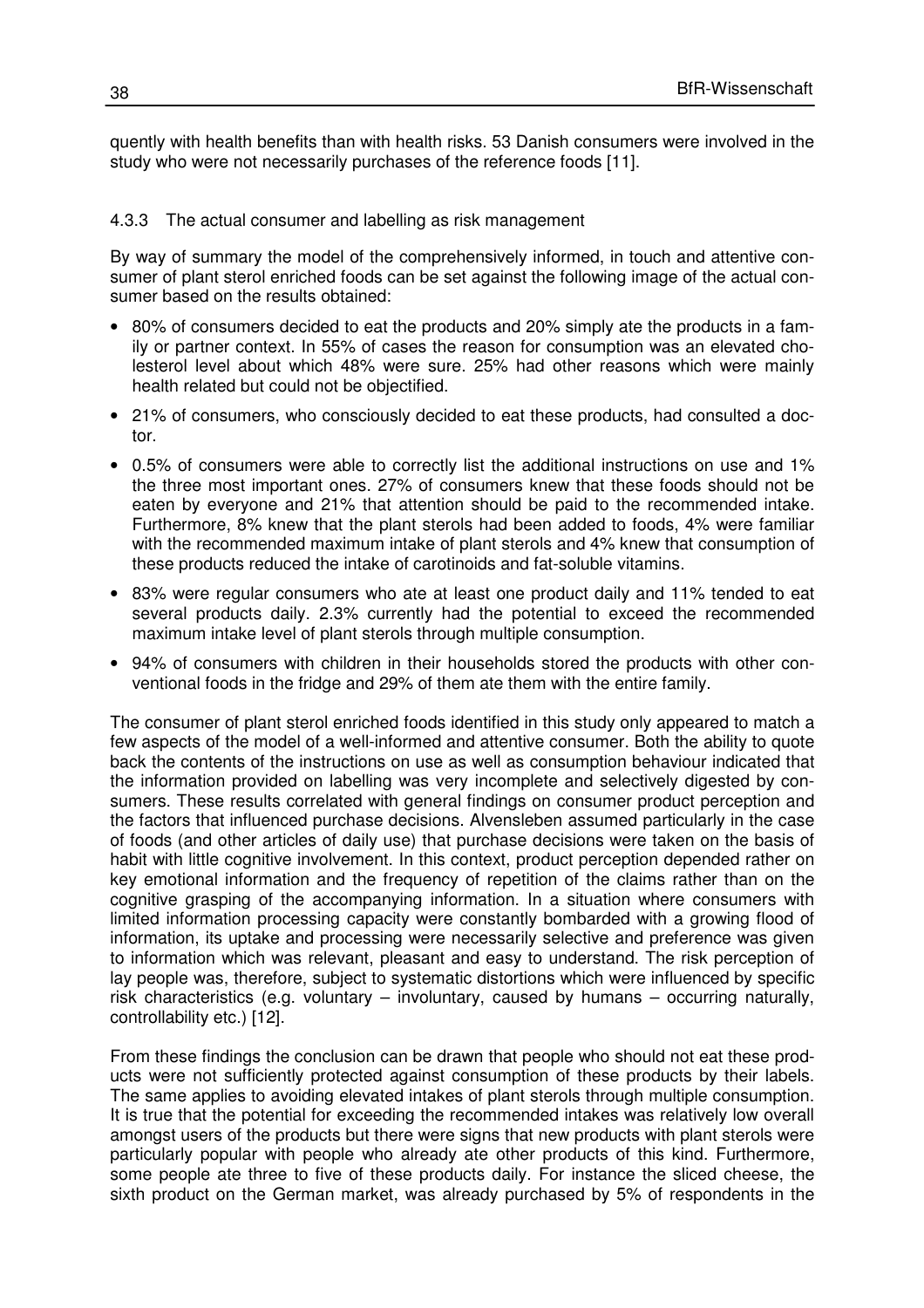second month after its market launch. Almost all those shoppers (93%) also used one of the two margarines. The fact that the consumption of plant sterols up to now had largely remained within the recommended limits could be attributed rather to the low number and range of products of this kind on the market.

The need for additional measures to avoid the cumulative intake of elevated amounts of these substances from various foods and to reach the target population was clearly articulated as a precautionary health protection measure in the safety assessment of plant sterols as novel food ingredients [8]. The measures discussed were both special labelling provisions for these foods as well as restrictions on the addition of plant sterols to suitable food categories. The arguments for these restrictions were summed up by the Standing Committee on the Food Chain and Animal Welfare of the European Commission. In particular the following should not be fortified with plant sterols: foods which were attractive to children and which children like eating as well as drinks where the amounts consumed vary considerably but which have a high fat and sugar content and whose composition already impedes "the lowering of the cholesterol level". The Committee identified bakery goods, soft drinks, meat products, ice-cream, sugar products and cereal bars as the food categories which correspond to these criteria. Edible oils, spreads, dressings, sauces and dairy products were, by contrast, deemed to be suitable carriers by the Committee (http://ec.europa.eu/food/fs/rc/scfcah/ general/out06\_en.pdf). Finally, the labelling of plant sterol enriched foods was implemented as a measure to protect consumers in Regulation 608/2004/EC whereas no limitations on carrier foods for these substances had been specified in legal provisions up to now.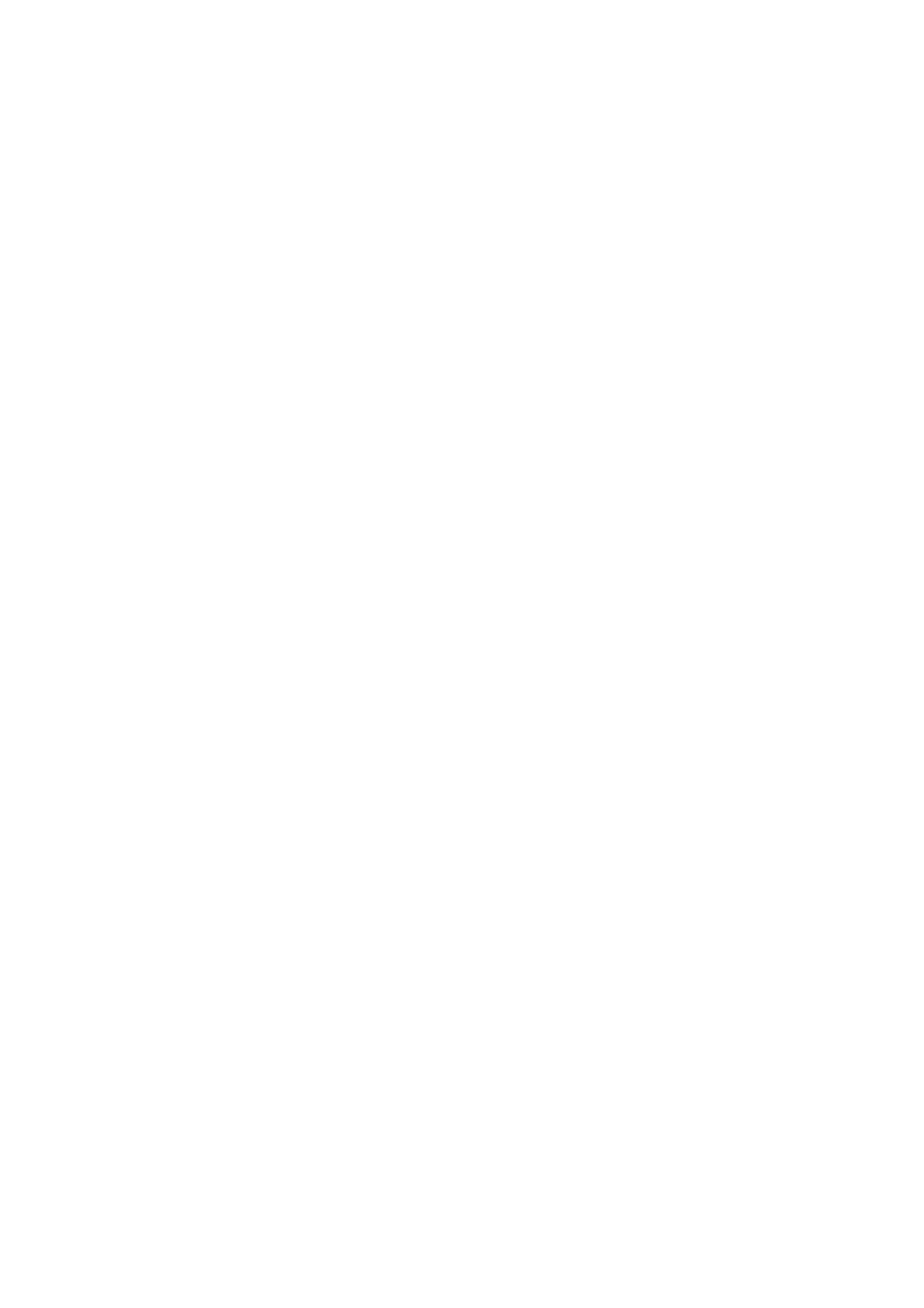### **5 Conclusions**

Under the current circumstances 45% of consumers did not belong to the target population and 3.5% of consumers were minors. Almost all these children were not part of the target population and most of them lived in families in which the parents were not members of the target population either. The high proportion of other consumers, the failure to comply with the advice on discussing consumption of these products with a doctor for consumers on medication and the low degree of familiarity with the labelling information indicated that the special labelling of products containing plant sterols alone was not to be seen as an effective way of guaranteeing the correct use of these products. Given that nothing can be said at present about the adverse long-term effects of the consumption of effective amounts of plant sterols, correct use of the products was, nonetheless, a precautionary health protection measure.

The consumer advice centres, therefore, call for the following measures:

- The target population "for people with a proven elevated cholesterol level" should be clearly and unequivocally stated in the mandatory labelling of plant sterol enriched foods. There is, therefore, a need to amend Regulation (EC) No 608/2004 of 31 March 2004 concerning the labelling of foods and food ingredients with added phytosterols, phytosterolesters, phytostanols and/or phytostanol esters.
- The labelling must also clearly indicate that the products should not be consumed as a preventive measure if the consumer does not have an elevated cholesterol level.
- In the retail trade the products containing plant sterols (similar to gluten-free products and products for diabetics) should be displayed separately from conventional products.
- Further food categories with added plant sterols should not be authorised either through the Novel Foods Regulation or through the LFGB (the Food and Feed Code).
- In principle, the safety assessment of food ingredients with a dose-dependent effect must be done on the basis of an overall concept in which provision is made for restricting the type and number of carrier foods for the ingredient.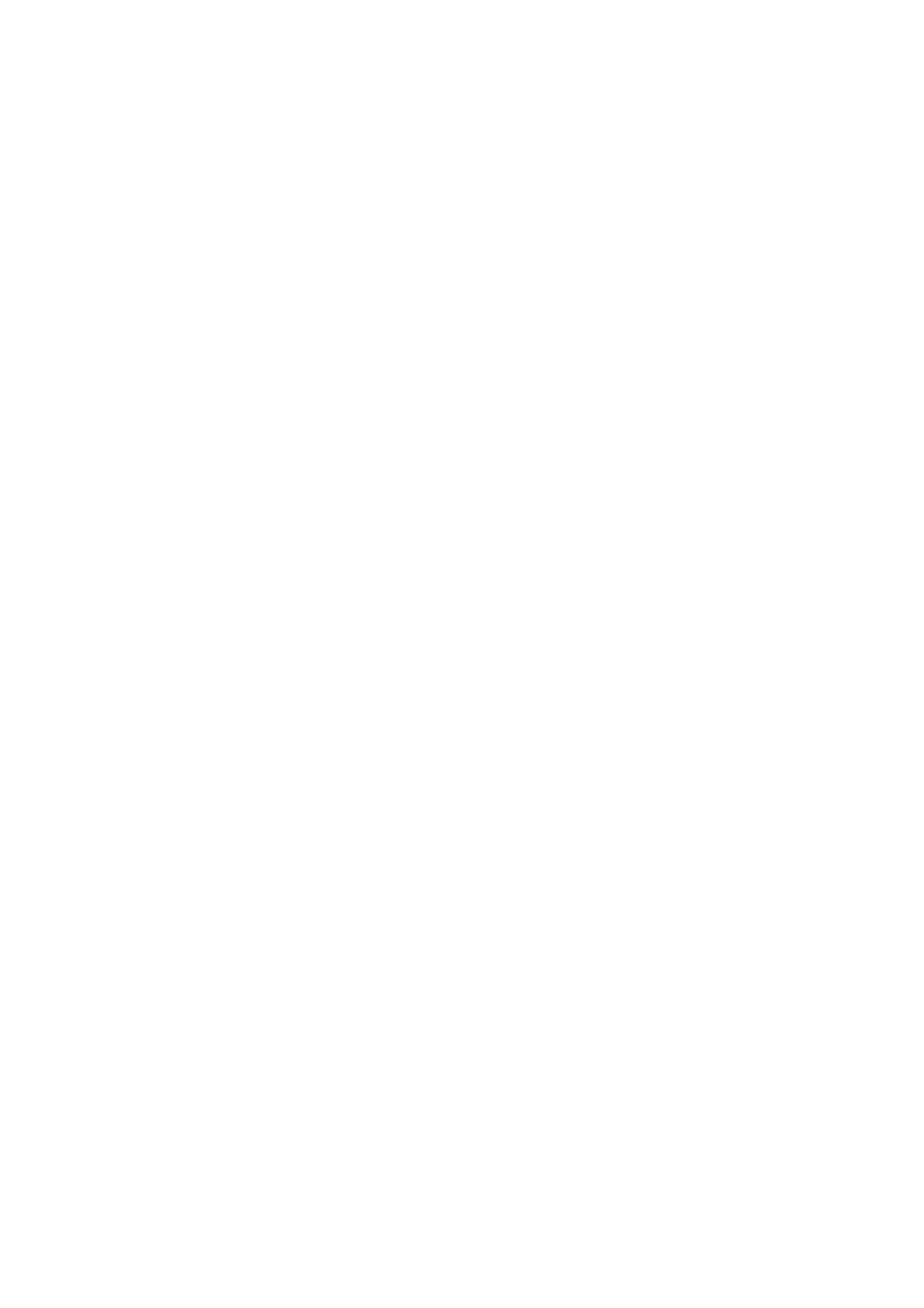#### **6 Summary**

The regular consumption of plant sterol enriched foods reduces cholesterol by up to 10%. At the end of 2006 there were seven plant sterol enriched foods on the market in Germany. They include two margarines (introduced 2000 and 2003), two yoghurt drinks (introduced 2004), a skimmed milk (introduced 2004), sliced cheese and a sunflower loaf (introduced 2006). All products contain an effective dose of plant sterols (about 2 g) in a typical daily portion and are intended for consumers wishing to lower their elevated plasma cholesterol level. For the sale of plant sterol enriched foods, authorisation is required pursuant to Regulation 258/97/EC (Novel Foods Regulation) or in accordance with the national legal provisions of the LFGB (the Food and Feed Code). Each authorisation decision is based on a safety assessment of the product. In 2004 the European Commission issued additional labelling provisions for plant sterol enriched foods in Regulation 608/2004/EC which inform consumers of the purpose of these foods, the maximum recommended intake of plant sterols, the risk groups for consumption, the reference that consumption of the products when on cholesterollowering medication should be discussed with a doctor as well as other instructions on consumption. This measure is designed to concentrate consumption of the recommended intake of these products in the target population.

The aim of this project was to characterise the way in which the consumers of these products perceived and responded to the special labelling provisions. The main focus was on whether actual consumers were members of the target population, on assessing intake of more than 3 g plant sterols per day through the consumption of various plant sterol enriched foods and on establishing what consumers know about these products. In order to answer these questions more than 1,000 adults were interviewed who had at least one food containing plant sterols in their shopping baskets at the point of sale in one of the 33 supermarkets. 1,001 questionnaires were evaluated statistically.

56% of the consumers interviewed named one concrete consumer in their families. 41% of the shoppers only mentioned themselves, 10% indicated their partner only and 5% indicated other people (e.g. fathers, mothers, mothers-in-law and/or fathers-in-law, grandmothers and/or grandfathers and, in one case, a neighbour) as the consumers of the plant sterol enriched foods. In two cases children were indicated as the consumers of the products alone. The other 44% of shoppers indicated that the products were eaten within the family either by both partners (36%) or by the entire family (7%) or by whoever who wanted to (1%). Based on the information from the respondents on family structure and consumption behaviour, 1,559 consumers of products containing plant sterols could be calculated. Out of these consumers 1,213 people or 77.8% were adults over the age of 45, 240 people or 15.4% were adults aged between 18 and 45 and 54 people or 3.5% were minors (13 infants and 41 children aged between five and 17). 52 consumers or 3.3% did not provide any information about age.

738 shoppers indicated for 851 consumers the wish to reduce an elevated cholesterol level as the reason for consumption. 645 of these shoppers were able to confirm that an elevated cholesterol level had been measured in the case of 754 consumers. Referred to the 1,559 total consumers recorded in the households of the 1,001 respondents, this meant that between 48% and 55% of the consumers matched the target population for these foods. Just under half of consumers (45%) did not match the target population. These other consumers were either people who decided to consume these products for reasons other than an elevated cholesterol level or people who simply ate the products because they were available in the households of their families or partners. The latter group includes 53 of the 54 children under the age of 18.

Around two-thirds of shoppers (66%) only used one food containing plant sterols. Two products were consumed by 25%, three products by 6% and four products by 2% of the house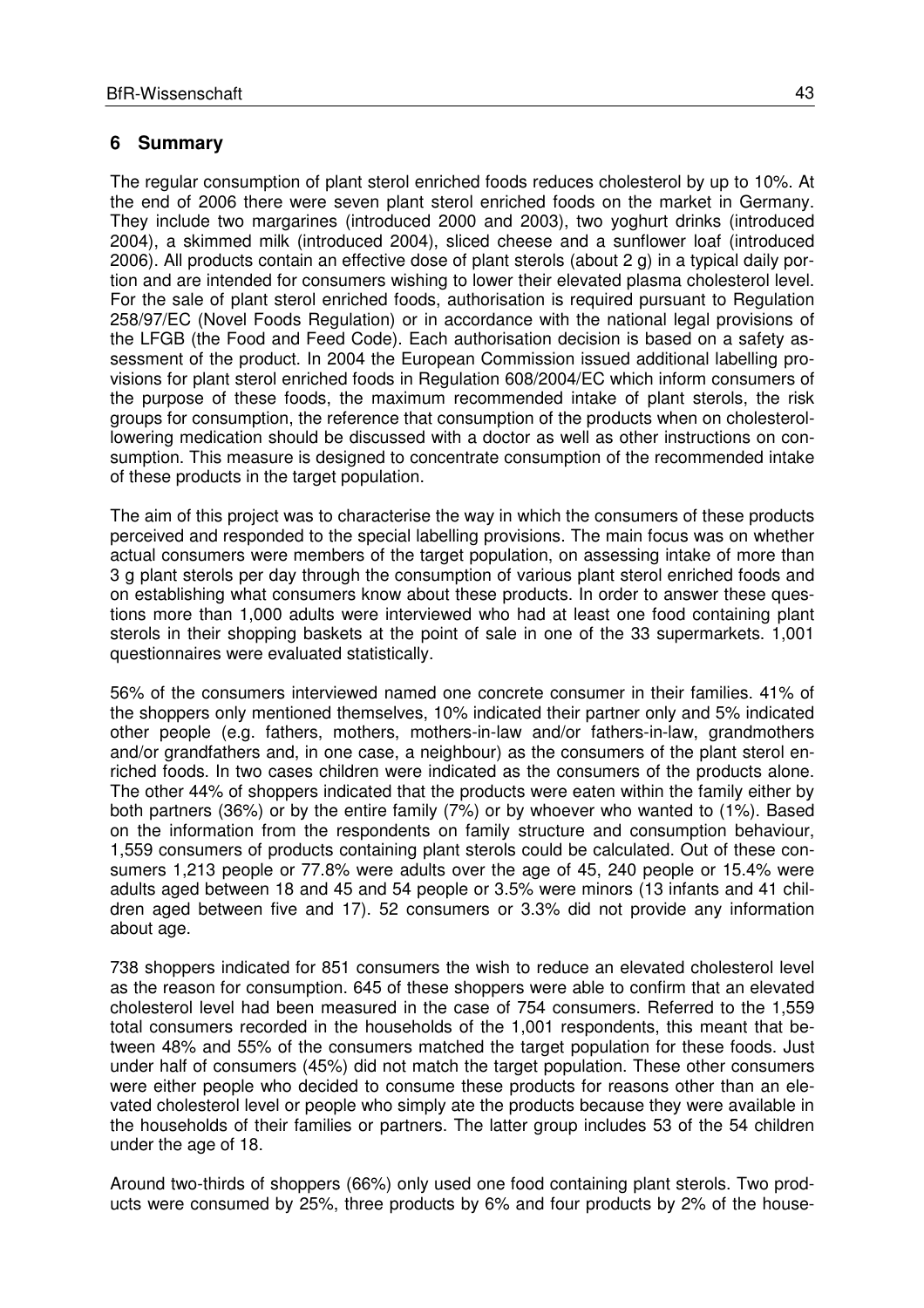holds more or less regularly. 9% of the households ate two plant sterol enriched foods daily and 1% of the households consumed three products daily. Two respondents indicated that in their households four different products were eaten daily and one person indicated daily consumption of five products. Owing to the lack of information about the amounts consumed, the intake of plant sterols could not be calculated. However, the consumers in 21.5% of the 107 households in which two or more products were consumed daily, would have an intake of more than 3 g plant sterols per day if the recommended portions were consumed.

28% of the respondents indicated that the user of the products already had a cardiovascular disease. 41% of the product users, who ate these foods because of an elevated cholesterol level, were also on medication for this condition. Only one-third of the consumers had, however, discussed consumption of these products with their doctor. Independently of medication, 13% of the respondents indicated consuming the products on the advice of doctors and 2% followed the advice of pharmacists or nutritionists. Almost half of the purchasers (46%) of plant sterol enriched foods decided to buy the products without any specific purchase recommendation and 9% chose the products after being told about them by relatives or friends. 24% had reacted to product promotion in the media and 1% to active displays in the supermarkets.

Besides the claim "for users wishing to lower their cholesterol level", the recommended portion of the respective product, reference to the recommended maximum daily intake of 3 g plant sterols and mention of the unsuitability of these products for pregnant women, breastfeeding women and infants, were the key pieces of information to combat foreseeable improper use. These constraining instructions on use were only heeded by a few consumers. Only 11 people or 1% of the respondents were aware that attention should be paid to the consumption volume of the products, that the consumption of plant sterols should not exceed 3 g per day and that the products were not suitable for all consumer groups. Only 5 of the 11 people were also able to explain the reasons behind the instruction that the product should be consumed together with a high level of fruit and vegetables. The lack of knowledge about each instruction varies. For instance, one in five people knew that attention should be paid to the consumption amounts of the products (21%) and one in four (27%) that the products were not suitable for all consumers but only one in 25 was familiar with the recommended maximum daily intake of 3 g plant sterols (4%) and again only one in 25 was familiar with the reasons behind the recommendation of eating fruit and vegetables (4%). Out of the 27% respondents who were aware that the products were not intended for the population at large, only one-third mentioned infants and only 5% pregnant and breastfeeding women as groups who should not eat these products.

Both the high proportion of consumers who were not members of the target population as well as the low level of familiarity with the information on the label amongst purchasers of these products indicated that labelling had no significant impact on the actual consumption of these foods. Labelling alone was not, therefore, a sufficient measure to guarantee precautionary health protection through the correct use of plant sterol enriched foods.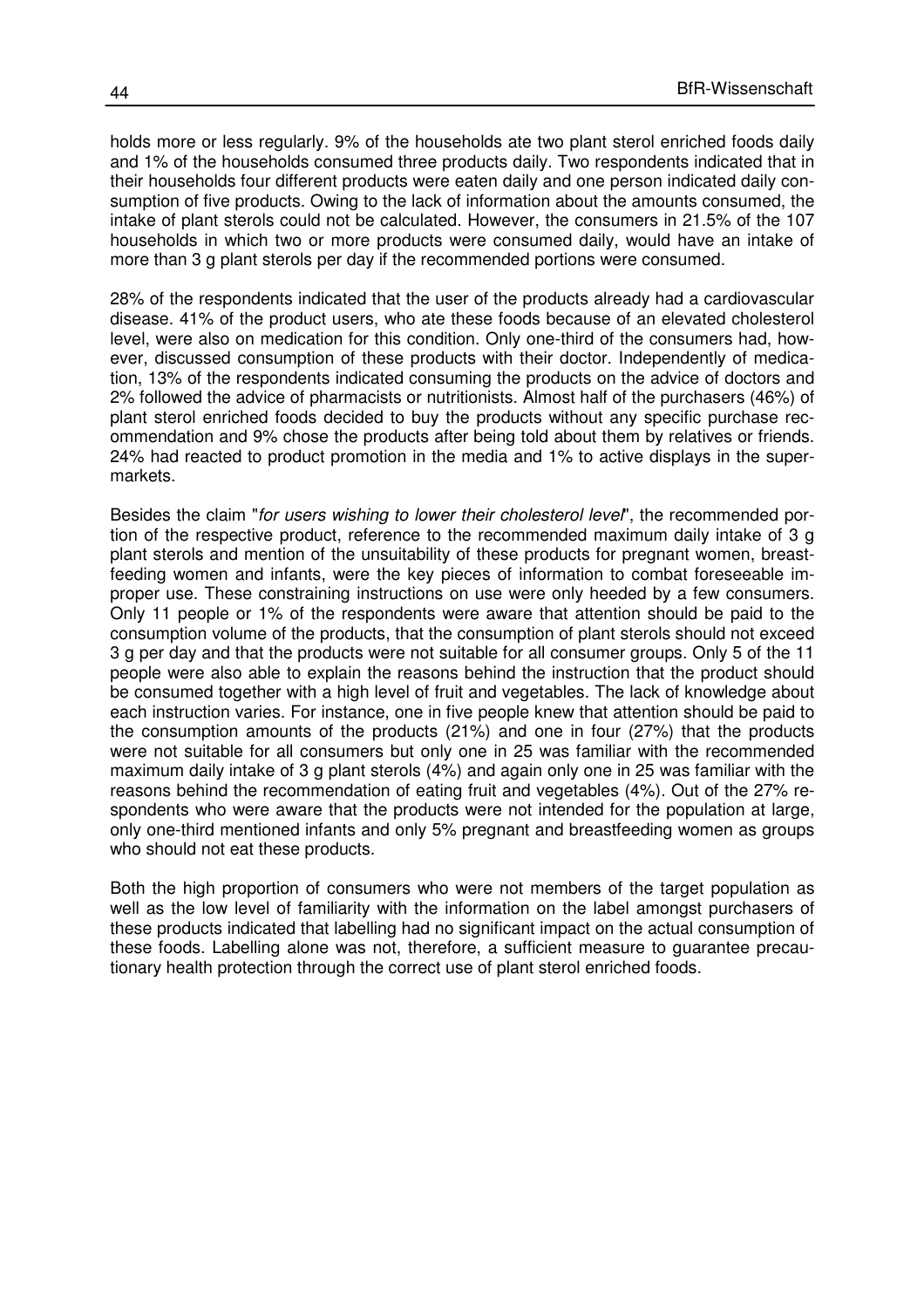#### **7 References**

- [1] SCF (2002). General view of the Scientific Committee on Food on the long-term effects of the intake of elevated levels of phytosterols from multiple dietary sources, with particular attention to the effects on ß-carotene. Brussels, European Commission. 26-9- 2002.
- [2] Raulio S, Nurttila A, Mannonen L (2001). Adding Phytosterols and -stanols to Food Modelling the Amount Received by Finnish Adults. Publications of National Food Agency 10: 3-22.
- [3] de Jong N, Pijpers L, Bleeker JK, Ocke MC (2004). Potential intake of phytosterols/ stanols: results of a simulation study. Eur J Clin Nutr 58: 907-919.
- [4] Kuhlmann K, Lindtner O, Bauch A, Ritter G, Woerner B, Niemann B (2005). Simulation of prospective phytosterol intake in Germany by novel functional foods. Br J Nutr 93: 377-385.
- [5] EFSA (2005). Opinion of the Scientific Panel on Dietetic Products, Nutrition and Allergies from a request of the Commission related to two scientific publications concerning aspects of serum levels of phytosterols. EFSA J 211: 1-6.
- [6] Salen G, Patel S, Batta AK (2002). Sitosterolemia. Cardiovasc Drug Rev 20: 255-270.
- [7] Engelage A (2002). Qualitätswahrnehmung bei Lebensmitteln: Das Verbraucherbild in Rechtssprechung und Wissenschaft. Dissertation.
- [8] SCF (2002). Opinion of the Scientific Committee on Food on a report on Post Launch Monitoring of "yellow fat spreads with added phytosterol esters". Brussels, European Commission.
- [9] Bührlen B (2006). Akzeptanz und Verbraucherverhalten bei gesundheitsorientierten Lebensmitteln – Verbundprojekt Carotinoide (Teilprojekt 18).
- [10] Schoenheit I (2004). Was Verbraucher wissen wollen. Studienreport.
- [11] Hagemann K, Scholderer J (2004). Mental models of the benefits and risks of novel foods. Project Paper No 06/04, ISSN 0907 2101.
- [12] von Alvensleben R (2001). Verbraucherverhalten. Lecture on 4 May 2001 in Hanover.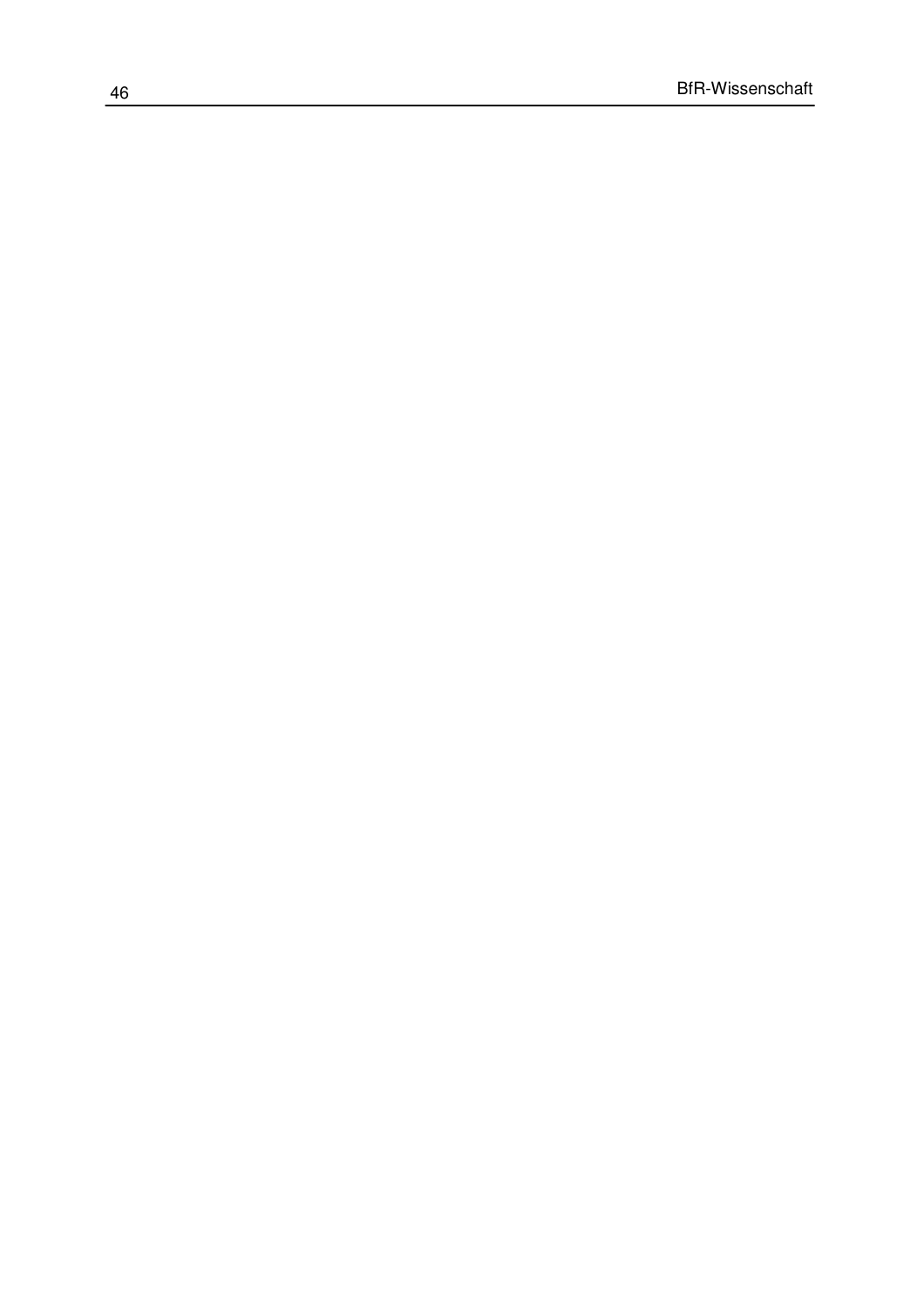# **8 List of figures**

| Fig. 1:    | Number of plant sterol enriched products authorised pursuant to Article 4 of<br>Regulation 258/97/EC or notified pursuant to Article 5 to the European<br>Commission up to 31 December 2006 | 14 |
|------------|---------------------------------------------------------------------------------------------------------------------------------------------------------------------------------------------|----|
| Fig. $2:$  | Regional distribution of the supermarkets of the chains Toom, EDEKA and<br>Real in which the purchasers of plant sterol enriched foods were<br>interviewed                                  | 17 |
| Fig. $3:$  | Age and gender of the shoppers interviewed                                                                                                                                                  | 18 |
| Fig. 4:    | Education Level of the shoppers interviewed                                                                                                                                                 | 19 |
| Fig. $5:$  | Size of households                                                                                                                                                                          | 19 |
| Fig. $6:$  | Product recommendation                                                                                                                                                                      | 26 |
| Fig. $7:$  | Origin of plant sterols in the products                                                                                                                                                     | 30 |
| Fig. $8$ : | Recommendation for the maximum daily intake of plant sterols                                                                                                                                | 31 |
| Fig. 9:    | Consumer groups listed for whom the products are not suited                                                                                                                                 | 32 |
|            | Fig. 10: Reasons given for recommending the consumption of fruit and vegetables                                                                                                             | 33 |
|            | Fig. 11: Age pattern of product users compared with the overall population                                                                                                                  | 35 |
|            | Fig. 12: Consumption of plant sterol enriched foods compared with the consumption<br>of conventional foods by the older German population (over the age of 49)                              | 36 |
|            |                                                                                                                                                                                             |    |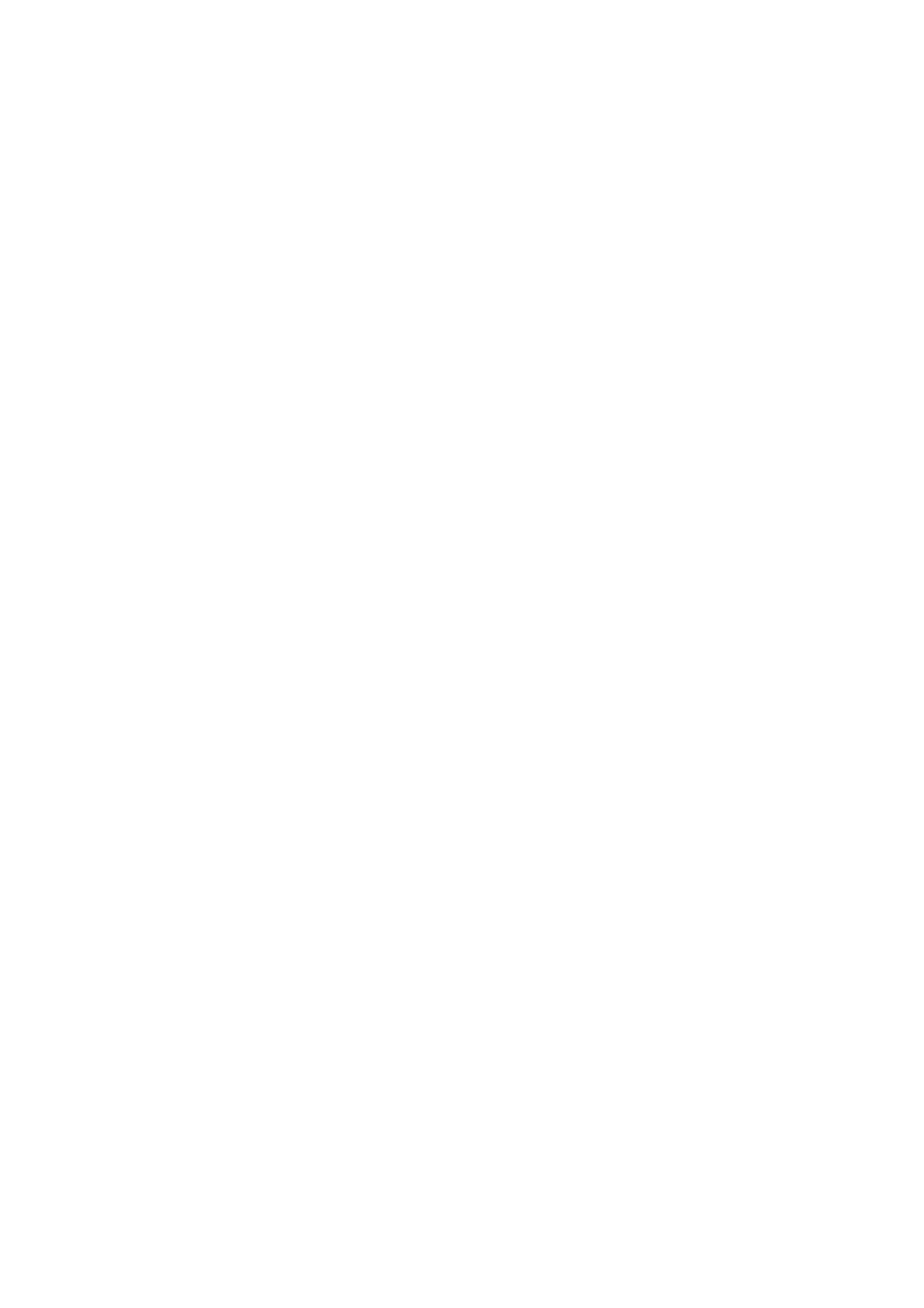# **9 List of tables**

| Table 1: Applications pursuant to Article 4 of Regulation (EC) No 258/97 (Novel |    |
|---------------------------------------------------------------------------------|----|
| Foods Regulation)                                                               | 10 |
| Table 2: Plant sterol enriched products on the German food market               | 14 |
| Table 3: Age pattern in the households                                          | 20 |
| Table 4: Consumption within the households interviewed (as %)                   | 21 |
| Table 5: Number and age structure of users in the consumption groups            | 21 |
| Table 6: Consumption frequency of products (as %)                               | 22 |
| Table 7: Multiple consumption without considering consumption frequency         | 23 |
| Table 8: Reasons given for consumption by the users of plant sterol enriched    |    |
| foods                                                                           | 25 |
| Table 9: Measurement of an elevated cholesterol level (number of cases)         | 28 |
| Table 10: Taking of cholesterol-lowering medication                             | 28 |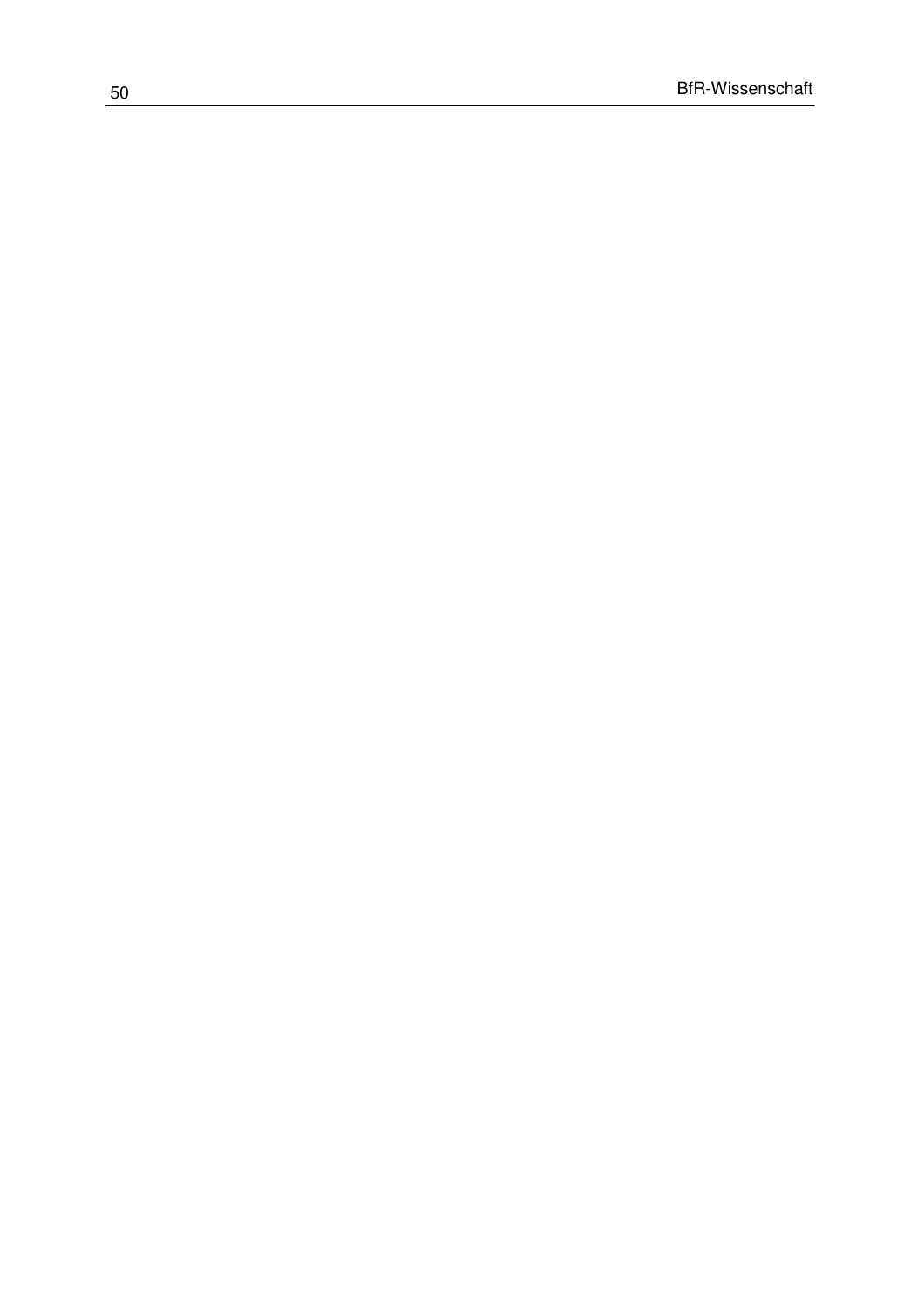# **10 Annex**

#### 10.1 The questionnaire





**Other** 

#### **Questionnaire for users of cholesterol-lowering foods enriched with plant sterols/plant stanols**

Hello,

We are conducting a survey on the use of cholesterol-lowering foods on behalf of the consumer advice centres. I see that you about to purchase Becel Pro Aktiv. May I ask you a few questions. The survey just takes a few minutes.

#### **10.1 Multiple mentions possible**

- **1. Who eats foods enriched with plant sterols/plant stanols in your household (this is the name given to these foods)?** (open question)
- $\square$  Just me
- □ My partner and I
- $\square$  Only my partner
- $\Box$  Only my child(ren)
- $\square$  The whole family
- □ Whoever wants to
- $\square$  Other

**1b. Why does your partner eat foods enriched with plant sterols/plant stanols? (**open question**)**  Elevated cholesterol level Compensation for an unhealthy lifestyle and diet To protect health To lose weight/pay attention to his/her "figure" Because it tastes good

#### **2. Why do you or "the main user" eat foods enriched with plant sterols/plant stanols?** (open question)

- □ Elevated cholesterol level
- $\Box$  Compensation for an unhealthy lifestyle and diet
- $\square$  To protect health
- $\square$  To lose weight/pay attention to his/her "figure"
- □ Because it tastes good
- $\square$  Other
- **3. Did someone recommend to you (or the user) the purchase of cholesterol-lowering products?** (open question)
- Physician
- Pharmacist
- Nutritionist
- Relatives/friends
- $\square$  Manufacturer advertising (e.g. television or magazine)
- $\square$  Sales staff product display in the supermarket (e.g. sales person, information sheet, tasting)
- $\square$  Other
- □ No recommendation
- 4. If the interview partner or "the main user" wishes to lower his/her cholesterol level by taking these products: **Has an elevated cholesterol level been measured for you or "the main user"?** (open question)
- Yes
- $\Box$  No
- □ Don't know

**Imua**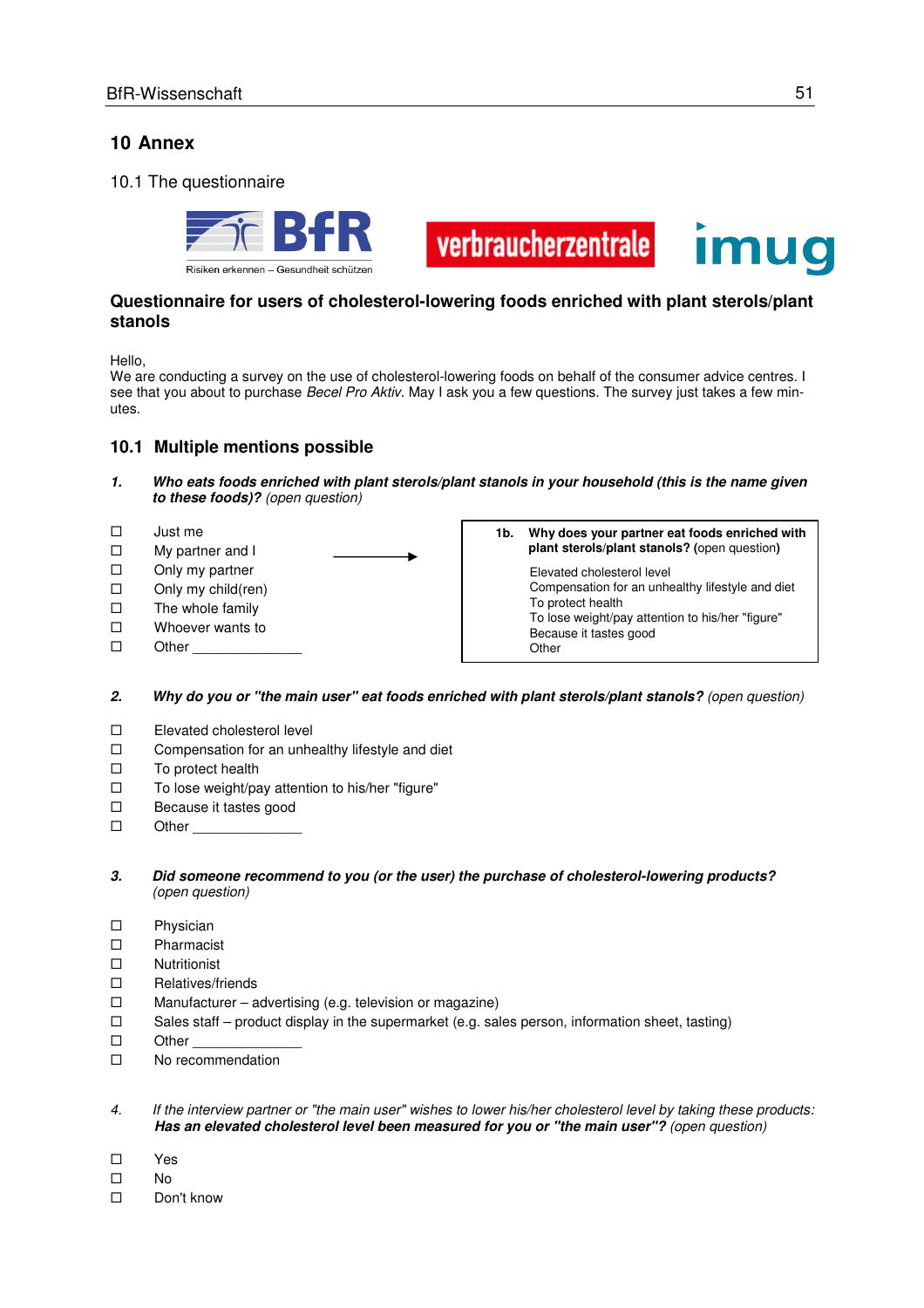- **5. Do you or "the main user" of the products eat the products in addition to cholesterol-lowering medication?** (open question)
- $\square$  Yes: Name, if known
- $\square$  No
- □ Don't know
- **6. Have you or "the main user" of the products been diagnosed as having a cardiovascular disease?** (open question)
- Yes
- $\square$  No
- □ Don't know
- **7. Are you or "the main user" of the products eating them after consulting a doctor?** (open question)
- Yes
- $\square$  No
- □ Don't know

#### **8. Which products were eaten/purchased?** (Table) **– How frequently were the products eaten by the main user?**

|                                        | Yes | No | Daily/almost | Frequently   | Rarely | For the first |
|----------------------------------------|-----|----|--------------|--------------|--------|---------------|
|                                        |     |    | daily        | (at least    |        | time          |
|                                        |     |    |              | once a week) |        |               |
| Becel ProActive <sup>®</sup> margarine |     |    |              |              |        |               |
| Deli active margarine                  |     |    |              |              |        |               |
| Becel ProActive® milk                  | □   |    |              |              |        |               |
| Becel ProActive® yoghurt drink         |     |    |              |              |        |               |
| Emmi Benecol yoghurt drink             | L.  |    |              |              |        |               |
| Westland ColActiv sliced cheese        |     |    |              |              |        |               |
| Other:                                 |     |    |              |              |        |               |

#### **9. Where do you keep these products?** (open question)

- $\Box$  In the fridge with other foods
- $\Box$  In a separate compartment in the fridge
- $\square$  Other

#### **10. Do you know where the plant sterols/plant stanols in the products come from?** (open question)

- □ Were added
- □ Naturally
- □ Don't know
- **11. Do you think that the same amounts of these products can be consumed as of "normal" products?** (open question)
- Yes
- $\square$  No
- □ Don't know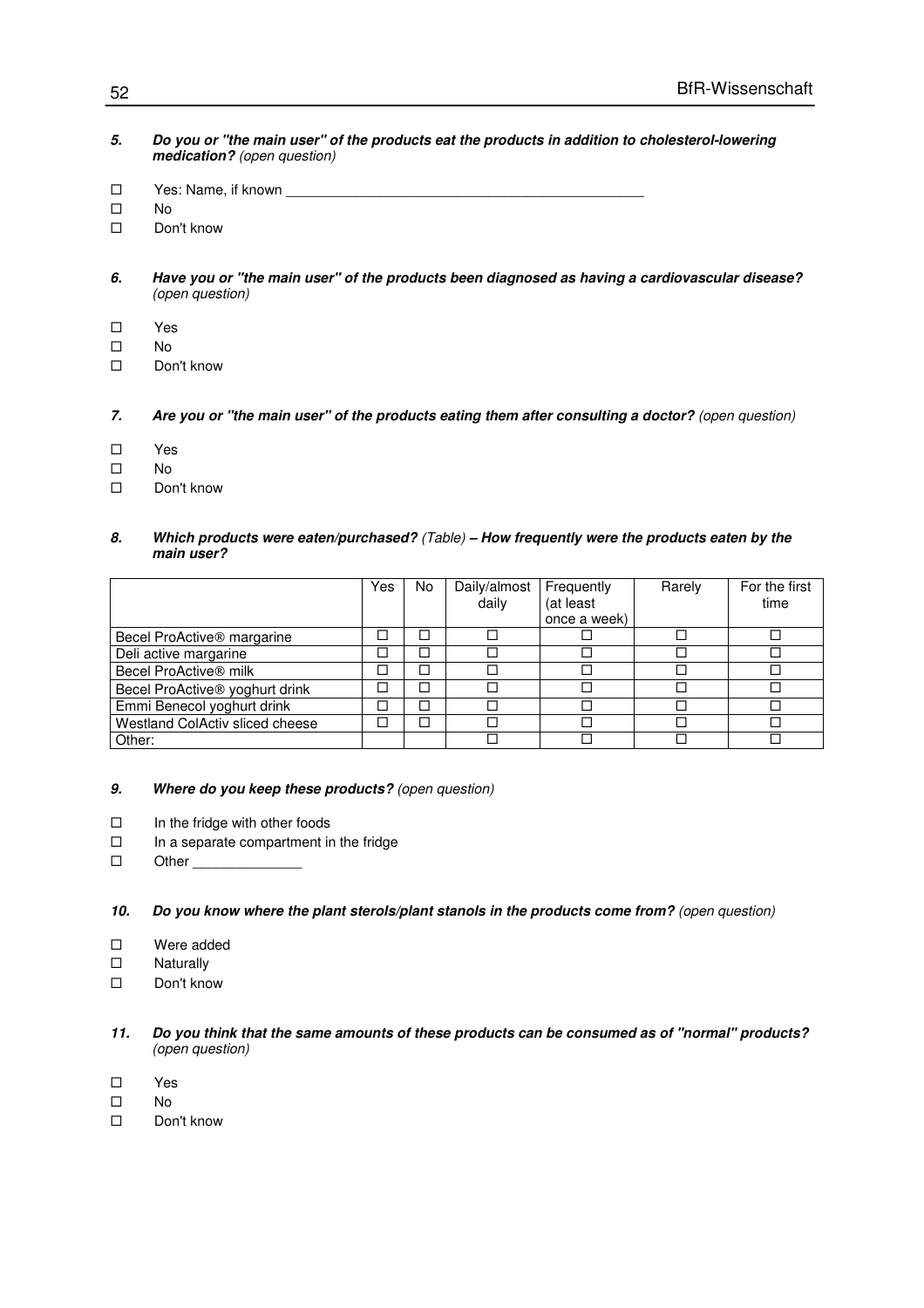**12. Do you know what amount of plant sterols per day should not be exceeded?** (open question)

- $\Box$  1 g
- $\Box$  3 g
- $\Box$  5 g
- $\square$  Please give amount:
- $\square$  Other amount, e.g. pack size:
- □ Don't know
- **13. Why do you think that the consumption of these products should be combined with regular consumption of fruit and vegetables?** (open question)
- $\square$  Because these products lead to an elevated calorie intake
- $\square$  Because the share of saturated fatty acids in these products is too high
- $\square$  Because vitamin intake can be impaired by these products
- $\square$  Because the consumption of fruit and vegetables is healthy anyway
- □ Don't know

#### **14. Do you think that these products are suitable for all consumers?** (open question)

- $\Box$  Yes (Filter: continue with question 16)
- $\square$  No
- $\square$  Don't know (Filter: continue with question 16)

#### **15. If not, for which groups are they not suitable?** (open question)

- Infants
- $\square$  Pregnant women
- □ Breastfeeding women
- □ Old people
- □ Sportsmen/women
- $\Box$  People who were on cholesterol-lowering medication
- Diabetics
- □ Allergy sufferers
- $\square$  Other:

That was the last question. To conclude we just need to ask you a few personal questions: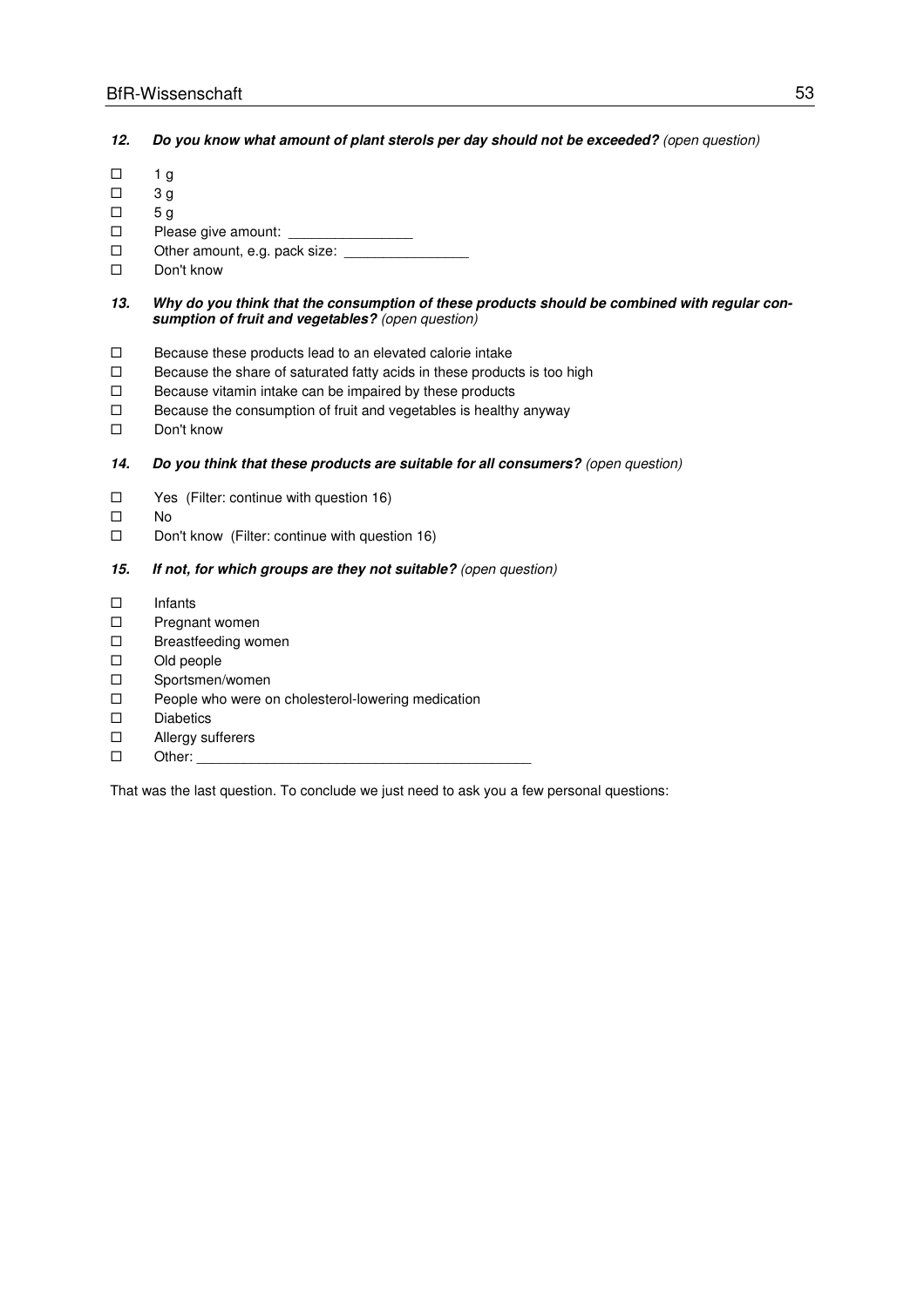#### **Socio-economic data**

- **16. Age: \_\_\_\_\_\_\_\_\_\_\_\_\_\_ (years)**
- **17. Gender:**
- □ Female
- Male
- **18. How many people live permanently in your household, including you? Please include children (enter number)**

Total \_\_\_\_\_\_\_\_\_\_\_\_ persons

of whom

- were under the age of 5
- were aged between 5 and 17
- were aged between 18 and 45
- were over the age of 45

#### **19. What school or university qualification do you have?**

- □ Special school certificate
- □ Primary school certificate
- □ Lower school-leaving certificate
- $\square$  Intermediate school-leaving certificate/polytechnic secondary school
- $\Box$  Final school-leaving certificate
- $\Box$  Degree from a university of the applied sciences
- **D** University degree

Would you please be so kind as to give us your telephone number. Our market research institute (imug) would like to make random checks amongst our interview partners to check that this survey really took place. That is the only reason for giving us your telephone number. It will not be stored or passed on to anyone else.

| To be completed by the interviewer:                                                                                                                                                                                            |  |
|--------------------------------------------------------------------------------------------------------------------------------------------------------------------------------------------------------------------------------|--|
|                                                                                                                                                                                                                                |  |
| Supermarket name/place: example of the state of the state of the state of the state of the state of the state of the state of the state of the state of the state of the state of the state of the state of the state of the s |  |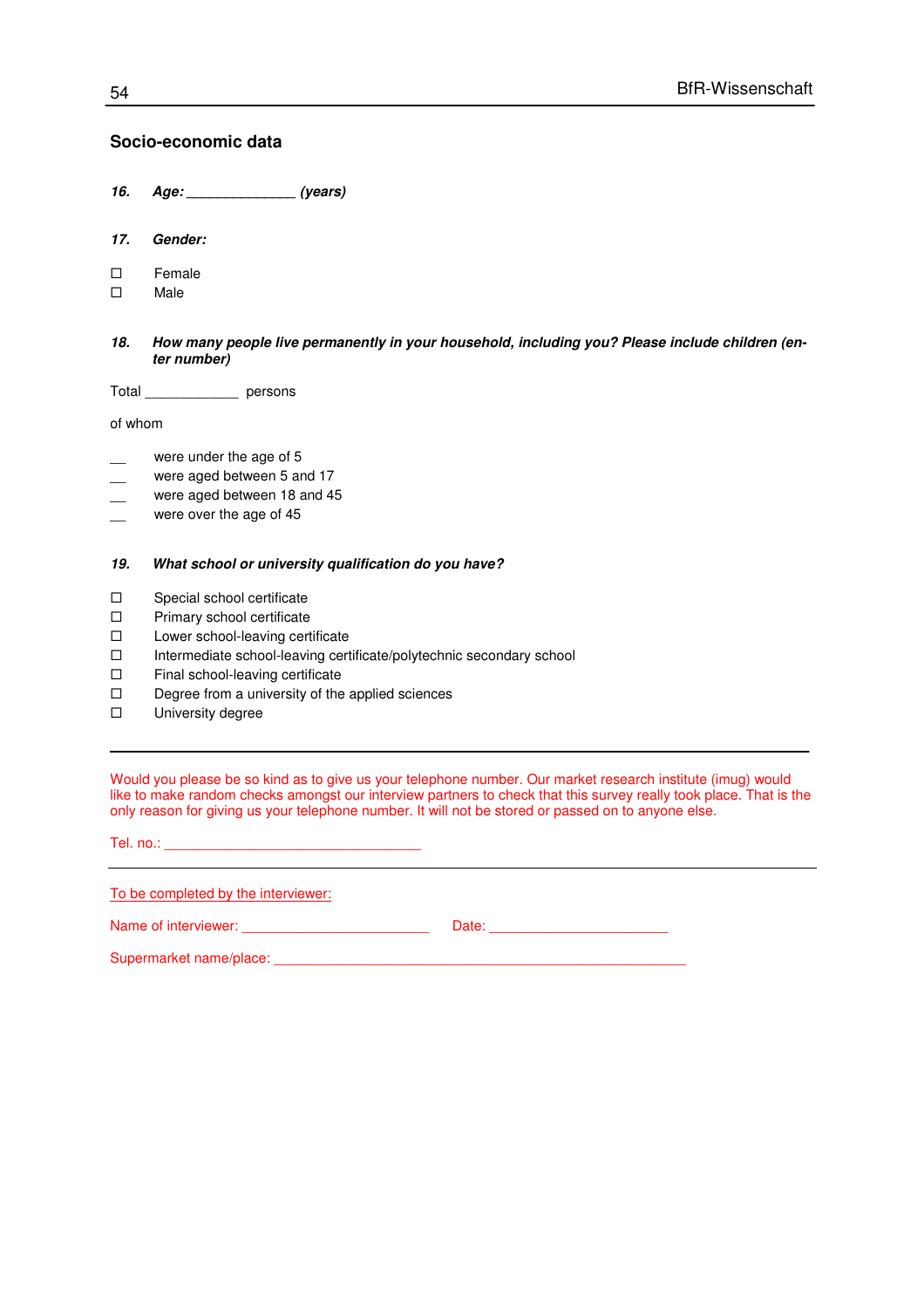# **10.2 List of supermarkets**

# **Survey of cholesterol-lowering foods**

# **Supermarket chain used**

| Region | Market   | Post code | Place                 | <b>Street</b>              |
|--------|----------|-----------|-----------------------|----------------------------|
| North  | Toom     | 22041     | Hamburg/Wandsbek      | Waldörfer Straße 146       |
| North  | Toom     | 22609     | Hamburg/Elbe EKZ      | Osdorfer-Landstraße 131    |
| North  | E-Center | 28219     | Bremen/Walle          | Waller Heerstraße 101      |
| North  | E-Center | 30659     | Hanover               | Adolf-Emmelmann-Straße 5   |
| North  | E-Center | 30453     | Hanover               | Am Bahndamm 17             |
| North  | Real     | 30916     | Isernhagen            | Opelstraße 3-5             |
| North  | Real     | 30453     | Hanover-Linden        | Davenstedter Straße 80     |
| North  | Real     | 38122     | Braunschweig          | Otto von Guericke-Straße 2 |
| West   | Toom     | 50996     | Cologne/Rodenkirchen  | Hauptstraße 128            |
| West   | Toom     | 53347     | Alfter/Oedekoven      | Ziegelweg 1                |
| West   | Real     | 44145     | Dortmund              | Bornstraße 160             |
| West   | Real     | 44339     | Dortmund              | Deutsche Straße 4          |
| West   | Real     | 44867     | Bochum/Wattenscheid   | Ottostraße 40-43           |
| West   | Real     | 44809     | Bochum                | Riemker Straße 13          |
| West   | Real     | 51105     | Cologne/Gremberg      | Gremberger Straße 200      |
| West   | Real     | 40549     | Düsseldorf-Heerdt     | Schießstraße 31            |
| West   | Real     | 40217     | Düsseldorf-Bilk       | Friedrichstraße 152        |
| East   | Toom     | 99427     | Weimar/Schöndorf      | Ernst-Buse-Straße          |
| East   | Toom     | 07745     | Jena/Burgau           | Keßlerstraße 12            |
| East   | Real     | 99099     | Erfurt                | Hermsdorfer Straße 4       |
| East   | Real     | 99094     | Erfurt                | Gothaer Straße 22          |
| East   | Real     | 04430     | Leipzig/Burghausen    | Miltitzer Straße           |
| East   | Real     | 19061     | Schwerin              | Grabenstraße 1             |
| East   | Real     | 13507     | <b>Berlin</b>         | Am Borsigturm 2            |
| East   | Real     | 12435     | Berlin-Treptow        | Am Treptower Park 14       |
| South  | Toom     | 63069     | Offenbach             | Odenwaldring 70            |
| South  | Real     | 90431     | Nuremberg             | Virnsberger Straße 2-4     |
| South  | Real     | 90439     | Nuremberg             | Schwabacher Straße 99      |
| South  | Toom     | 85221     | Dachau                | Kopernikusstraße 2         |
| South  | Real     | 93059     | Regensburg            | Donaustaufer Straße 128    |
| South  | Real     | 65205     | Wiesbaden-Nordenstadt | Ostring 2                  |
| South  | Real     | 55128     | Mainz                 | Essenheimer Straße 222     |
| South  | Real     | 65428     | Rüsselsheim           | Außerhalb 14 a             |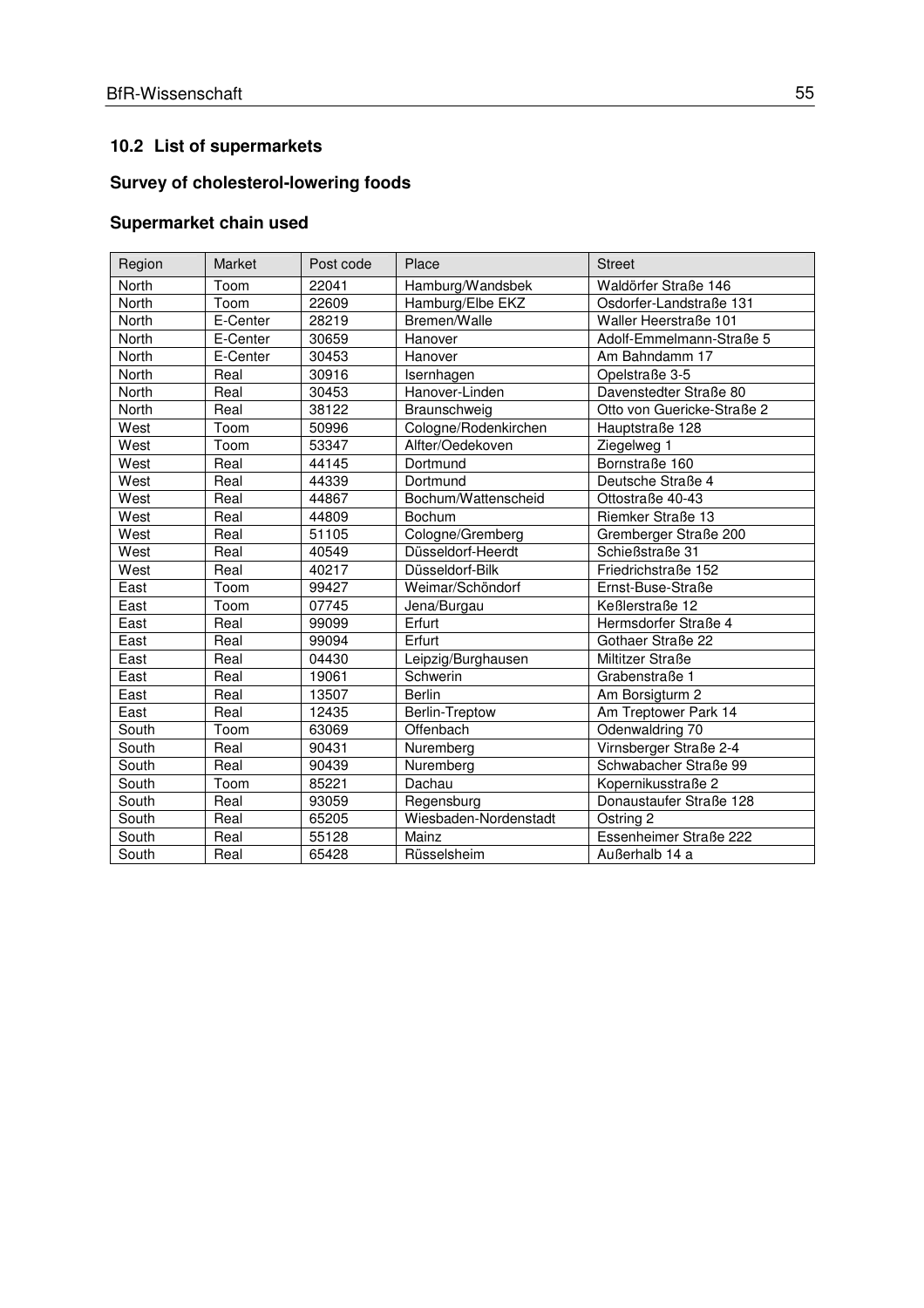| Company                                             | Company office            | Date       | Phytosterol product       | Products                                                                                                                                                            |
|-----------------------------------------------------|---------------------------|------------|---------------------------|---------------------------------------------------------------------------------------------------------------------------------------------------------------------|
| Teriaka Ltd.                                        | <b>FIN</b>                | 16.07.2004 | Phytosterols/phytostanols | Dairy products, soya drinks                                                                                                                                         |
| PENASANTA S.A.                                      | <b>ESP</b>                | 04.08.2004 | Phytosterols/phytostanols | Dairy products (also fermented)                                                                                                                                     |
| Cognis Deutschland GmbH & Co. KG                    | DE                        | 04.08.2004 | Phytosterol esters        | Dairy products, yoghurts, yellow fat spreads                                                                                                                        |
| Danone                                              | <b>FRA</b>                | 12.08.2004 | Phytosterols/phytostanols | Yoghurts                                                                                                                                                            |
| <b>NOVANDIE</b>                                     | <b>FRA</b>                | 09.09.2004 | Phytosterol esters        | Yoghurts                                                                                                                                                            |
| Dairygold                                           | <b>IRE</b>                | 29.09.2004 | Phytosterol esters        | Yellow fat spreads                                                                                                                                                  |
| <b>LACTOGAL Productos Alimentweres</b><br>S.A.      | <b>POR</b>                | 21.10.2004 | Phytosterol esters        | Dairy products, yoghurts                                                                                                                                            |
| Teriaka Ltd.                                        | FIN                       | 16.11.2004 | Phytosterols/phytostanols | Dairy products (fermented)                                                                                                                                          |
| Cargill, Health & Food Scientific Affairs           | <b>USA</b>                | 13.12.2004 | Phytosterols/phytostanols | Yellow fat spreads, salad dressings, mayonnaise, seasoned<br>sauces, dairy products, cheese products                                                                |
| Danone Vitapole (for Compagnie Ger-<br>vais Danone) | <b>FRA</b>                | 13.12.2004 | Phytosterol esters        | Dairy products (fermented)                                                                                                                                          |
| Forbes Medi-Tech Inc.                               | CAN                       | 06.06.2005 | Phytosterols/phytostanols | Yellow fat spreads, salad dressings, dairy products (fer-<br>mented), soya drinks, cheese products, yoghurts, seasoned<br>sauces, fruit drinks on a milk basis      |
| Forbes Medi-Tech Inc.                               | CAN                       | 06.06.2005 | Phytosterols/phytostanols | Yellow fat spreads, salad dressings, dairy products (also fer-<br>mented), soya drinks, cheese products, yoghurts, seasoned<br>sauces, milk drinks                  |
| Forbes Medi-Tech Inc.                               | CAN                       | 06.06.2005 | Phytosterols/phytostanols | Yellow fat spreads, salad dressings, dairy products (also fer-<br>mented), soya drinks, cheese products, yoghurts, seasoned<br>sauces, fruit drinks on a milk basis |
| Cognis Deutschland GmbH & Co. KG                    | <b>GER</b>                | 29.06.2005 | Phytosterols/phytostanols | Yellow fat spreads, salad dressings, mayonnaise, dairy prod-<br>ucts, seasoned sauces, milk drinks                                                                  |
| <b>NOVANDIE</b>                                     | <b>FRA</b>                | 29.06.2005 | Phytosterol esters        | Yoghurts, dairy products                                                                                                                                            |
| MIFA AG Frenkendorf                                 | $\overline{CH}$           | 29.06.2005 | Phytosterol esters        | Yellow fat spreads                                                                                                                                                  |
| Juustoportti Oy                                     | FIN                       | 30.06.2005 | Phytosterols/phytostanols | Yoghurts                                                                                                                                                            |
| Kerry Foods                                         | <b>IRE</b>                | 04.07.2005 | Phytosterols/phytostanols | Yellow fat spreads                                                                                                                                                  |
| Robert Wisemans & Sons Limited                      | $\overline{\mathsf{U}}$ K | 26.07.2005 | Phytosterol esters        | Dairy products                                                                                                                                                      |
| Homann Feinkost GmbH & Co.                          | DE                        | 03.08.2005 | Phytosterol esters        | Salad dressings                                                                                                                                                     |
| Estavayer Lait S.A.                                 | CH                        | 03.08.2005 | Phytosterol esters        | Dairy products, yoghurts                                                                                                                                            |
| Fayrefield Foods Ltd.                               | UK                        | 03.08.2005 | Phytosterol esters        | Yellow fat spreads                                                                                                                                                  |
| Dr. Lena Nyberg (Skane Mejerier)                    | <b>SE</b>                 | 08.09.2005 | Phytosterol esters        | Yoghurts                                                                                                                                                            |
| Lácteas Garcia Baquero S.A.                         | <b>ESP</b>                | 08.09.2005 | Phytosterol esters        | Cheese products                                                                                                                                                     |
| Nöm AG                                              | <b>AUT</b>                | 09.09.2005 | Phytosterol esters        | Dairy products                                                                                                                                                      |
| Degussa Food Ingredients GmbH                       | DE                        | 13.10.2005 | Phytosterols/phytostanols | Yellow fat spreads, salad dressings, dairy products (also fer-<br>mented), soya drinks, cheese products, yoghurts, seasoned<br>sauces, milk drinks                  |

# **10.3 Notifications of plant sterol enriched foods in accordance with Article 5 of Regulation 258/97/EC**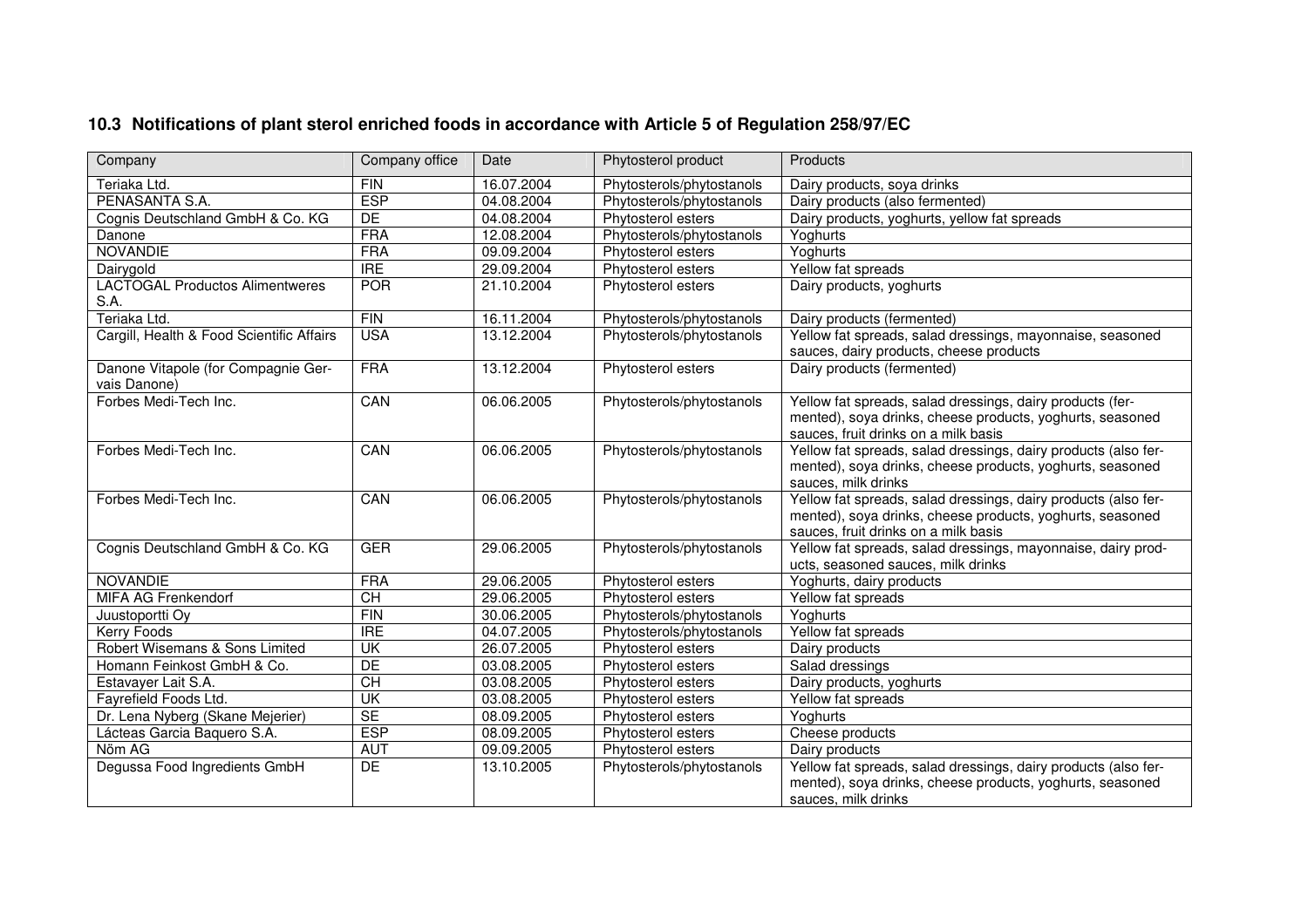#### **Annex 10.3 (contd.)**

| Company                                                                      | Company office           | Date       | Phytosterol preparation | Products                                                                                                                                          |
|------------------------------------------------------------------------------|--------------------------|------------|-------------------------|---------------------------------------------------------------------------------------------------------------------------------------------------|
| Walter Rau Lebensmittelwerke GmbH<br>& Co. KG                                | DE                       | 07.12.2005 | Phytosterol esters      | Yellow fat spreads                                                                                                                                |
| <b>Triple Crown AB</b>                                                       | SE                       | 08.12.2005 | Phytosterol esters      | Dairy products, yoghurts                                                                                                                          |
| Westland Kaasspecialiteiten B.V.                                             | $\overline{NL}$          | 21.02.2006 | Phytosterol esters      | Cheese products                                                                                                                                   |
| PrimaPharm B.V.                                                              | $\overline{NL}$          | 21.02.2006 | Phytosterol esters      | Yellow fat spreads, dairy products (also fermented), yoghurts,<br>cheese products, soya drinks                                                    |
| Vitae-Caps S.A.                                                              | <b>ESP</b>               | 21.02.2006 | Phytosterol esters      | Yellow fat spreads, dairy products, yoghurts                                                                                                      |
| Glanbia Consumer Foods                                                       | <b>IRE</b>               | 21.02.2006 | Phytosterol esters      | Yoghurts                                                                                                                                          |
| Dragsbæk                                                                     | $\overline{\mathsf{DK}}$ | 31.03.2006 | Phytosterol esters      | Yellow fat spreads                                                                                                                                |
| Tucano Vertriebs GmbH & Co. KG                                               | DE                       | 31.03.2006 | Phytosterol esters      | Soya drinks                                                                                                                                       |
| Oy Foodfiles Ltd.                                                            | FIN                      | 27.04.2006 | Phytosterol esters      | Yellow fat spreads, dairy products (also fermented), yoghurts,<br>soya drinks, cheese products, salad dressings, mayonnaise, sea-<br>soned sauces |
| Latteria Sociale Merano                                                      | <b>ITA</b>               | 27.04.2006 | Phytosterol esters      | Yellow fat spreads, dairy products (also fermented), yoghurts,<br>cheese products, soya drinks                                                    |
| Renoldy - Producao e<br>commercializacao de leite e produtos<br>lácteos Lda. | <b>POR</b>               | 19.05.2006 | Phytosterol esters      | Dairy products                                                                                                                                    |
| trentinalatte S.P.A.                                                         | $\overline{ITA}$         | 24.05.2006 | Phytosterol esters      | Yoghurts, cheese products, dairy products (also fermented), soya<br>drinks, yellow fat spreads                                                    |
| Cognis Deutschland GmbH & Co. KG                                             | DE                       | 09.06.2006 | Phytosterol esters      | Rye bread                                                                                                                                         |
| Kingdom Cheese Company                                                       | SCO                      | 26.06.2006 | Phytosterol esters      | Cheese products                                                                                                                                   |
| Karwendel-Werke Huber GmbH & Co.<br>ΚG                                       | <b>DE</b>                | 20.07.2006 | Phytosterol esters      | Cheese products                                                                                                                                   |
| Kampffmeyer Food Innovation GmbH                                             | DE                       | 20.07.2006 | Phytosterol esters      | Rye bread                                                                                                                                         |
| Inpharma SA                                                                  | CH                       | 24.07.2006 | Phytosterol esters      | Dairy products (also fermented), yoghurts, cheese products                                                                                        |
| DDO processing LLC                                                           | <b>USA</b>               | 28.07.2006 | Phytosterol esters      | Dairy products (also fermented), soya drinks, salad dressings,<br>seasoned sauces                                                                 |
| Granarolo S.p.a.                                                             | <b>ITA</b>               | 31.07.2006 | Phytosterol esters      | Dairy products (fermented), yoghurts                                                                                                              |
| Walter Rau Lebensmittelwerke GmbH<br>& Co. KG                                | <b>DE</b>                | 03.08.2006 | Phytosterol esters      | Yellow fat spreads                                                                                                                                |
| Forbes Medi-Tech Inc.                                                        | CAN                      | 03.08.2006 | Phytosterol esters      | Rye bread                                                                                                                                         |
| Granarolo S.p.a.                                                             | <b>ITA</b>               | 16.08.2006 | Phytosterol esters      | Dairy products (fermented), yoghurts                                                                                                              |
| Centrale del latte di Vicenza                                                | ITA                      | 06.09.2006 | Phytosterol esters      | Yoghurts                                                                                                                                          |
| ABAFOODS s.r.l                                                               | ITA                      | 07.09.2006 | Phytosterol esters      | Soya drinks                                                                                                                                       |
| Cargill R&D Centre Europe                                                    | BE                       | 12.09.2006 | Phytosterol esters      | Rye bread                                                                                                                                         |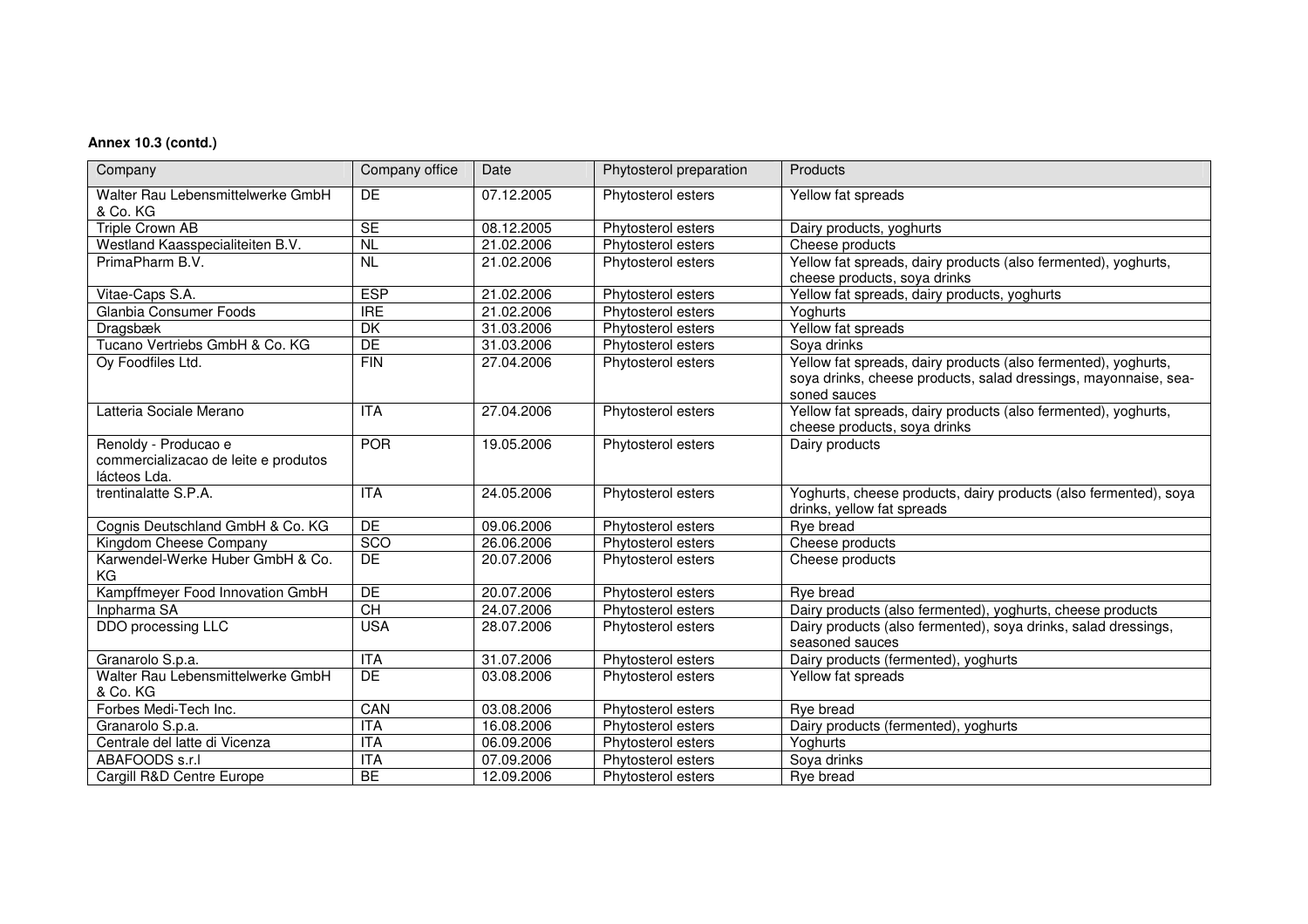### **Annex 10.3 (contd.)**

| Company                               | Company office | Date       | Phytosterol preparation   | <b>Products</b>                                                                                                                                  |
|---------------------------------------|----------------|------------|---------------------------|--------------------------------------------------------------------------------------------------------------------------------------------------|
| Stuffer S.p.A.                        | ITA            | 15.09.2006 | Phytosterol esters        | Dairy products                                                                                                                                   |
| Trento e Borgo Scarl                  | ITA            | 15.09.2006 | Phytosterol esters        | Dairy products (fermented), yoghurts                                                                                                             |
| Nöm AG                                | AUT            | 19.09.2006 | Phytosterol esters        | Dairy products                                                                                                                                   |
| Vitae-Caps S.A.                       | <b>ESP</b>     | 27.09.2006 | Phytosterol esters        | Yellow fat spreads, dairy products (also fermented), cheese prod-<br>ucts, salad dressings, soya drinks                                          |
| Heideblume Molkerei                   | DE             | 29.09.2006 | Phytosterol esters        | Dairy products, yoghurts, seasoned sauces, salad dressings                                                                                       |
| Les Derives Resiniques et Terpeniques | <b>FRA</b>     | 06.11.2006 | Phytosterol esters        | Yellow fat spreads, fruit drinks on a milk basis, yoghurts, cheese                                                                               |
|                                       |                |            |                           | products                                                                                                                                         |
| Forbes Medi-Tech Inc.                 | <b>CAN</b>     | 06.11.2006 | Phytosterol esters        | Cheese products                                                                                                                                  |
| VIVARTIA S.A.                         | GR             | 06.11.2006 | Phytosterol esters        | Dairy products (also fermented), yoghurts, soya drinks, cheese<br>products                                                                       |
| Triple Crown AB                       | <b>SE</b>      | 07.11.2006 | Phytosterol esters        | Cheese products, rye bread                                                                                                                       |
| Vitae-Caps S.A.                       | <b>ESP</b>     | 16.11.2006 | Phytosterol esters        | Dairy products, salad dressings, mayonnaise, seasoned sauces,<br>rye bread                                                                       |
| Fenchem Enterprise Ltd.               | <b>CHN</b>     | 17.11.2006 | Phytosterol esters        | Yellow fat spreads, dairy products (also fermented), milk drinks,<br>salad dressings, mayonnaise, seasoned sauces, rye bread                     |
| Cargill R & D Centre Europe           | <b>BE</b>      | 23.11.2006 | Phytosterol esters        | Yellow fat spreads, salad dressings, mayonnaise, seasoned<br>sauces, Dairy products (also fermented), soya drinks, cheese<br>products, rye bread |
| Milko ek. för.                        | <b>SE</b>      | 20.12.2006 | Phytosterol esters        | Cheese products                                                                                                                                  |
| Romi Smilfood B.V.                    | NL.            | 26.12.2006 | Phytosterols/phytostanols | Yellow fat spreads                                                                                                                               |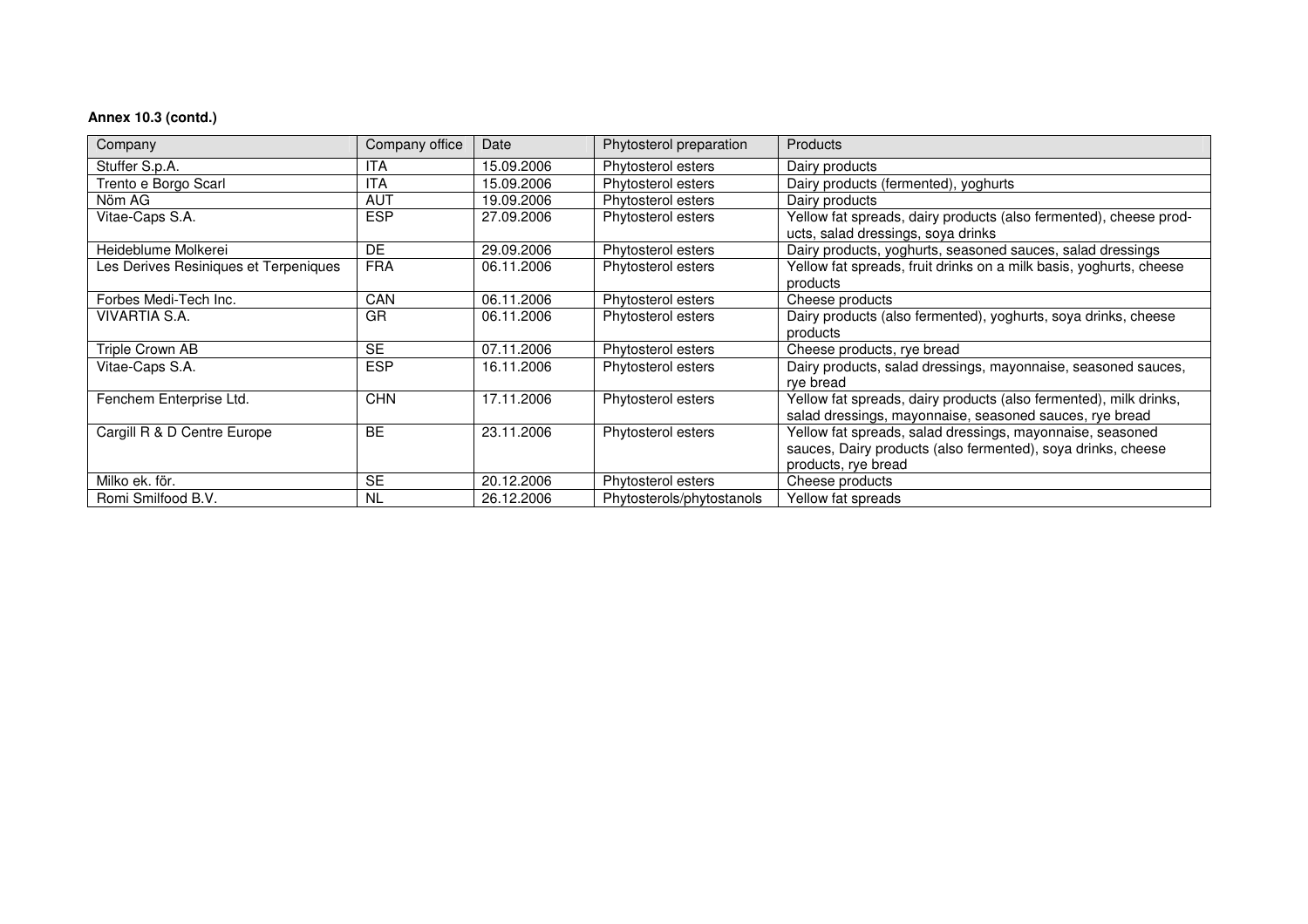#### **10.4 Commission Regulation (EC) No 608/2004 of 31 March 2004 on the labelling of foods and food ingredients with added phytosterols, phytosterolesters, phytostanols and/or phytostanolesters**

 $1.97144$ 1.4.2004  $FN$ Official Journal of the Euronean Union COMMISSION REGULATION (EC) No 608/2004 of 31 March 2004 concerning the labelling of foods and food ingredients with added phytosterols, phytosterol esters, phytostanols and/or phytostanol esters (Text with EEA relevance) tion to maximum 3  $g/day$  of phytosterols/phytostanols through the use of either one portion containing maximum 3  $g$ , or three portions containing maximum THE COMMISSION OF THE EUROPEAN COMMUNITIES Having regard to the Treaty establishing the European  $1\,9$ Community. In order to facilitate consumer understanding it appears  $(4)$ Having regard to Directive 2000/13/EC of the European Parliaappropriate to replace on the label the word 'phyto' with ment and of the Council of 20 March 2000 on the approximathe word 'plant'. tion of the laws of the Member States relating to the labelling, presentation and advertising of foodstuffs (1), as amended by Decision 2000/500/EC allows the addition of certain  $(5)$ Directive 2003/89/EC (?), and in particular Article 4(2) and phytosterol esters to yellow fat spreads. It sets out Article 6(7) thereof. specific labelling requirements in order to ensure that the product reaches its target group, namely people who want to lower their blood cholesterol levels. Whereas: The measures provided for in this Regulation are in  $(6)$  $(1)$ Phytosterols, phytosterol esters, phytostanols and accordance with the opinion of the Standing Committee phytostanol esters reduce serum cholesterol levels but on the Food Chain and Animal Health, may also reduce the ß-carotene levels in blood serum. Member States and the Commission therefore consulted the Scientific Committee on Food (SCF) about the effects of consumption of phytosterols, phytosterol esters,<br>phytostanols and phytostanol esters from multiple .<br>sources. HAS ADOPTED THIS REGULATION:

- The Scientific Committee on Food (SCF) in its opinion  $(2)$ 'General view on the long-term effects of the intake of elevated levels of phytosterols from multiple dietary<br>sources, with particular attention to the effects on  $\beta$ carotene' of 26 September 2002 confirmed the need to label phytosterols, phytosterol esters, phytostanols and phytostanol esters as specified in Commission Decision 2000/500/EC of 24 July 2000 on authorising the placing on the market of 'yellow fat spreads with added phytosterol esters' as a novel food or novel food ingre-<br>dient under Regulation (EC) No 258/97 of the European Parliament and of the Council (?). The SCF also indicated<br>that there was no evidence of additional benefits at intakes higher than 3 g/day and that high intakes might induce undesirable effects and that it was therefore prudent to avoid plant sterol intakes exceeding 3 g/day.
- Products containing phytosterols/phytostanols should  $(3)$ thus be presented in single portions containing either<br>maximum 3 g or maximum 1 g of phytosterols/phytostanois, calculated as free phytosterols/phytostanois. Where this is not the case, there should be a clear indication of what constitutes a standard portion of the food, expressed in g or ml, and of the amount of phytosterols/phytostanols, calculated as free phytosterols/<br>phytostanols, contained in such a portion. In all events, the composition and labelling of products should be such as to allow users to easily restrict their consump-

#### Article 1

This Regulation shall apply to foods and food ingredients with added phytosterols, phytosterol esters, phytostanols or phytostanol esters.

#### Article 2

For labelling purposes, phytosterol, phytosterol ester, phytostanol and phytostanol ester shall be designated respectively by the terms 'plant sterol', 'plant sterol ester', 'plant stanol' or 'plant stanol ester' or their plural form, as appropriate.

Without prejudice to the other requirements of Community or national law concerning the labelling of foodstuffs, the labelling of foods or food ingredients with added phytosterols, phytosterol esters, phytostanols or phytostanol esters shall contain the following:

- 1. in the same field of vision as the name under which the product is sold there shall appear, easily visible and legible, the words: 'with added plant sterols/plant stanols';
- 2. the amount of added phytosterols, phytosterol esters, phytostanols or phytostanol esters content (expressed in % or as g of free plant sterols/plant stanols per 100 g or 100 ml of the food) shall be stated on the list of ingredients:

OJ L 109, 6.5.2000, p. 29.<br>
OJ L 308, 25.11.2003, p. 15.<br>
OJ L 200, 8.8.2000, p. 59.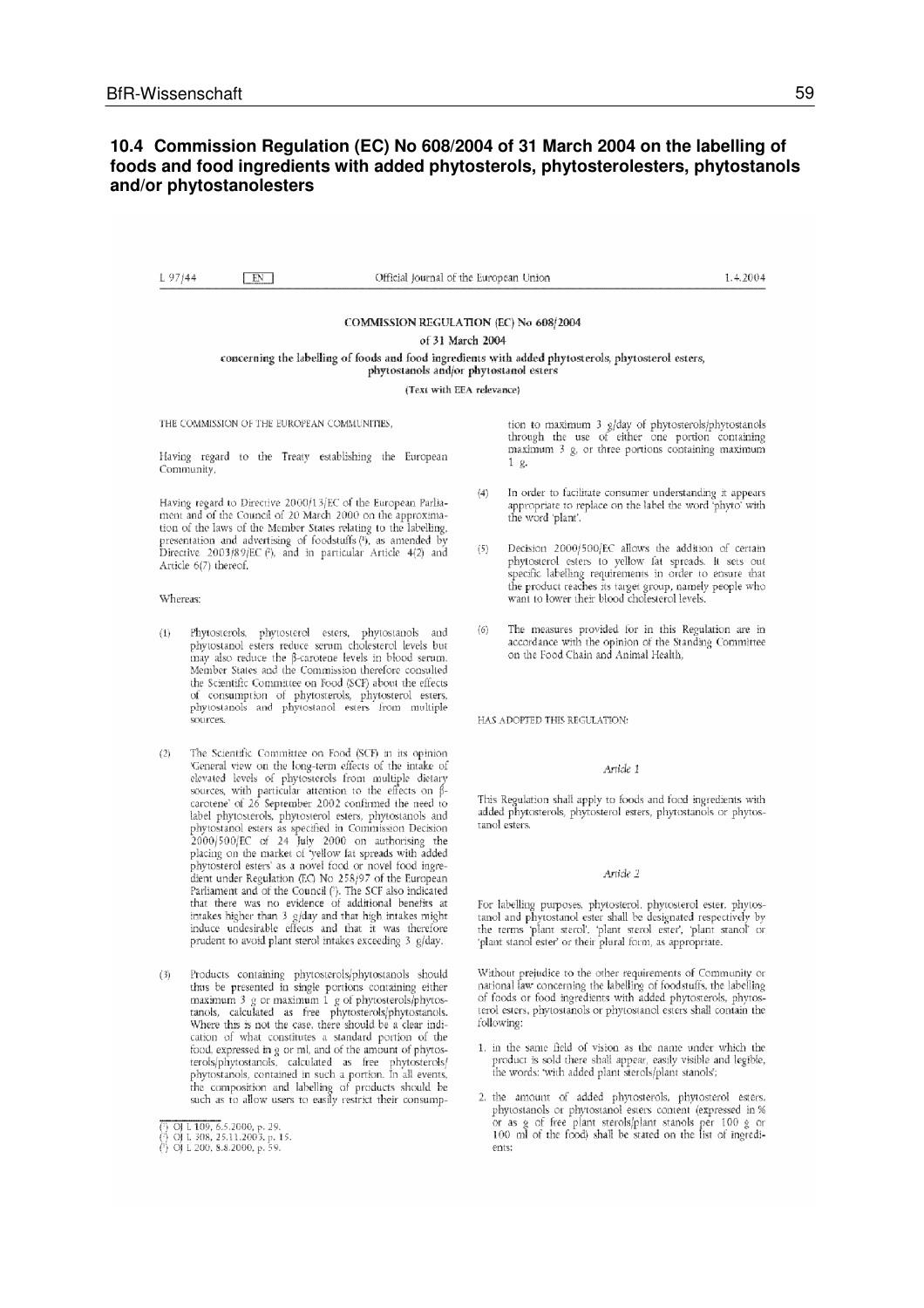#### 1.4.2004  $\quad$  EN  $\quad$ Official Journal of the European Union L 97/45

- 3. there shall be a statement that the product is intended exclusively for people who want to lower their blood cholesterol level
- 4. there shall be a statement that patients on cholesterol lowering medication should only consume the product under medical supervision:
- 5. there shall be an easily visible and legible statement that the product may not be mutritionally appropriate for pregnant and breastfeeding women and children under the age of five years;
- 6. advice shall be included that the product is to be used as<br>part of a balanced and varied diet, including regular consumption of fruit and vegetables to help maintain carotenoid levels;
- 7. in the same field of vision as the particular required under<br>point 3 above, there shall be a statement that the consumption of more than 3 g/day of added plant sterols/plant stanols should be avoided;

8. there shall be a definition of a portion of the food or food ingredient concerned (preferably in g or ml) with a statement of the plant sterol/plant stanol amount that each portion contains.

#### Article 3

Foods and food ingredients with added phytostanol esters Foods and food ingredients with added phytostanol esters<br>already on the market in the Community or 'yellow fat spreads<br>with added phytosterol esters' that were authorised by Commis-<br>sion Decision 2000/500/EC produced from

#### Article 4

This Regulation shall enter into force on the 20th day following its publication in the Official Journal of the European Communities.

This Regulation shall be binding in its entirety and directly applicable in all Member States.

Done at Brussels, 31 March 2004.

For the Commission David BYRNE Member of the Commission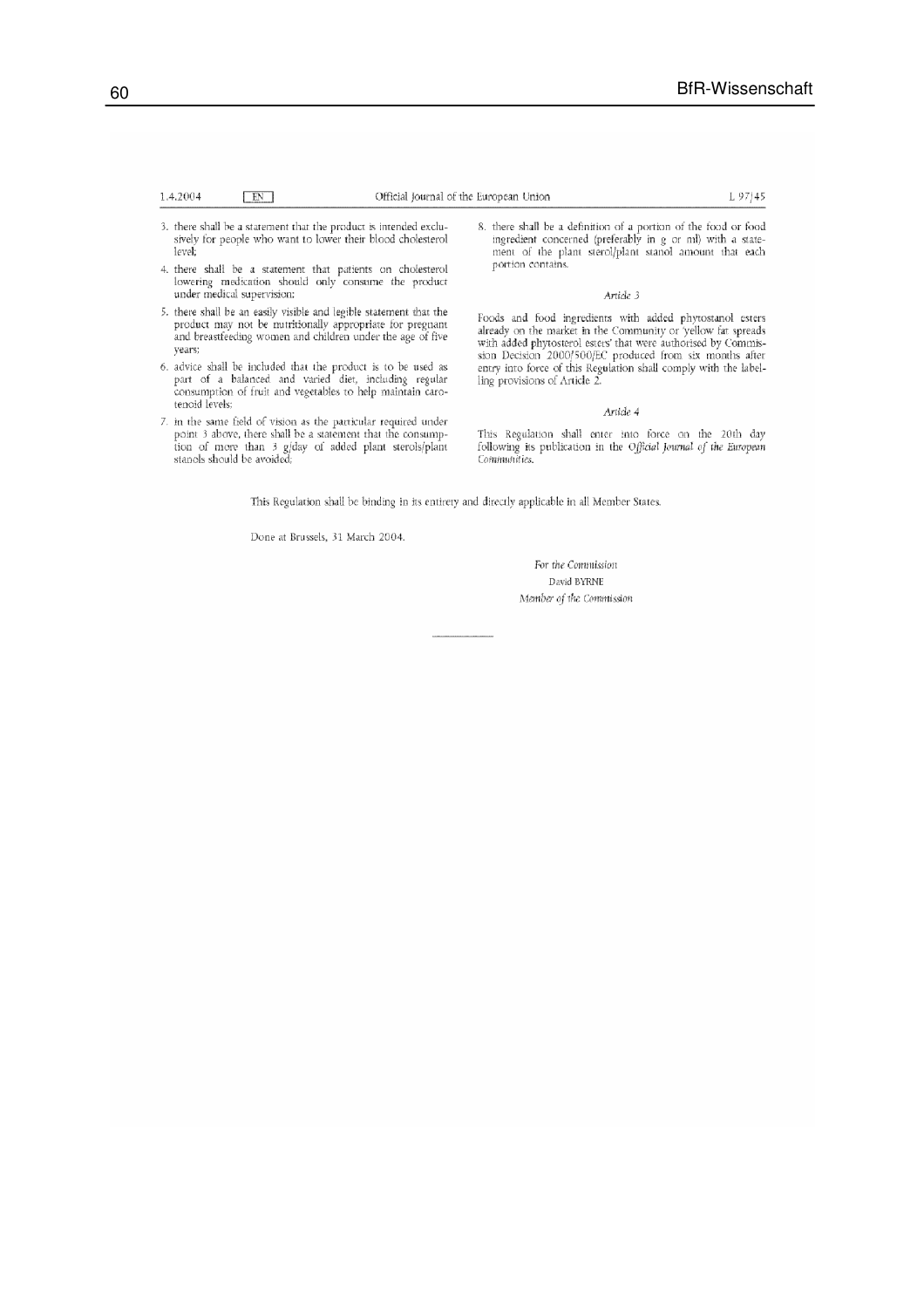# **Publications in the series BfR Wissenschaft**

| 01/2004 | Edited by L. Ellerbroek, H. Wichmann-Schauer, K. N. Mac<br>Methoden zur Identifizierung und Isolierung von Enterokokken und deren<br>Resistenzbestimmung<br>$\epsilon$ 5                                                                                |
|---------|---------------------------------------------------------------------------------------------------------------------------------------------------------------------------------------------------------------------------------------------------------|
| 02/2004 | Edited by M. Hartung<br>Epidemiologische Situation der Zoonosen in Deutschland im Jahr 2002<br>(German Report on Trends and Sources of Zoonotic Agents in 2002)<br>€ 15                                                                                 |
| 03/2004 | Edited by A. Domke, R. Großklaus, B. Niemann, H. Przyrembel,<br>K. Richter, E. Schmidt, A. Weißenborn, B. Wörner, R. Ziegenhagen<br>Verwendung von Vitaminen in Lebensmitteln - Toxikologische und<br>ernährungsphysiologische Aspekte<br>€ 15          |
| 04/2004 | Edited by von A. Domke, R. Großklaus, B. Niemann, H. Przyrembel,<br>K. Richter, E. Schmidt, A. Weißenborn, B. Wörner, R. Ziegenhagen<br>Verwendung von Mineralstoffen in Lebensmitteln - Toxikologische und<br>ernährungsphysiologische Aspekte<br>€ 15 |
| 05/2004 | Edited by M. Hartung<br>Epidemiologische Situation der Zoonosen in Deutschland im Jahr 2003<br>(German Report on Trends and Sources of Zoonotic Agents in 2003)<br>€ 15                                                                                 |
| 01/2005 | Edited by A. Weißenborn, M. Burger, G.B.M. Mensink, C. Klemm,<br>W. Sichert-Hellert, M. Kersting und H. Przyrembel<br>Folsäureversorgung der deutschen Bevölkerung - Abschlussbericht zum<br>Forschungsvorhaben<br>€ 10                                 |
| 02/2005 | Edited by R. F. Hertel, G. Henseler<br>ERIK - Entwicklung eines mehrstufigen Verfahrens der Risikokommunikation<br>€ 10                                                                                                                                 |
| 03/2005 | Edited by P. Luber, E. Bartelt<br>Campylobacteriose durch Hähnchenfleisch<br>Eine quantitative Risikoabschätzung<br>€ 5                                                                                                                                 |
| 04/2005 | Edited by A. Domke, R. Großklaus, B. Niemann. H. Przyrembel, K. Richter,<br>E. Schmidt, A. Weißenborn, B. Wörner, R. Ziegenhagen<br>Use of Vitamins in Foods<br>Toxicological and nutritional-physiological aspects<br>€ 15                             |
| 01/2006 | Edited by A. Domke, R. Großklaus, B. Niemann, H. Przyrembel,<br>K. Richter, E. Schmidt, A. Weißenborn, B. Wörner, R. Ziegenhagen<br>Use of Minerals in Foods<br>Toxicological and nutritional-physiological aspects<br>€ 15                             |